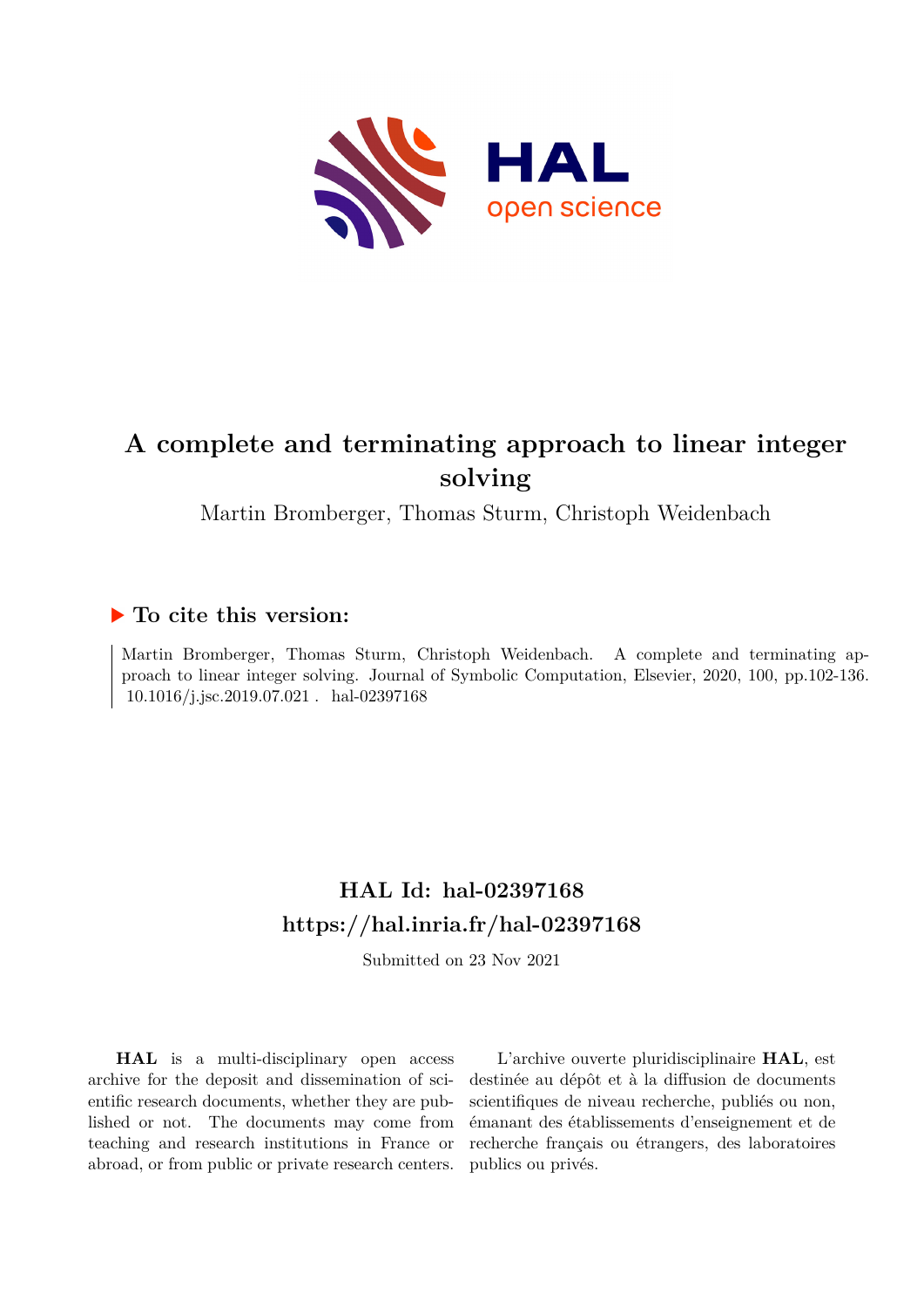Author's Version: This paper has been published in the Journal of Symbolic Computation Volume 100 (Elsevier). The final authenticated version is available online at <https://doi.org/10.1016/j.jsc.2019.07.021> Last update: March 28th 2019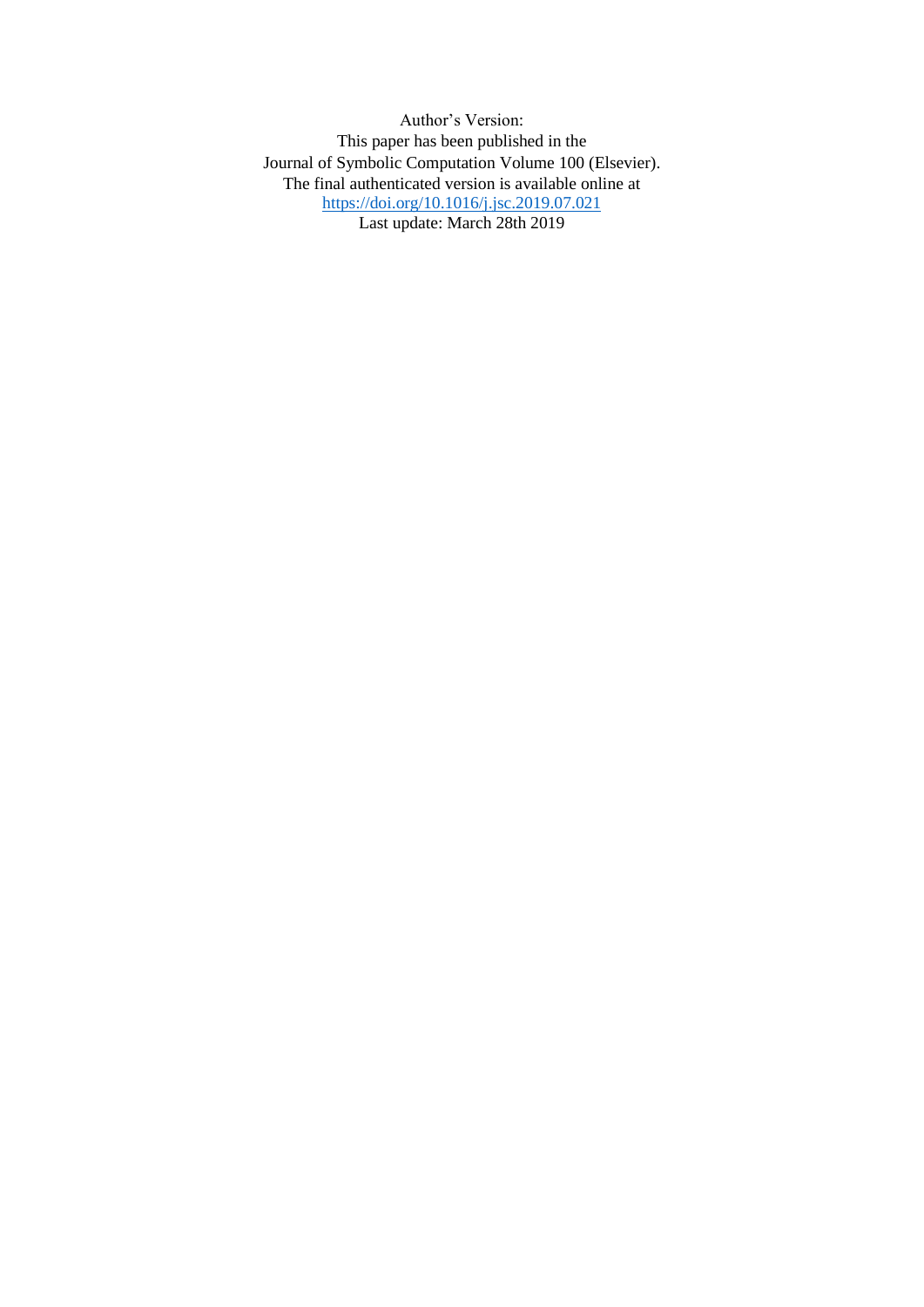## A Complete and Terminating Approach to Linear Integer Solving

Martin Bromberger

*Max Planck Institute for Informatics and Saarland University, Saarland Informatics Campus, Saarbrücken, Germany* 

Thomas Sturm

*CNRS, Inria, and the University of Lorraine, Nancy, France*

## Christoph Weidenbach

*Max Planck Institute for Informatics and Saarland University, Saarland Informatics Campus, Saarbrücken, Germany* 

#### Abstract

We consider feasibility of linear integer problems in the context of verification systems such as SMT solvers or theorem provers. Although satisfiability of linear integer problems is decidable, many state-of-the-art implementations neglect termination in favor of efficiency. We present the calculus CutSat++ that is sound, terminating, complete, and leaves enough space for model assumptions and simplification rules in order to be efficient in practice.  $CUTSAT++$  combines model-driven reasoning and quantifier elimination to the feasibility of linear integer problems.

*Keywords:* Linear arithmetic, SMT, SAT, CDCL, Linear programming, Integer arithmetic

## 1. Introduction

Determining feasibility of linear integer problems is a classical task, which has been addressed and thoroughly investigated by at least two independent research lines: (i) integer and mixed real integer linear programming for optimization (see Jünger et al.  $(2010)$ ), (ii) firstorder quantifier elimination and decision procedures for Presburger Arithmetic and corresponding complexity results (see Berman (1977, 1980); Cooper (1972); Ferrante and Rackoff (1975, 1979); Fischer and Rabin (1974); Fürer (1982); von zur Gathen and Sieveking (1978); Grädel (1987); Lasaruk and Sturm (2007); Oppen (1978); Presburger (1929); Weispfenning (1990)). We are interested in feasibility of linear integer problems, which we call simply *problems*, in the context of the combination of theories, as they occur, e.g., in verification via SMT solving (see Nieuwenhuis et al. (2006)) or theorem proving (see Bachmair et al. (1994)). The basic problem considered in this context is satisfiability of a conjunction of purely existentially quantified

*Email addresses:* mbromber@mpi-inf.mpg.de (Martin Bromberger), thomas@thomas-sturm.de (Thomas Sturm), weidenb@mpi-inf.mpg.de (Christoph Weidenbach)

*URL:* http://people.mpi-inf.mpg.de/~mbromber/ (Martin Bromberger),

http://science.thomas-sturm.de (Thomas Sturm), http://people.mpi-inf.mpg.de/~weidenb/ (Christoph Weidenbach)

*Preprint submitted to Journal of Symbolic Computation*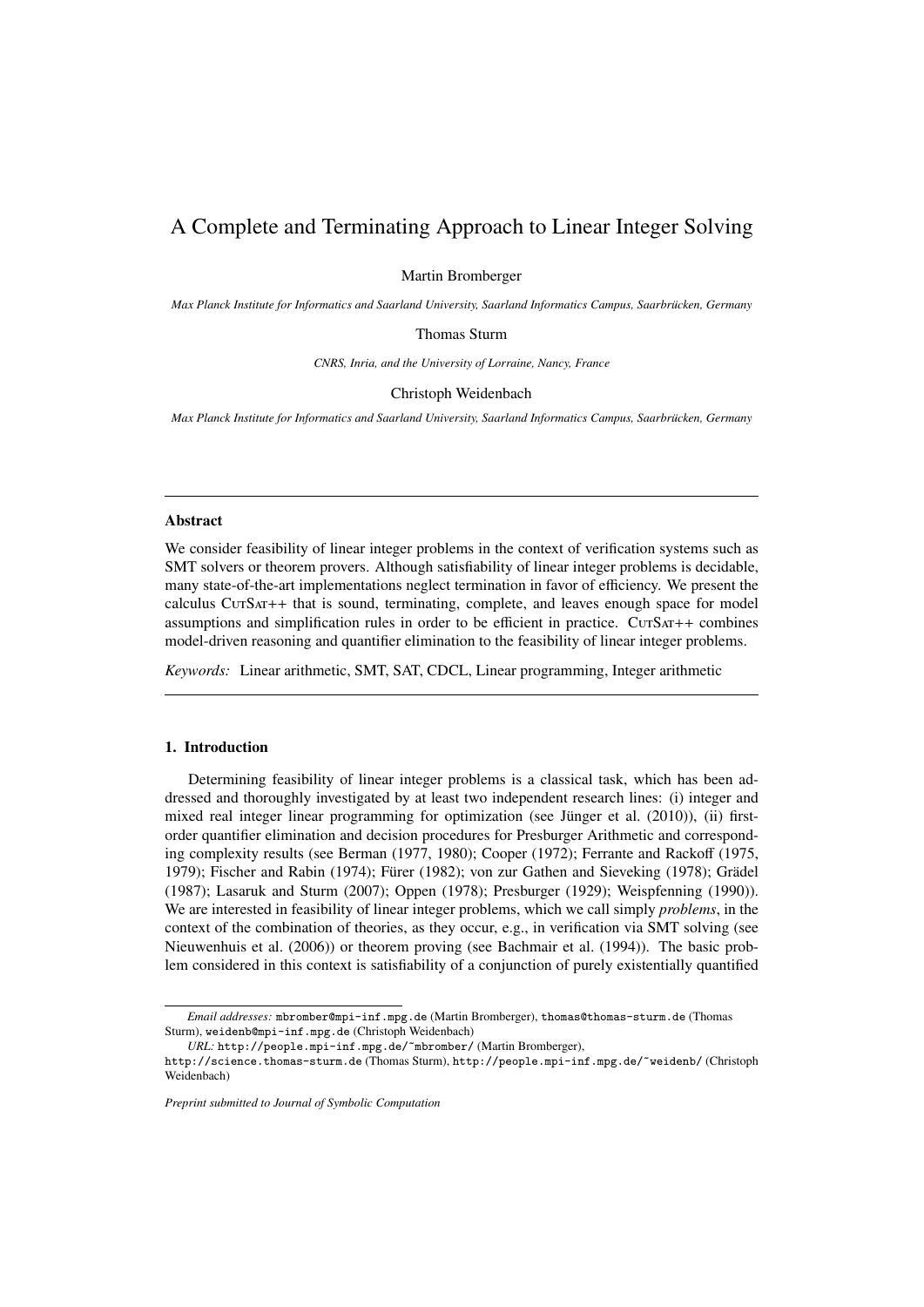inequalities. From this perspective, the above-mentioned research lines, which are based on optimization and quantifier elimination, address problems that are too general for this purpose: the former considers optimization aspects that go considerably beyond feasibility; the latter considers arbitrary Boolean combinations of constraints and quantifier alternations, which are more complicated than the problems that we consider.

Consequently, the SMT and theorem proving communities have developed several interesting approaches for their specific type of linear integer problems (see Barrett et al. (2006); Dillig et al. (2009); Griggio (2012)). These approaches are based on a branch-and-bound strategy, where the rational relaxation of an integer problem is used to cut off and branch on integer solutions<sup>1</sup>. Together with the known *a priori integer bounds* (see Papadimitriou (1981)) for a problem this branch-and-bound strategy yields a terminating and complete algorithm. However, the a priori bounds grow exponentially in the number of inequalities. Even for toy examples the bounds easily exceed standard 64-Bit integer representations of today's computers. As a result, these bounds do not cause termination in a reasonable amount of time and checking the bounds is expensive as it requires big integer representations. Hence, the a priori bounds are often not integrated in implementations (see Barrett et al. (2011); Cimatti et al. (2013); Dutertre (2014); de Moura and Bjørner (2008)). Furthermore, the a priori bounds depend only on syntactic properties of a problem, such as the largest occurring constant and the number of inequalities. Therefore, it seems that a more termination promising approach needs to explore the inner structure of a problem.

The most well known calculus of this type is the CDCL (Conflict Driven Clause Learning) (see Silva and Sakallah (1996); Bayardo Jr. and Schrag (1996); Moskewicz et al. (2001); Biere et al. (2009)) calculus for propositional satisfiability (SAT). It has changed SAT solving from a purely academic exercise to a standard verification technique in industry. The calculus starts by generating a partial model assumption by deciding (guessing) the truth value of propositional variables and propagating new truth values with respect to the already set values and the problem clauses. If the model assumption evolves into an overall model, satisfiability is shown. If it falsifies a clause, this clause together with the partial model assumption can be explored to derive a new learned clause via resolution. The learned clause is a logical consequence of the problem clauses, hence it explores the inner structure of the problem. The learned clause repairs the failed partial model assumption with respect to the model generating algorithm. The learned clause is new by construction (see Weidenbach (2015)) and constitutes progress on the basis of a wellfounded ordering. The latter two properties both independently guarantee termination of the CDCL calculus. For a toy example consider the clauses  $P \vee Q$ ,  $\neg P \vee \neg Q$ ,  $\neg P \vee Q$ . A run of the CDCL calculus may decide *P* to be true and then propagate  $\neg Q$  using the clause  $\neg P$  ∨  $\neg Q$ . The resulting model assumption  $[[P, \neg Q]]$  falsifies the clause  $\neg P \vee Q$ . Then a resolution step between this clause and the propagating clause  $\neg P \lor \neg Q$  yields the clause  $\neg P$ . This clause repairs the model via backtracking into  $[-P]$  and after one propagation into  $[-P, Q]$ , an overall model of the three clauses.

The idea of building explicit (partial) model assumptions guiding inferences is actually older than CDCL and goes back to the superposition calculus (see Bachmair and Ganzinger (1990)). It has meanwhile been transported to a variety of logics (see Caferra et al. (2004); Piskac et al. (2010); Alagi and Weidenbach (2015)) including arithmetic theories (see Jovanovic and de Moura ´ (2013); Jovanovic and de Moura (2012)). The CurSAT calculus by Jovanović and de Moura

<sup>1</sup>For linear arithmetic problems over the rationals, such as the rational relaxation of an integer problem, the SMT and theorem proving communities already presented efficient approaches (see Dragan et al. (2013); Dutertre and de Moura (2006)).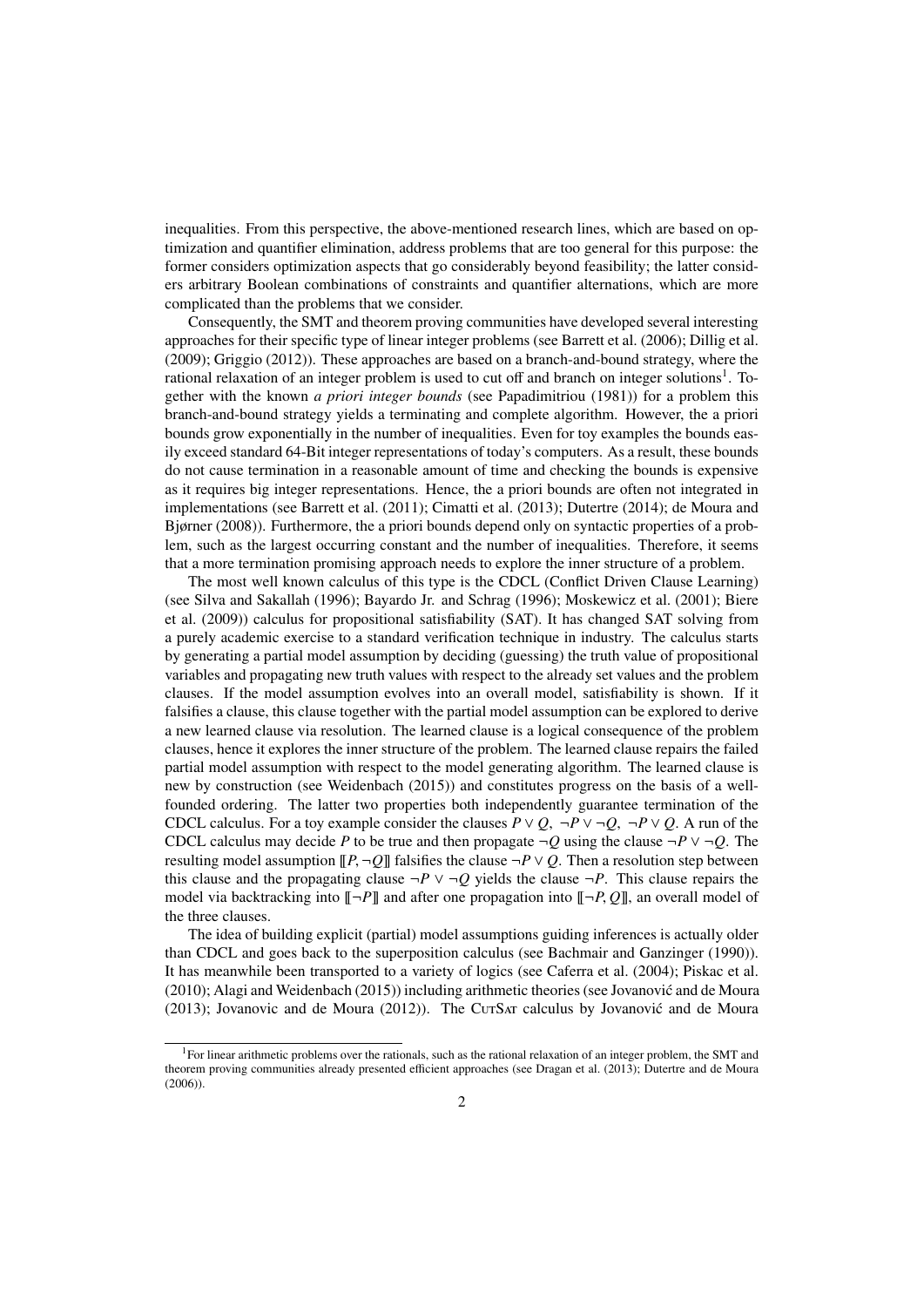(2013) is closest to our work and constitutes an important step towards a calculus that is both efficient and terminating on linear integer problems. Similar to CDCL and the other above mentioned calculi, termination does no longer rely on a priori bounds, but on the generation of new inequalities that guarantee termination on the basis of a well-founded ordering. If all variables of a problem are guarded, i.e., for every variable *x* there are inequalities  $a \le x \le b$  for integer constants *a*, *b*, then CurSar terminates. If there are unguarded variables, then CurSar may diverge or get stuck (see Section 3). Our main contribution is the  $CUTSAT++$  calculus that provably terminates on any linear integer problem.

Our interest in an algorithm for integer constraints originates from a combination of integer constraints with fragments of first-order logic. Such combinations are standard target logics in the context of software verification. Problems in the logic are solved by, e.g., superposition (see Baumgartner and Waldmann (2013); Fietzke and Weidenbach (2012)) or SMT (see Nieuwenhuis et al. (2006)) all build on top of a linear integer arithmetic decision procedure. In this context, variables in problems are typically unguarded, which means that these variables lack an upper or a lower bound and, therefore, there exist infinitely many potential assignments for the variables. However, the problems with unguarded variables are exactly those where termination guarantees for a calculus become difficult. An efficient decision procedure for the case of unguarded variables is, therefore, a prerequisite for an efficient combined procedure.

The basic idea of  $CUTSAT++$  is to reduce a problem containing unguarded integer variables to a problem containing only guarded variables. Unguarded variables are not eliminated. Instead, they are explored by learning further inequalities on smaller guarded variables to the problem. A strict total ordering on all variables, where all unguarded variables are larger than all guarded variables, provides the scale. After adding sufficiently many inequalities, feasibility of the problem depends only on guarded variables. Then a CDCL style calculus with explicit (partial) model building tests for feasibility by employing exhaustive propagation.

The most sophisticated part is to "turn" an unguarded variable into a guarded variable. The variable elimination procedure by Cooper (see Cooper (1972)), does so by replacing an unguarded variable by a case distinction via disjunctions exploring lower bounds. The lower bounds are derived from the problems inequalities. The procedure is provably terminating at the price of potentially exponentially growing coefficients and an exponentially growing Boolean problem structure. Still, the idea behind Cooper's procedure is our starting point. We will present a variation of the procedure, which is called *weak Cooper elimination*, see Section 4. Weak Cooper elimination does not create a complicated boolean structure because it considers not only the lower bounds but also the upper bounds derivable from the problems inequalities. By combining all pairs of inequalities that determine a lower and an upper bound for some variable, we get a new formula that determines whether the strictest lower bound is smaller than or equal to the strictest upper bounds for that variable without complicating the boolean structure. The only additional drawback is the introduction of new guarded variables and divisibility constraints. However, guarded variables seem to be less harmful, in practice, and divisibility constraints are needed for integer quantifier elimination anyway.

Satisfiability of linear integer problems is NP-complete. All algorithms known today need exponential time on certain classes of input problems. Since Cooper elimination and weak Cooper elimination do not care about the concrete structure of a given problem, the exponential behavior is almost guaranteed. The idea of  $CUTSAT++$  is, therefore, to simulate a lazy variation of weak Cooper elimination. It is lazy because it does not apply a complete variable elimination step at once, but only partially whenever false inequalities (leading to so called *conflicting cores*) occur over unguarded variables. Since CutSat++ uses a strategy that applies the rules according to a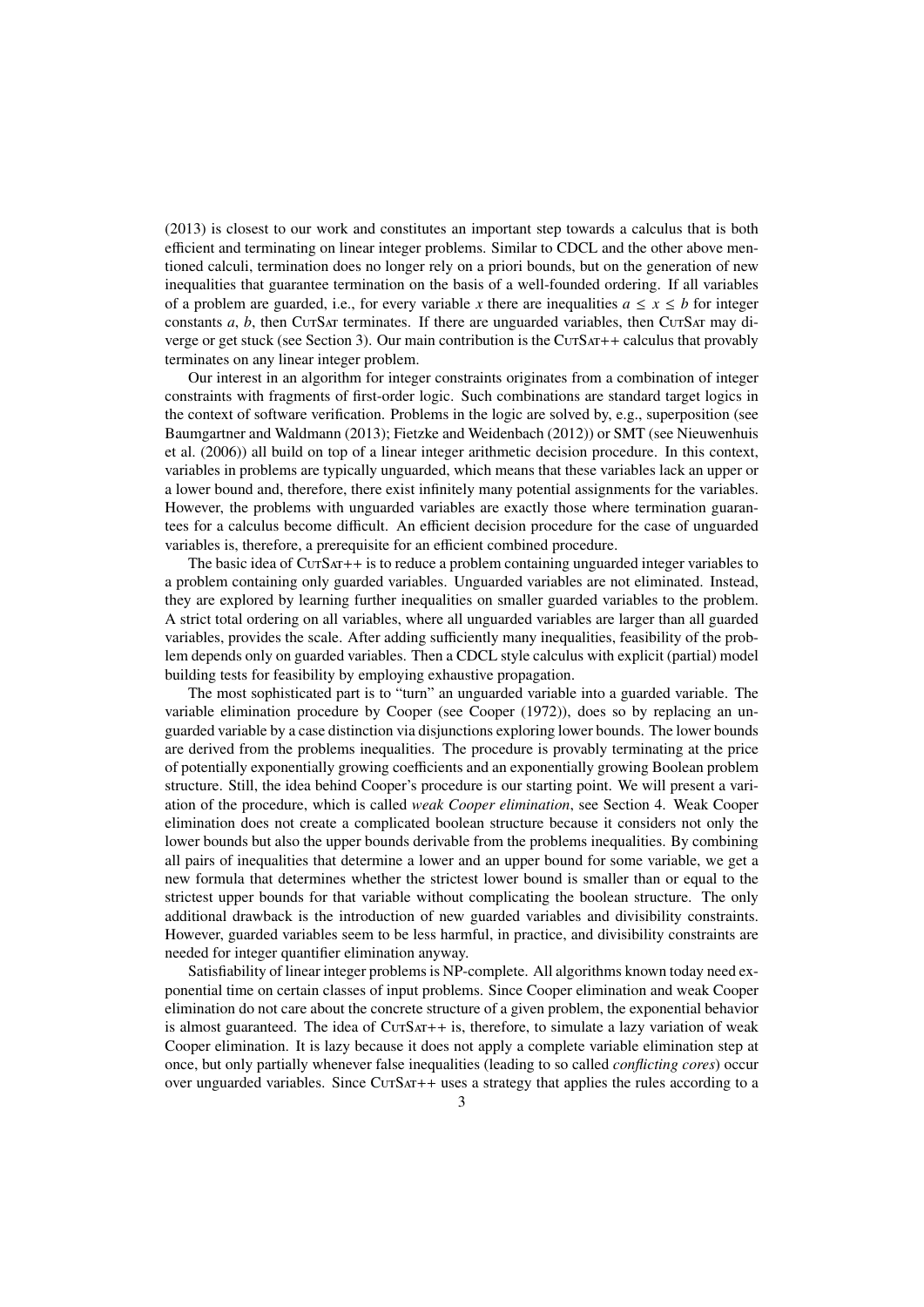total variable order, which is closely related to the elimination order of a quantifier elimination procedure, it is not even necessary to actually remove the unguarded variables. Instead, the conflict is blocked by learning constraints in smaller variables according to the variable order. This leaves space for repairing model assumptions and applying simplification rules in order for the calculus to adapt to the specific structure of a problem and, hence, to systematically avoid certain cases of the worst-case exponential behavior observed with Cooper elimination.

The paper is organized as follows: In Section 2, we start by informally introducing GCurSAT, the calculus that is the basis for both CurSat++ and CurSat. GCurSat describes a CDCL style calculus that is on its own already a sound, complete, and terminating calculus for all problems that contain only guarded variables. In Section 3, we explain the rules and strategies used by CUTSAT to handle unguarded variables and show that they do not suffice to guarantee termination. Our conclusion is that CutSat lacks, in addition to some refinements, a resolution case for diophantine conflicting cores. The basis for the exploration of this conflicting core is our new variant of Cooper elimination, called *weak cooper elimination* which we present in Section 4. We actually prove, Theorem 17, in Section 4, that any procedure that is based on weak Cooper elimination needs to consider diophantine conflicting cores for completeness. In Sections 5–6 we then explore weak Cooper elimination to define the inference rules of  $CUTSAT++$  for the elimination of unguarded variables. The result is the sound, complete, and terminating  $CUTSAT++$  calculus, see Section 6.3, Theorem 34, Theorem 39. Finally, we give conclusions and point at possible directions for future research. A short version of this paper was published in the proceedings of CADE-25 (see Bromberger et al. (2015)).

## 2. The Guarded Case

In this Section, we informally present GCuTSAT, a CDCL style calculus by Jovanovic and de Moura (2013) that is a terminating and complete calculus for all guarded problems, i.e., problems with only guarded variables.<sup>2</sup> On unguarded problems, GCUTSAT can diverge (see also Example 2). To resolve this divergence, Jovanović and de Moura  $(2013)$  extended GC $UTSAT$  by strong conflict resolution (see Section 3), which is an additional set of rules and strategies based on quantifier elimination techniques. The result is the calculus CUTSAT, which terminates on more unguarded problems than GCuTSAT, but still diverges on some classes of problems (see Examples 6-10).

Our calculus CutSAT++ is an alternative extension of GCutSAT towards unbounded problems. It extends GCuTSAT by unguarded conflict resolution (see Section 5), which is again an additional set of rules and strategies based on quantifier elimination techniques. But compared to CurSat and GCurSat, CurSat++ is complete and terminating on all problems.

This Section is organized as follows: first we start by fixing some notations and expressions, in Subsection 2.1. Then we define in Subsection 2.2 the states and models traversed by GCUTSAT and its extensions. In Subsection 2.3, we informally explain GCUTSAT. As part of this explanation, we summarize GCurSAT's (i) model construction via decisions and propagations, (ii) CDCL-like conflict resolution based on Fourier-Motzkin elimination, (iii) reasonable execution strategy, and (iv) slack-variable introduction that prevents stuck states. For formal details on GCUTSAT, we refer to the original presentation by Jovanović and de Moura (2013), Section 4.

<sup>&</sup>lt;sup>2</sup>Although Jovanović and de Moura (2013) created GCUTSAT, they did not name it. We chose GCUTSAT as its name to avoid confusion between it and the whole CurSar calculus.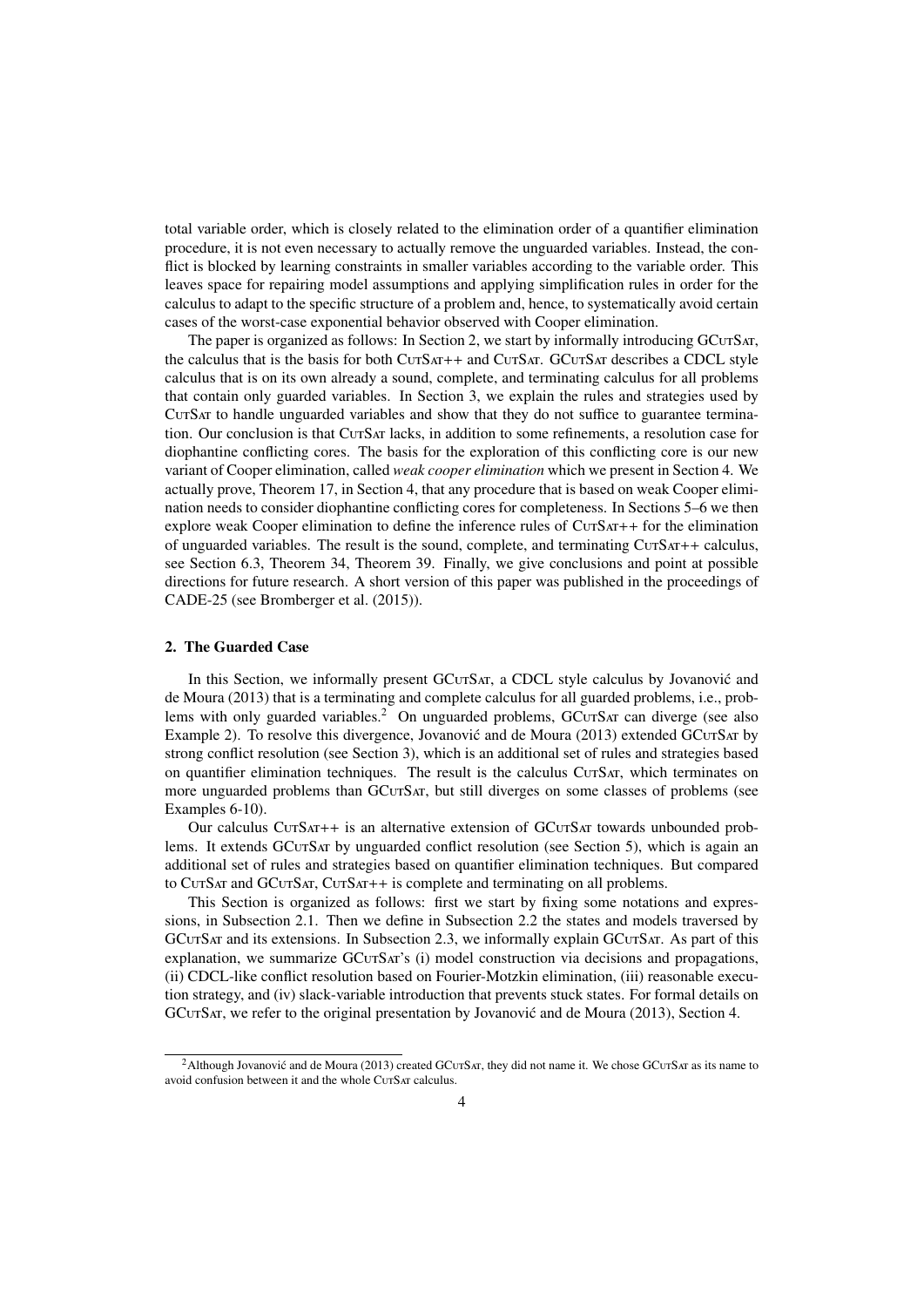## *2.1. Notations*

Before we explain the details of GCuTSAT, we have to fix some notations and terms: In this paper, we use *variables x*, *y*, *z*, *k*, possibly with indices. Furthermore, we use *integer constants a*, *b*, *c*, *d*, *e*, *l*, *v*, *u*, *linear polynomials p*, *q*, *r*, *s*, and *constraints I*, *J*, possibly with indices. For true we denote  $\top$  and for false we denote ⊥. As input *problems*, we consider finite sets of constraints *C* corresponding to and sometimes used as conjunction over their elements. Each constraint *I* is either an inequality  $a_n x_n + \ldots + a_1 x_1 + c \leq 0$  or a divisibility constraint  $d \mid a_n x_n + \ldots + a_1 x_1 + c$ . We denote the coefficients in those constraints with coeff $(I, x_i) = a_i \in \mathbb{Z}$ . The semantic of an inequality  $p \le 0$  is very well-known, i.e., p is less than or equal to 0. The semantic of a divisibility constrain  $d \mid p$  is simply p is divisible by d. This also means that  $d \mid cx + s \equiv d \mid$ −*cx* − *s*. We will use this fact to make the following assumption for the remainder of the paper: if we focus on only one variable *x* in a divisibility constraint, i.e., write it as  $d \mid cx + s \in C$ , then the coefficient *c* of *x* can be assumed to be positive, i.e.,  $c > 0$ . Note that the linear polynomial *s* may still contain more variables and those might have negative coefficients.

The satisfiability of a problem *C* depends on the values its variables can take without violating its constraints. We write vars(*C*) for the set consisting of the variables occurring in *C*. A problem *C* has a real solution if there exists an assignment  $\beta$  : vars(*C*)  $\rightarrow \mathbb{R}$  that satisfies all constraints in *C*. A problem *C* has an integer solution if there exists an assignment  $\nu$  : vars(*C*)  $\rightarrow \mathbb{Z}$  that satisfies all constraints in *C*. A problem *C* is satisfiable if there exists an integer solution  $\nu$  for *C*. Note that a real assignment is not necessarily an integer assignment. Therefore, a real solution does not guarantee that *C* is actually satisfiable. However, if *C* has no real solution, then *C* has no integer solution and is also not satisfiable.

A variable *x* is *guarded* in a problem *C* if *C* contains both a constraint of the form *x*−*u* ≤ 0 and a constraint of the form  $-x + l \le 0$ . Otherwise, *x* is *unguarded* in *C*. Note that guarded variables are *bounded* as defined by Jovanović and de Moura (2013) but not vice versa. A constraint is *guarded* if it contains only guarded variables. Otherwise, it is *unguarded*.

#### *2.2. States and Models*

GCutSat decides satisfiability of a (guarded) problem *C*. It either ends in the state *unsat* or in a state  $\langle v, \text{sat} \rangle$ , where v is a satisfiable assignment for *C*. In order to reach one of those two final states, the calculus produces *lower bounds*  $x \geq b$  and *upper bounds*  $x \leq b$  for the variables in *C*. The produced bounds are stored in a sequence  $M = [\gamma_1, \dots, \gamma_n]$ , which describes a partial model. The empty sequence is denoted by  $[\![\!]$ . We use  $[\![M, \gamma]\!]$  and  $[\![M_1, M_2]\!]$  to denote the concatenation of a bound  $\gamma$  at the end of *M*, and  $M_2$  at the end of  $M_1$ , respectively.

By lower(*x*, *M*) = *b* and upper(*x*, *M*) = *b* we denote the value *b* of the greatest lower bound  $x \ge b$  and least upper bound  $x \le b$  for a variable *x* in *M*, respectively. If there is no lower (upper) bound for *x* in *M*, then lower(*x*, *M*) =  $-\infty$  (upper(*x*, *M*) =  $\infty$ ). The definitions of upper and lower are extended to polynomials as done by Jovanović and de Moura (2013):  $er(c, M)$ 

| $IOWET(C, M) = C$      |           |                                                |              |
|------------------------|-----------|------------------------------------------------|--------------|
|                        |           | $lower(a \cdot x, M) = a \cdot lower(x, M),$   | if $a > 0$ ; |
| $lower(a \cdot x, M)$  |           | $= a \cdot upper(x, M),$                       | if $a < 0$ ; |
| lower $(p+q, M)$       |           | $=$ lower $(p, M)$ + lower $(q, M)$ ;          |              |
| upper $(c, M)$         | $=$ $c$ : |                                                |              |
| upper $(a \cdot x, M)$ |           | $= a \cdot upper(x, M),$                       | if $a > 0$ ; |
| upper $(a \cdot x, M)$ |           | $= a \cdot \text{lower}(x, M)$ ,               | if $a < 0$ ; |
|                        |           | $upper(p+q, M)$ = $upper(p, M) + upper(q, M).$ |              |
|                        |           |                                                |              |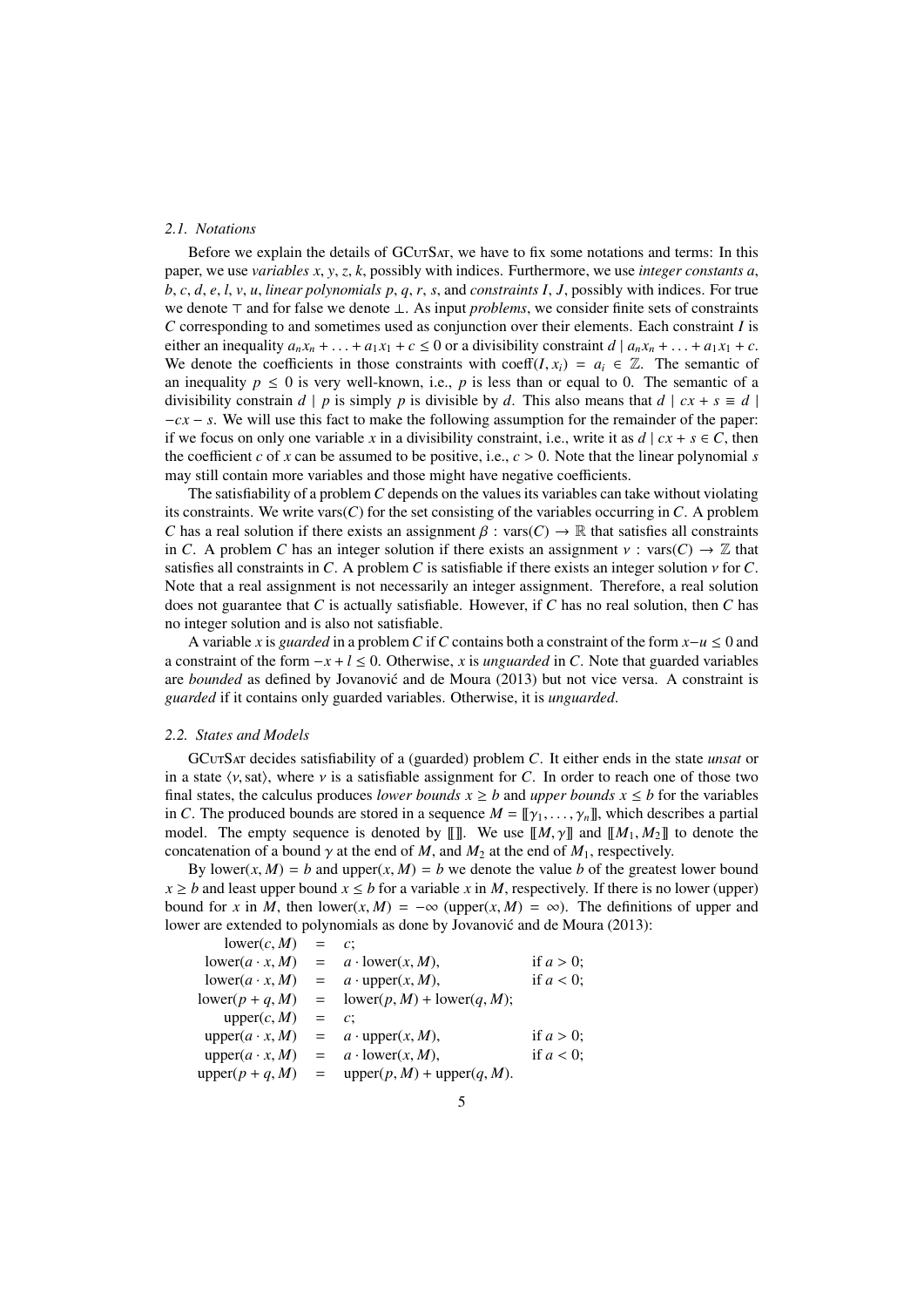The partial model *M* is complete if all variables *x* are *fixed* in the sense that upper(*x*, *M*) = lower(*x*, *M*). In this case, we define  $v[M]$  : vars(*C*)  $\rightarrow \mathbb{Z}$  as the assignment that assigns to every variable x the value lower(x, M). By val(p, M) := lower(p, M), we denote the value assigned to a fixed polynomial p. This also means that  $val(p, M)$  is defined only if all variables occurring in *p* are fixed in *M*.

The GCutSat calculus is defined in the form of a transition system that traverses states via rules. The rules are applied in a non-deterministic way. This type of presentation supports proofs by induction on the length of rule applications, where the rules can be considered independently. A state in GCutSat (as well as CutSat and CutSat++) is either one of the two *final states*  $\langle v, \text{sat} \rangle$ , *unsat*, or of the form  $S = \langle M, C, I \rangle$ , where *M* is the current partial model, *C* is the current set of constraints, and *I* is either  $\top$  or an inequality entailed by *C* (*C*  $\vdash_{\mathbb{Z}}$  *I*) that constitutes a conflict, i.e., it evaluates to false under the partial model  $M$ . In case  $I$  is just  $\top$ , we will often abbreviate  $\langle M, C, \tau \rangle$  as  $S = \langle M, C \rangle$  and call it a search state. Otherwise, we call  $\langle M, C, I \rangle$  a conflict state.<sup>3</sup> The *initial-state* for a problem *C* is the search state  $\langle [\![ \!]$ , *C*). Therefore, the initialstates of GCutSAT (as well as CutSAT and CutSAT++) are all search states  $\langle [\![] , C \rangle$ , where *C* is a constraint system.

GCUTSAT constructs all states  $\langle M, C', I \rangle$  after the initial state  $\langle [[], C \rangle]$  in such a way that (i)  $C'$  and that (ii) any satisfiable assignment  $\nu$  for the current set of constraints is equisatisfiable to *C* and that (ii) any satisfiable assignment  $\nu$  for the current set of constraints  $C'$  is also a satisfiable assignment for the original set of constraints *C*. Moreover, any partial model *M* generated by GCuTSAT (i) stays *consistent*, i.e., lower(*x*, *M*)  $\leq$  upper(*x*, *M*) for all variables  $x \in vars(C)$ , and (ii) *improves*, i.e., lower(*x*, *M'*) < lower(*x*, *M*) if  $M = [[M', x \ge b]]$ <br>and upper(*x*, *M'*)  $\le$  upper(*x*, *M*) if  $M = [[M', x \le b]]$ . Finally, no state generated by GCurSax is and upper(*x*, *M'*) > upper(*x*, *M*) if  $M = [[M', x \le b]]$ . Finally, no state generated by GCuTSAT is stuck i.e., a state generated by GCUTSAT is either a final state or a rule is applicable. All of the stuck, i.e., a state generated by GCUTSAT is either a final state or a rule is applicable. All of the above properties hold also for CutSat and CutSat++.

## 2.3. GCUTSAT

GCutSat is the calculus consisting of the rules Propagate, Propagate-Div, Decide, Conflict, Conflict-Div, Resolve, Skip-Decision, Backjump, Sat, Unsat-Div, Unsat, Learn, Forget, and Slack-Intro (see Jovanović and de Moura (2013)), which are executed according to a reasonable strategy (see Definition 1). As already noted, for formal details on GCUTSAT we refer to the original presentation by Jovanovic and de Moura (2013), Section 4. Here, we only introduce ´ the most important mechanics in order to show non-termination on certain classes of unguarded problems and in this way motivate  $CUTSAT++$ .

GCutSat builds its partial model by Decide (guess/assign a value) and Propagate (propagate bounds through inequalities to obtain new bounds) rules similar to CDCL. Via applications of the rule Decide, GCUTSAT adds *decided bounds*  $x \leq b$  or  $x \geq b$ , also called *decisions*, to the sequence *M* in state *S* . A decided bound assigns a variable *x* to the strictest lower or upper bound of *x* in *M*. This means every decisions fixes one variable to a value. Via applications of the propagation rules (Propagate  $\&$  Propagate-Div), GCuTSAT uses the bounds in the model assumption to propagate additional bounds. For example, the inequality  $2x - y \leq 0$  together with the bound  $y \le 1$  propagates  $2x \le 1$  or  $x \le \frac{1}{2}$ . Since we are looking for an integer value for *x* the actual bound becomes  $x \leq 0$ , which is also the bound GCuTSAT would propagate. The bounds added by the propagation rules are called *propagated bounds*  $x \geq 1$  *b* or  $x \leq 1$  *b*, where the function

<sup>&</sup>lt;sup>3</sup> Jovanović and de Moura (2013) use a different notation for conflict states. The conflict state in our notation  $\langle M, C, I \rangle$  and vice versal provident to the conflict state in their notation  $\langle M, C \rangle \vdash I$  and vice versa is equivalent to the conflict state in their notation  $\langle M, C \rangle \vdash I$  and vice versa.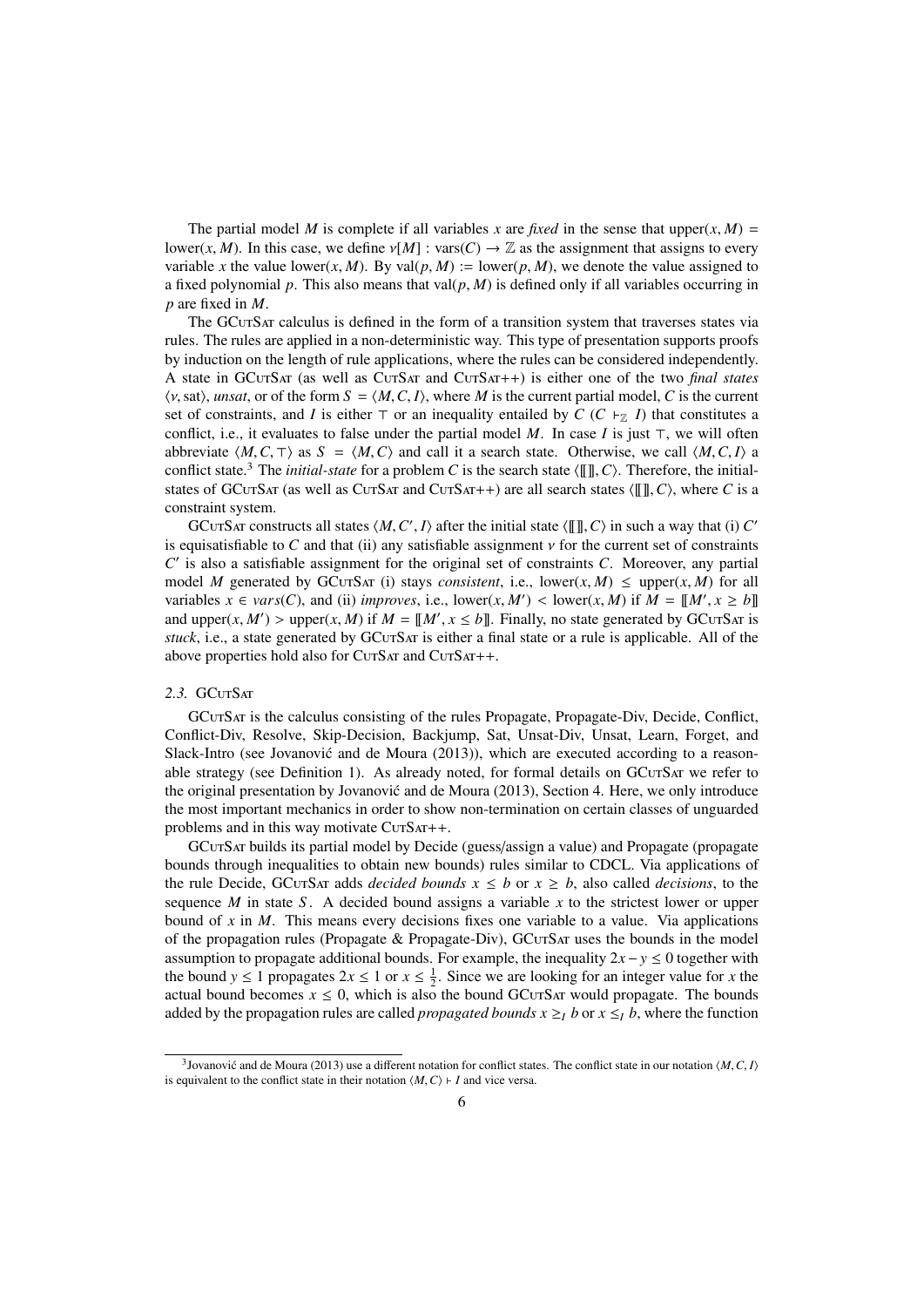bound( $J, x, M$ ) defines the strictest bound value  $b$  that can be computed for constraint  $J$  under the partial model M, and the function tight( $J$ ,  $x$ ,  $M$ ) or the function div-derive( $J$ ,  $x$ ,  $M$ ) compute a justification *I*, i.e., a simplified version of the propagating constraint *J* that is needed for conflict resolution and, therefore, annotated to the propagated bound.<sup>4</sup> The most important properties of the bounds added to the model are: (i) any propagated or decided bound γ *improves* the model  $M = [[M', \gamma]],$  i.e., lower(*x*, *M'*) < lower(*x*, *M*) if  $M = [[M', x \ge b]]$  and upper(*x*, *M'*) > upper(*x*, *M'*) if  $M = [[M', x \ge b]]$  and upper(*x*, *M'*) > upper(*x*, *M*) if  $M = [[M', x \le b]]$ , (ii) any propagated or decided bound  $\gamma$  keeps the model  $M = [[M', x \le b]]$ , (ii) any propagated or decided bound  $\gamma$  keeps the model  $M = [[M', \gamma]]$  *consistent*, i.e., lower(*x*, *M*)  $\leq$  upper(*x*, *M*) for all variables  $x \in \text{vars}(C)$ , and (iii) any propagated bound  $\gamma$  is *innuced* by the current model and constraint set i.e.  $M' \cup C \vdash \gamma$ (iii) any propagated bound  $\gamma$  is *implied* by the current model and constraint set, i.e., *M*<sup> $\prime$ </sup> ∪ *C*  $\vdash \gamma$ .

Since decided bounds are not necessarily implied by the current model and constraint set, a decision may introduce a conflict after some further rule applications, although the current constraint set is satisfiable. In order to determine and undo the responsible decisions, GCuTSAT also has rules (Conflict, Conflict-Div, Resolve, Skip-Decision, Backjump, Learn, Forget) that work similar to a CDCL-like conflict resolution (see Nieuwenhuis et al. (2006)). For comparison, the original CDCL-like conflict resolution works as follows: the CDCL calculus computes from a falsified clause via resolution steps a new clause (i) that is either empty and, thereby, proves that the original clause set was unsatisfiable or (ii) that can be used to repair the partial model assumption by backjumping to the partial model before the responsible decision and by learning and propagating the clause instead.

For inequalities and divisibility constraints, we can do something very similar. The only difference is the resolution step, which is based on Fourier-Motzkin elimination instead of Boolean resolution. Let  $-a\bar{x} + p \leq 0$  and  $bx + q \leq 0$  be two constraints over the integers with  $a, b > 0$ . Then they also imply the constraint  $b \cdot (-ax + p) + a \cdot (bc + q) \leq 0 \equiv bp + aq \leq 0$  that does not contain the variable *x*. For example, we can combine  $1 - x + y \le 0$  and  $x - y \le 0$  through linear combination so the new constraint  $1 \cdot (1 - x + y) + 1 \cdot (x - y) \le 0 \equiv 1 \le 0$  directly proves unsatisfiability of our problem. However, resolving conflicts is typically more challenging for linear integer constraints. To be more precise, the constraints used for Fourier-Motzkin based resolution must guarantee coefficients  $\pm 1$  for the propagated variables or the CDCL-like conflict resolution is not always capable of finding/undoing the responsible decision. This is also the reason why GCutSat does not annotate propagated bounds with the actual constraints *J* used for propagation but with the justifications *I* computed either by the function tight( $J, x, M$ ) or div-derive( $J, x, M$ ) (see also Jovanović and de Moura (2013)). Since these properties (summarized as tightly-propagating) are not directly relevant to the extensions of GCuTSAT that are the actual focus of this paper, we neglect to discuss them in more detail here but refer any interested readers to the original presentation by Jovanović and de Moura (2013).

GCutSat ends a run when it has determined whether the original constraint set has an integer solution or not. Formally, GCUTSAT does so with the rules Sat, Unsat-Div, and Unsat. Sat is called as soon as GCuTSAT has found a complete model *M*, i.e., a model where all variables are fixed, that also satisfies all constraints in our current constraint set C. The assignment  $v[M]$  in the final state  $\langle v[M], \text{sat} \rangle$  is then a satisfiable assignment for the current and the original constraint set.

The rules Unsat-Div and Unsat are applicable as soon as GCuTSAT derives a trivially unsatisfiable constraint, i.e., either a constant inequality  $b \leq 0$  that is unsatisfiable or a divisibility

<sup>&</sup>lt;sup>4</sup>The functions bound(*J*, *x*, *M*), tight(*J*, *x*, *M*), and div-derive(*J*, *x*, *M*) are also defined in Jovanović and de Moura (2013).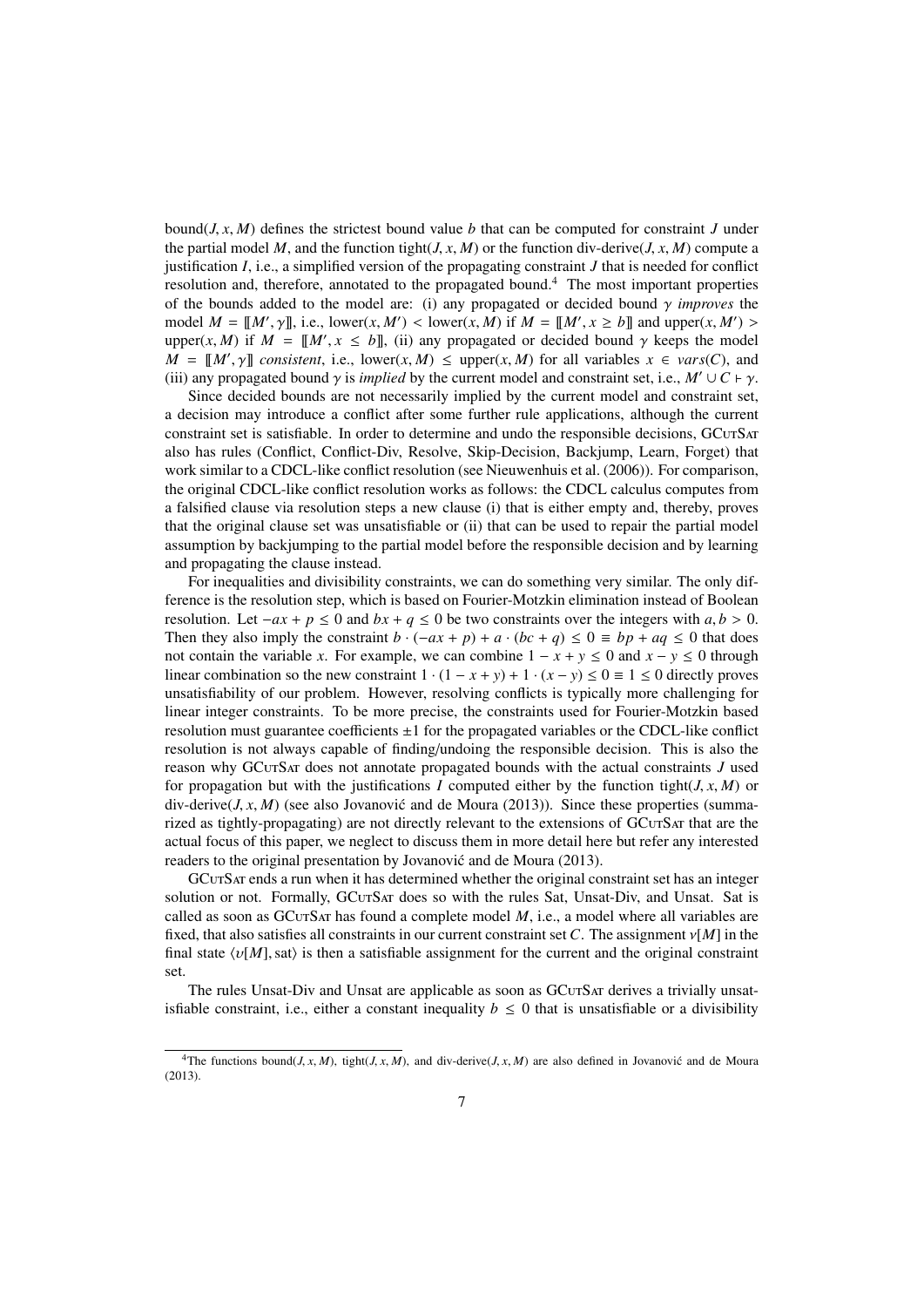## Slack-Intro

$$
\langle M, C \rangle \implies_{CS++} \langle M, C \cup C_s \rangle
$$
 if 
$$
\begin{cases} x \text{ is stuck,} \\ \text{all other unfixed variables in } \langle M, C \rangle \text{ are also stuck,} \\ x_S \text{ is the slack-variable,} \\ C_s = \{-x_S \le 0, x - x_S \le 0, -x - x_S \le 0\} \end{cases}
$$

Figure 1: The Slack-Intro rule of GCuTSAT

constraint  $d \mid a_1x_1 + \ldots + a_nx_n + c$  that can never be true because  $gcd(d, a_1, \ldots, a_n) \nmid c$ . The unsatisfiability of the original constraint set is then marked by the end state unsat.

If we apply the rules according to the following strategy, then GCuTSAT is sound, complete and terminates for *guarded problems*, i.e., those input problems *C* containing only guarded variables.

**Definition 1** (Reasonable Strategy (see Jovanovic and de Moura (2013))). A *strategy is* reasonable *if Propagate applied to constraints of the form* ±*x* − *b* ≤ 0 *has the highest priority over all rules and the Forget Rule is applied only finitely often.*

If the problem is *unguarded*, i.e., the input problem *C* contains at least one unguarded variable, then GCUTSAT with a reasonable strategy can diverge or get *stuck*, i.e., reach a state that is not a final state but where no rule is applicable. To prevent the latter, GCuTSAT contains another rule called Slack-Intro (Fig. 1). (In contrast to the other rules, we explicitly define Slack-Intro because our version is slightly simpler than the one by Jovanovic and de Moura (2013).) ´

GCutSat without Slack-Intro encounters stuck states because it is sometimes unable to propagate and, thereby, also unable to decide any bounds for a variable *x*. In this case, we call the variable *x* stuck. More formally, a variable *x* is called *stuck* in state  $S = \langle M, C \rangle$  if *M* contains no bounds for *x* and we can neither use Propagate or Propagate-Div to add a bound for *x*. Guarded variables *x* are never stuck because they have by definition constraints of the form  $\pm x - b \leq 0 \leq C$ . which GCutSat is always able to propagate. The easiest example where stuck variables result in a stuck state is the state  $\langle \llbracket \rrbracket, {x - y \le 0} \rangle$ . Here both variables are stuck, so we can never construct a model. In case all unfixed variables *x* are stuck, Slack-Intro allows us to add new constraints to the problem that make one of the variables unstuck. To this end, Slack-Intro exploits the following fact: an input problem  $C$  is satisfiable if it is satisfiable inside an a priori fixed finite interval for all variables, i.e., if there exists an  $x_S \ge 0$  such that  $C \cup \{-x_S \le x \le x_S\}$ is also satisfiable. Slack-Intro simulates this fact in GCUTSAT by adding a new variable  $x<sub>S</sub>$  and some constraints  $\{-x_S \leq 0, x - x_S \leq 0, -x - x_S \leq 0\}$  to *C* such that the bounds  $-x_S \leq x \leq x_S$ can be propagated after  $x<sub>S</sub>$  is propagated and decided. This also means that GCuTSAT expands the bounds for all previously stuck variables incrementally and symmetrically from the integer constant zero towards  $\pm \infty$ . Slack-Intro alone actually prevents all stuck states for GCurSAT.

## 3. Divergence of CUTSAT

An easy example for divergence of GCuTSAT—already stated by Jovanović and de Moura (2013)—relies on cyclic dependencies during propagation: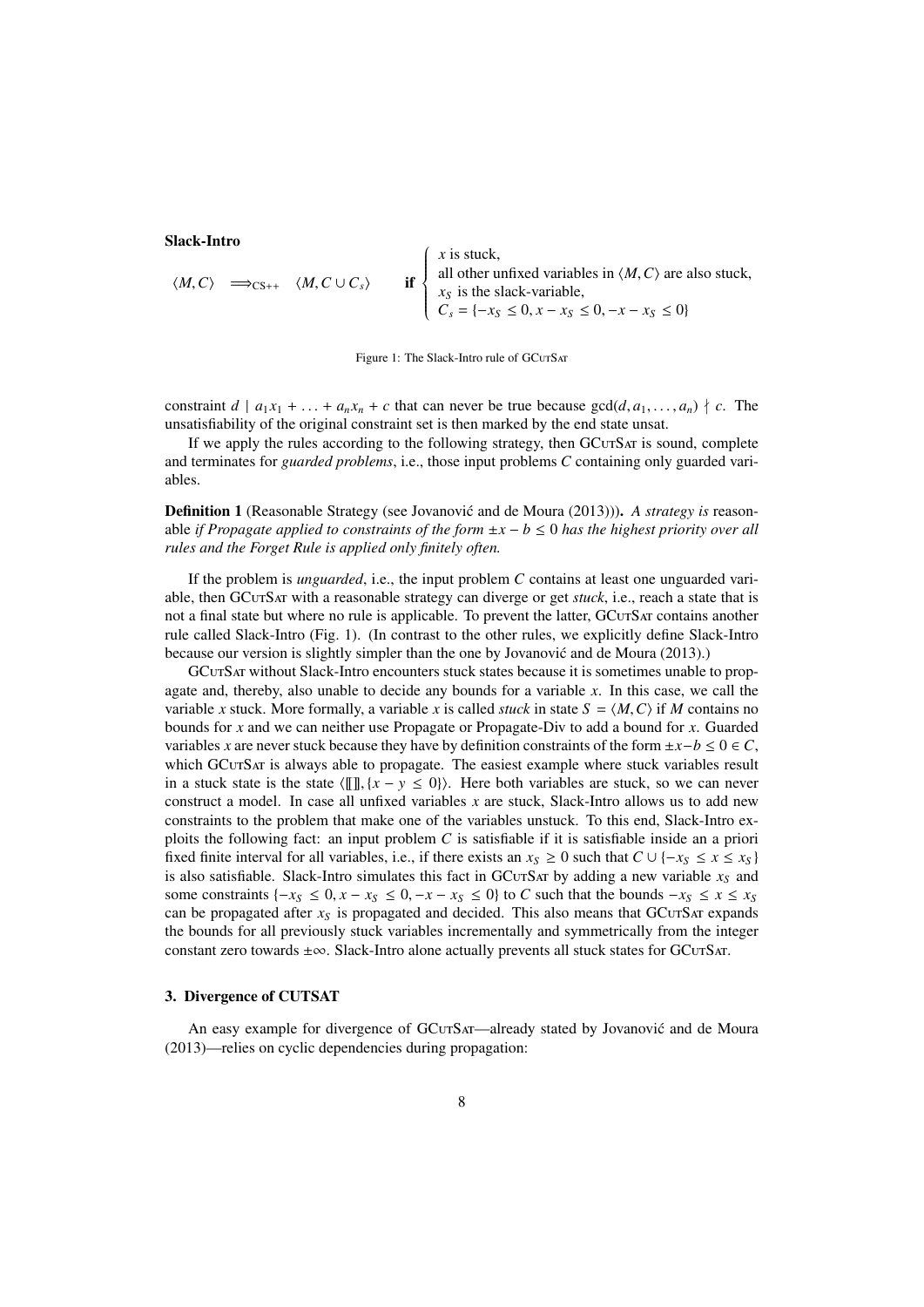**Example 2.** *Let*  $S_i = \langle M_i, C \rangle$  ( $i \in \mathbb{N}$ ) be a series of states defined by:

$$
C := \{ \underbrace{-x \le 0}_{I_x}, \underbrace{-y \le 0}_{I_y}, \underbrace{-z \le 0}_{I_z}, \underbrace{1 - x + y \le 0}_{J_1}, \underbrace{x - y - z \le 0}_{J_2} \}
$$
\n
$$
M_0 := \llbracket x \ge I_x \ 0, y \ge I_y \ 0, z \ge I_z \ 0, z \le 0 \rrbracket
$$
\n
$$
M_{i+1} := \llbracket M_i, x \ge J_1 \ i + 1, y \ge J_2 \ i + 1 \rrbracket
$$

GCUTSAT with a reasonable strategy has diverging runs starting in state  $S'_0 = \langle [\![], C \rangle \rangle$ . Let GCUTSAT traverse the states  $S' \setminus S_0 \subseteq S_1$ , in the following fashion: GCUTSAT reaches state GCUTSAT *traverse the states*  $S'_0$ ,  $S_0$ ,  $S_1$ ,  $S_2$ , ... *in the following fashion:* GCUTSAT *reaches state*<br> $S_0 := (M_0, C)$  from state  $S'$  after propagating the constraints  $I, I, I$  and fixing *z* with a decided  $S_0 := \langle M_0, C \rangle$  *from state*  $S'_0$  *after propagating the constraints I<sub>x</sub>, I<sub>y</sub>, I<sub>z</sub>, and fixing z with a decided*<br>bound. GCuTSAT reaches state  $S_{\perp}$ , from state  $S_{\perp}$  after: *bound.* GCUTSAT *reaches state*  $S_{i+1}$  *from state*  $S_i$  *after:* 

- *applying Propagate to*  $J_1$  *to propagate*  $\gamma_{i+1}^x := x \geq_{J_1} i + 1$ ;  $M_i' := [\![M_i, \gamma_{i+1}^x]\!]$  *and*  $S_i' := \{M_i \cap C\}$  $\langle M'_i, C \rangle$
- *applying Propagate to*  $J_2$  *<i>to propagate*  $\gamma_i^y$  $\sum_{i+1}^{y} := y \geq_{J_2} i + 1; M_{i+1} := [\![M'_i, \gamma]\!]$ *y i*+1 ]] *and*  $S_{i+1} := \langle M_{i+1}, C \rangle$

*To summarize, this example shows how we can exploit the cyclic dependence between x and y to increase the lower bounds for x and y to an arbitrarily large value i*  $\in \mathbb{N}$ *.* 

To prevent this type of divergence, Jovanovic and de Moura suggest to restrict the bounds ´ propagated by the rules Propagate and Propagate-Div to only those bounds that are δ-relevant.

**Definition 3** (δ-relevant (see Jovanović and de Moura (2013))). Let nb(*x*, *M*) be the number of *bounds for x in M. Let*  $\delta > 0$  *and*  $nb_{\text{max}} \in \mathbb{N}$  *be two parameters that are fixed at the start of the* GCUTSAT *run. Then the new lower bound*  $x \geq J$  *b is*  $\delta$ *-relevant in the state*  $\langle M, C \rangle$  *if:* 

- lower( $x, M$ ) =  $-\infty$ *, or*
- upper $(x, M) \neq \infty$ , or
- lower(*x*, *M*) +  $\delta$ | lower(*x*, *M*)| < *b* and  $nb(x, M)$  <  $nb_{\text{max}}$ .

*Likewise, the new upper bound*  $x \leq J$  *b is δ*-relevant in the state  $\langle M, C \rangle$  if:

- upper $(x, M) = \infty$ , *or*
- lower(*x*, *M*)  $\neq -\infty$ , *or*
- upper $(x, M) + \delta$  upper $(x, M)$  > *b* and  $nb(x, M)$  <  $nb_{\text{max}}$ .

If we now restrict the rules Propagate and Propagate-Div as suggested, then δ-relevance gives us the following guarantees: The first case of  $\delta$ -relevance guarantees that GCuTSAT can still propagate at least one bound for every variable. The second case of  $\delta$ -relevance guarantees that a bounded variable (with  $x - u_x \le 0 \in C$  and  $-x + l_x \le 0 \in C$ ) can be propagated without restrictions because its guards  $l_x \le x \le u_x$  already guarantee that there are at most  $|u_x - l_x + 1|$ propagations for  $x$ . The last case of  $\delta$ -relevance guarantees that an unbounded variable is at most propagated nb<sub>max</sub> times and, thus, prevents propagation divergence. The additional conditions  $l(\text{lower}(x, M) + \delta | \text{lower}(x, M)| < b \text{ and upper}(x, M) + \delta | \text{upper}(x, M)| > b \text{ prevent GCUTSAT from}$ wasting its limited amount of propagations on those that change the bounds only slightly. We also do not introduce any stuck states with our restriction to  $\delta$ -relevance because any bound  $x \geq b$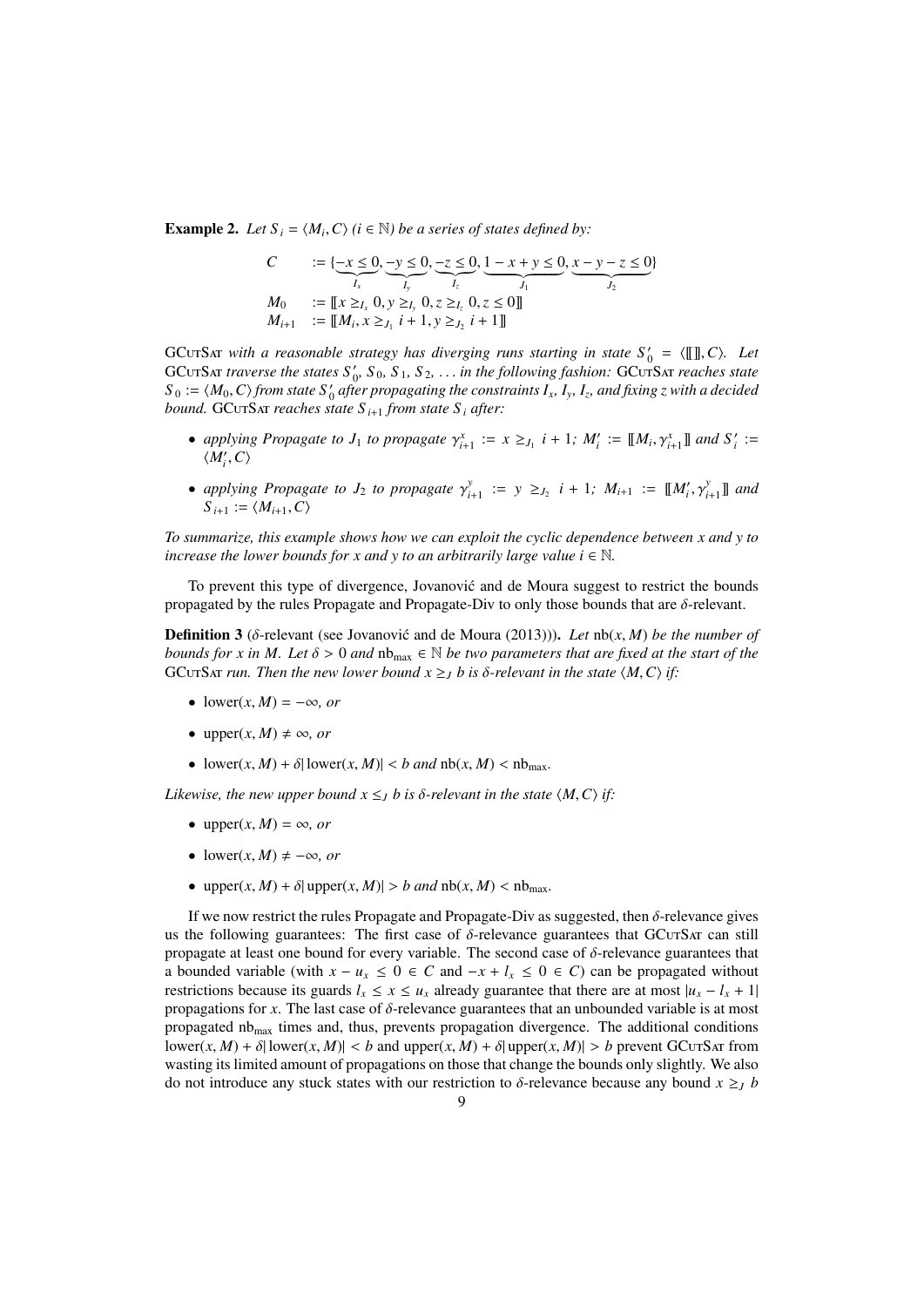Resolve-Cooper

$$
\langle M, C \rangle \implies_{CS++} \langle M', C \cup R \rangle
$$
 if 
$$
\begin{cases} (x, C') \text{ is a conflicting core,} \\ x \text{ is unguarded,} \\ x \text{ is the minimal conflicting variable,} \\ (R_k, R_c) = \text{cooper}(x, C'), \\ R = R_k \cup R_c \end{cases}
$$
  
\nSolve-Div  
\n
$$
\langle M, C \rangle \implies_{CS++} \langle M, C' \rangle
$$
 if 
$$
\begin{cases} \text{divisibility constraints } I_1, I_2 \in C, \\ (I'_1, I'_2) = \text{div-solve}(x, I_1, I_2), \\ C' = C \setminus \{I_1, I_2\} \cup \{I'_1, I'_2\} \end{cases}
$$

div-solve(x, d<sub>1</sub> |  $a_1x + p_1$ , d<sub>2</sub> |  $a_2x + p_2$ ) = (d<sub>1</sub>d<sub>2</sub> |  $dx + c_1d_2p_1 + c_2d_1p_2$ , d |  $-a_1p_2 + a_2p_1$ ), where  $d = \gcd(a_1d_2, a_2d_1)$ , and  $c_1$  and  $c_2$  are integers such that  $c_1a_1d_2 + c_2a_2d_1 = d$  (see Cooper (1972); Jovanović and de Moura (2013)).

Figure 2: The strong conflict resolution rules by Jovanović and de Moura (2013)

that the third case of δ-relevance prevents from being propagated can also be introduced to the bound sequence *M* if we first fix *x* with Decide, then apply Conflict(-Div) to *J*, and finally add the bound  $x \geq J$  *b* to *M* with Backjump.

However, this simulation of Propagate(-Div) via Decide and conflict resolution also means that divergence is not eliminated but only shifted from propagation to conflict resolution. We can also use Example 2 for this type of divergence, however, this time we simulate propagation as described above via conflict resolution. Instead of applying Propagate between the states  $S_i$  and  $S_{i+1}$ , we fix one variable at a time with a decided bound. If we fix *x* to lower(*x*, *M*<sub>*i*</sub>) with a decided bound, we directly detect a conflict in *J*1. We enter conflict resolution by applying Conflict to  $J_1$ , which can be exited directly with the Backjump rule (see Jovanovic and de Moura (2013)). This removes the decided bound on *x* and adds instead  $x \geq_{J_1} i + 1$  on top of the bound sequence. Hence, we reach the intermediate state  $S_i'$  without applying the rule Propagate. Analogously, we do the same for *y* with  $J_2$  and reach the state  $S_{i+1}$  without applying the rule Propagate.

The best way to handle this type of divergence is to forbid standard conflict resolution i.e., the rules Conflict, Conflict-Div, Resolve, Backjump, Skip-Decision, Unsat, and Learn from handling constraints containing unguarded variables. As an alternative to normal conflict resolution, Jovanovic and de Moura (2013) suggested a secondary conflict analysis called strong ´ conflict resolution. Strong conflict resolution is also the predecessor of the unguarded conflict resolution we are going to present in Section 5. Strong conflict resolution is based on the fact that we can transform any unguarded problem into a guarded one if we eliminate all unguarded variables with a quantifier elimination procedure. Instead of eliminating all unguarded variables before we apply GCuTSAT, strong conflict resolution introduces two new rules (see Figure 2) that extend the GCu<sub>TSAT</sub> calculus by a second type of conflict resolution, which applies quantifier elimination in-between the applications of the original GCuTSAT rules. We call GCuTSAT with this extension CurSAT. The newly added rules do not apply the complete quantifier elimination algorithm, nor do they apply it at all possible instances, but only on minimal conflicts containing unguarded variables. These minimal conflicts are also called conflicting cores.

**Definition 4** (Conflicting Cores (see Jovanovic and de Moura (2013))). Let  $S = \langle M, C \rangle$  be a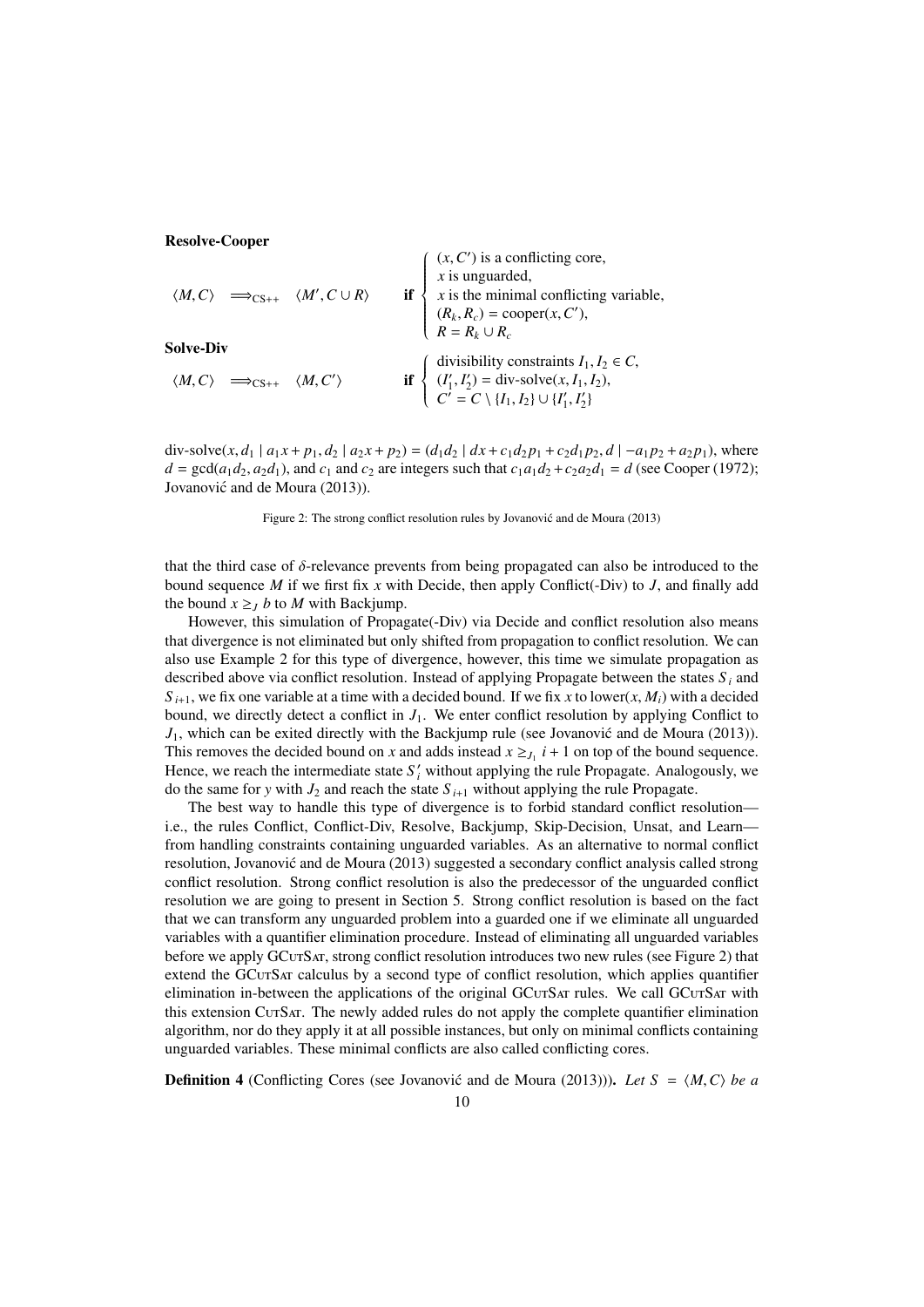*state, C'*  $\subseteq$  *C, x a variable in C', a,b > 0, and let all other variables in C' be fixed. The pair*  $(x, C')$  is a conflicting core if it is of one of the following two forms:  $(x, C')$  *is a* conflicting core *if it is of one of the following two forms:*<br>(1)  $C' = 1 - ax + n \le 0$   $br = a \le 0$  and bound( $-ax + n \le 0$  x M)

*(1)*  $C' = \{-ax + p \le 0, bx - q \le 0\}$  *and* bound( $-ax + p \le 0, x, M$ ) > bound( $bx - q \le 0, x, M$ )*, i.e., the lower bound from*  $-a x + p \le 0$  *contradicts the upper bound from bx* −  $q \le 0$ *; in this case,* (*x, C'*) *is called an* interval conflicting core *and its* strong resolvent *is* ({ $-k \le 0, k - a + 1 \le 0$ } *lhn* − *aa* + *hk* < 0, *a* | *k* + *n*} 0},  ${bp - aq + bk ≤ 0, a | k + p}$ 

*(2)*  $C' = \{-ax + p \le 0, bx - q \le 0, d \mid cx + s\}$  *and*  $b_l = \text{bound}(-ax + p \le 0, x, M)$ ,  $b_u =$ bound(bx -  $q \leq 0$ , x, M),  $b_l \leq b_u$ , and for all  $b_d \in [b_l, b_u]$  we have  $d \nmid cb_d + \text{lower}(s, M)$ ,<br>i.e., there exists no value for x within the bounds defined by the two inequalities such that the *i.e., there exists no value for x within the bounds defined by the two inequalities such that the divisibility constraint becomes satisfiable; in this case,*  $(x, C')$  *is called a divisibility conflicting*<br>core and its strong resolvent is  $(1 - k < 0, k - m < 0)$ ,  $l$ hn – ag + bk < 0, g | k + n, gd | cn + g + ck) core *and its* strong resolvent *is*  $({-k \le 0, k-m \le 0}, {bp-aq+bk \le 0}, a | k+p, ad | cp+as+ck})$ *In both cases, k is a fresh variable and m* =  $\text{lcm}\left(a, \frac{ad}{\text{gcd}(ad,c)}\right)$ **)** − 1.

We refer to the respective strong resolvents for a conflicting core  $(x, C')$  by the function<br>per(*x, C'*) which returns a strong resolvent  $(R, R)$  as defined above. Definition 4. These cooper(*x*,*C*<sup>'</sup>), which returns a strong resolvent ( $R_k$ ,  $R_c$ ) as defined above, Definition 4. These<br>strong resolvents ( $R$ ,  $R$ ) are simply the constraints that we get after we eliminate  $\exists x \in \mathbb{Z}$  from strong resolvents ( $R_k$ ,  $R_c$ ) are simply the constraints that we get after we eliminate  $\exists x \in \mathbb{Z}$  from  $\exists x \in \mathbb{Z}$ . *C'* with Cooper's quantifier elimination procedure (see Cooper (1972)). Note that the newly introduced variable *k* is quanted by the constraints in *R*. In Section 5, we will extend the newly introduced variable *k* is guarded by the constraints in  $R_k$ . In Section 5, we will extend the definition of conflicting cores by a third type of core called a diophantine conflicting core. In the final example at the end of this section, we will also show why this core is necessary to guarantee termination.

Besides conflicting cores and strong resolvents, strong conflict resolution also relies on a total order  $\lt$  over all variables such that  $y \lt x$  for all guarded variables y and unguarded variables x. In relation to Cooper's quantifier elimination, the order ≺ describes the elimination order for the unguarded variables, viz.,  $x_i \lt x_j$  if  $x_j$  is eliminated before  $x_i$ . A variable *x* is called *maximal* in a constraint *I* if *x* is contained in *I* and all other variables in *I* are smaller, i.e.,  $y \prec x$ . The maximal variable in *I* is also called its *top variable*  $(x = top(I))$ . If there is a conflicting core  $(x, C')$  in some state *S*, then *x* is called a *conflicting variable*. The conflicting variable is *minimal* in the some state *S* , then *x* is called a *conflicting variable*. The conflicting variable is *minimal* in the state *S* if there exists no conflicting variable *y* in *S* such that  $y \lt x$ .

Instead of actually eliminating a conflicting variable or the conflicting core  $(x, C')$ , the rule<br>olve-Cooper (see Figure 2) only adds the constraints  $R_1 \cup R$  from the strong resolvent  $(R, R)$ Resolve-Cooper (see Figure 2) only adds the constraints  $R_k \cup R_c$  from the strong resolvent  $(R_k, R_c)$ to the problem. By doing so, Resolve-Cooper is supposed to guarantee that the old conflicting core  $(x, C')$  is always ignored in favor of a "smaller" conflicting core. The following strategy<br>guarantees that strong conflict resolution and the standard conflict resolution interact as little as guarantees that strong conflict resolution and the standard conflict resolution interact as little as possible. As a consequence, the strategy is also supposed to guarantee termination for the whole calculus:

Definition 5 (Two-layered Strategy). *We say a strategy is* two-layered *if*

- *it is reasonable (Definition 1);*
- *the Propagate and Propagate-Div rules are limited to* δ*-relevant bounds;*
- *the Forget rule is never used to eliminate resolvents introduced by Resolve-Cooper;*
- *it only applies the Conflict and Conflict-Div rules if Resolve-Cooper is not applicable.*

However, we are now going to discuss four examples where CutSat diverges despite strong conflict resolution. The first one shows that CurSAT can apply Conflict and Conflict-Div infinitely often to constraints containing unguarded variables.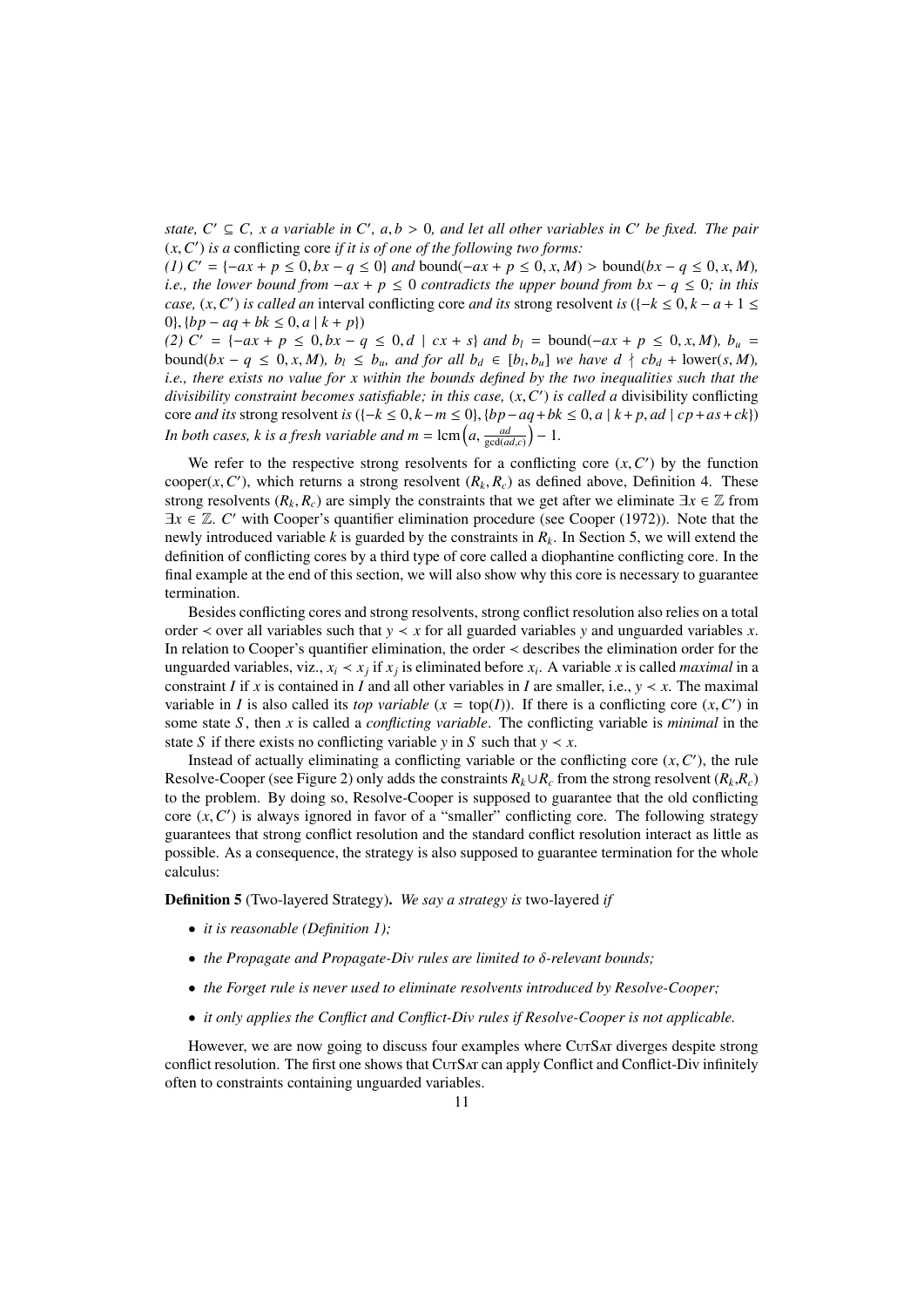Example 6. *Let*

$$
C := \{ \underbrace{-x \leq 0}_{I_x}, \underbrace{-y \leq 0}_{I_y}, \underbrace{-z \leq 0}_{I_{z1}}, \underbrace{z \leq 0}_{I_{z2}}, \underbrace{z + 1 \leq 0}_{I_{z3}}, \underbrace{1 - x + y \leq 0}_{J_1}, \underbrace{x - y \leq 0}_{J_2} \}
$$

*be a problem. Let*  $S_i = \langle M_i, C \rangle$  *for*  $i \in \mathbb{N}$  *be a series of states with:* 

$$
M_0 := [[x \geq_{I_x} 0, y \geq_{I_y} 0, z \geq_{I_{z1}} 0, z \leq_{I_{z2}} 0]],
$$
  
\n
$$
M_{i+1} := [[M_i, x \geq_{J_1} i + 1, y \geq_{J_2} i + 1]].
$$

*Let the variable order be given by*  $z \le y \le x$ . CurSax *with a two-layered strategy has diverging runs starting in state*  $S'_0 = \langle [\![ \!] \!]$ ,*C*). Let CUTSAT *traverse the states*  $S'_0$ ,  $S_0$ ,  $S_1$ ,  $S_2$ , ... *in the*<br>*following fashion:* CUTSAT *reaches* state S<sub>6</sub> from state S', after propagating the constraints I *following fashion:* CutSAt *reaches state*  $S_0$  *from state*  $S'_0$  *after propagating the constraints*  $I_x$ ,  $I_v$ ,  $I_{z1}$ *, and*  $I_{z2}$ *.* CutSat *reaches state*  $S_{i+1}$  *from state*  $S_i$  *after:* 

- *fixing x to i with the decided bound*  $\gamma_d^x := x \leq i$ ;  $M_i^1 := [\![M_i, \gamma_d^x]\!]$  and  $S_i^1 := \langle M_i^1, C \rangle$
- *applying Conflict to the constraint*  $J_1$  *because* lower(1 *x* + *y*,  $M_i^1$ ) > 0*;*  $M_i^2 := M_i^1$  *and*  $S^2 := (M_i^2 \cap I_i)$  $S_i^2 := \langle M_i^2, C, J_1 \rangle$
- *undoing the decided bound*  $\gamma_d^x$  *by applying Backjump. This results in the exchange of*  $\gamma_d^x$  *with the bound*  $\gamma_c^x = r > t$ ,  $d = 1 \cdot M^3$   $\cdot = [M_1 \gamma_c^x]$  *and*  $S^3 = (M^3 \gamma_c^x)$ *with the bound*  $\gamma^x = x \geq_{J_1} i + 1$ ;  $M_i^3 := [[M_i, \gamma^x]]$  *and*  $S_i^3 := \langle M_i^3, C \rangle$
- *fixing* y to *i* with the decided bound  $\gamma_d^y$  $\frac{dy}{dt} := y \le i$ ;  $M_i^4 := [\![M_i^3, \gamma\!]$ *y*  $\mathcal{L}_d^{\mathcal{Y}}$  and  $S_i^4 := \langle M_i^4, C \rangle$
- *applying Conflict to the constraint*  $J_2$  *because* lower( $x y$ ,  $M_i^4$ ) > 0;  $M_i^5 := M_i^4$  and  $S^5 := /M_i^5$   $C$   $I_i$ )  $S_i^5 := \langle M_i^5, C, J_1 \rangle$
- *undoing the decided bound*  $\gamma_d^y$ <br>*with the bound*  $\gamma_d^y y \geq \gamma$ , *i* + *d* by applying Backjump. This results in the exchange of  $\gamma_d^d$ <br>  $\gamma_d^d$  +  $M^6$   $\sim$   $\mathbb{F}M^3$   $\gamma_d^d$  and  $S$   $\gamma_d$  =  $S^6$   $\sim$   $/M^6$   $C$ ) *d with the bound*  $\gamma^{y} = y \geq_{J_2} i + 1$ ;  $M_i^6 := [\![M_i^3, \gamma^{y}]\!]$  *and*  $S_{i+1} = S_i^6 := \langle M_i^6, C \rangle$

*Notice that*  $(z, {I_{z1}, I_{z3}})$  *is a conflicting core in the states*  $S_i$ ,  $S_i^1$ , and  $S_i^4$ , and, therefore, the printing conflicting variable in those states. Since *I*, and *I*<sub>2</sub> hound *z* the con*variable z is the minimal conflicting variable in those states. Since I<sub>21</sub> and I<sub>22</sub> bound z, the conflicting core is also guarded. Therefore, Resolve-Cooper as defined by Jovanović and de Moura (2013) is not applicable, which in turn implies that Conflict is applicable. This means the twolayered strategy was not strict enough to prevent standard conflict resolution from being applied to unguarded conflicts.*

A straightforward fix to Example 6 is to limit the application of the Conflict and Conflict-Div rules to guarded constraints. Our second example shows that CutSat can still diverge by infinitely many applications of the Solve-Div rule.

**Example 7.** Let  $d_i$  be the sequence with  $d_0 := 2$  and  $d_{k+1} := d_k^2$  for  $k \in \mathbb{N}$ , let  $C_0 = \{4 \mid 2x+2y, 2 \mid x + z\}$  be a problem, and let  $S_0 = \langle \text{III } C_0 \rangle$  be the initial CurSar state. Let the variable order he  $x + z$  *be a problem, and let*  $S_0 = \langle \llbracket \rrbracket, C_0 \rangle$  *be the initial* CurSat *state. Let the variable order be given by x*  $\lt$  *y*  $\lt$  *z. Then* CutSat *has divergent runs*  $S_0 \implies_{CS++} S_1 \implies_{CS++} S_2 \implies_{CS++} \ldots$  *For instance, let* CurSar *apply the Solve-Div rule whenever applicable. By an inductive argument, Solve-Div is applicable in every state*  $S_n = \langle \llbracket \rrbracket, C_n \rangle$ *, and the constraint set*  $C_n$  *has the following form:*

$$
C_n = \begin{cases} \{2d_n \mid d_n x + d_n y, d_n \mid \frac{d_n}{2} y - \frac{d_n}{2} z\} & \text{if } n \text{ is odd,} \\ \{2d_n \mid d_n x + d_n y, d_n \mid \frac{d_n}{2} x + \frac{d_n}{2} z\} & \text{if } n \text{ is even.} \end{cases}
$$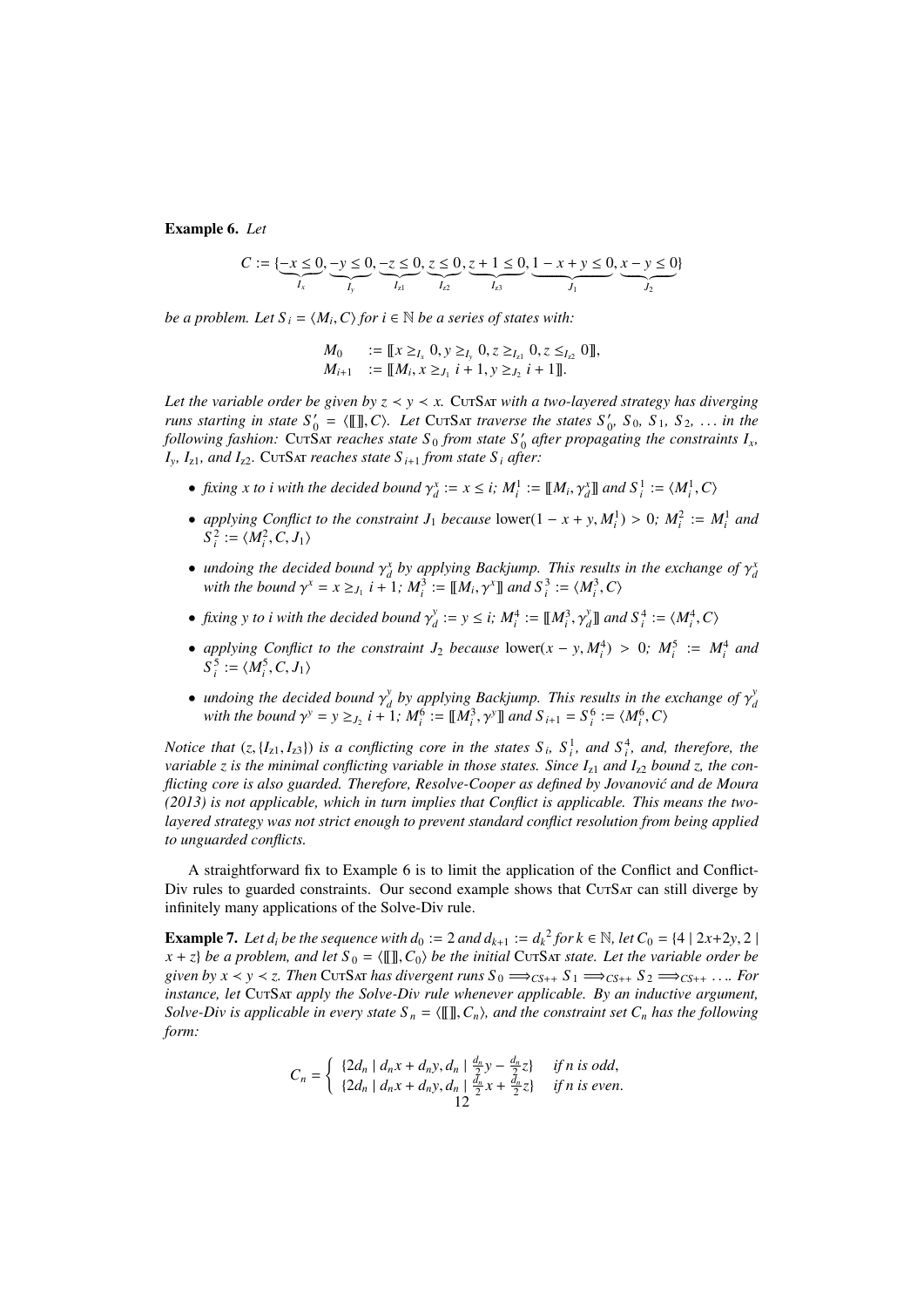*Therefore,* CutSat *applies Solve-Div infinitely often and diverges. If we were to simplify the constraints in Cn, then we would even see that the constraints C<sup>n</sup> for an even n are always just* {4 |  $2x + 2y$ ,  $2 | x + z$ } *and the constraints*  $C_n$  *for an odd n are always just* {4 |  $2x + 2y$ ,  $2 | y - z$ }*. This means that we are cycling between the same two sets of constraints.*

A straightforward fix to Example 7 is to limit the application of Solve-Div to maximal variables in the variable order  $\lt$ . Our third example shows that CurSAT can apply Conflict and Conflict-Div infinitely often. Example 8 differs from Example 6 in that the conflicting core contains also unguarded variables.

## Example 8. *Let*

*C* := {−*x* ≤ 0}  $\underbrace{-x \leq 0}_{I_x}, \underbrace{-y \leq 0}_{I_y}, \underbrace{-z \leq 0}_{I_{z1}}, \underbrace{z \leq 0}_{I_{z2}}, \underbrace{1-x+y+z \leq 0}_{J_1}, \underbrace{x-y-z \leq 0}_{J_2}$ } *be a problem. Let*  $S_i = \langle M_i, C \rangle$  *for*  $i \in \mathbb{N}$  *be a series of states with:* 

$$
M_0 := [[x \geq_{I_x} 0, y \geq_{I_y} 0, z \geq_{I_{z1}} 0, z \leq_{I_{z2}} 0]],
$$
  
\n
$$
M_{i+1} := [[M_i, x \geq_{J_1} i + 1, y \geq_{J_2} i + 1]].
$$

Let the variable order be given by  $z \leq x \leq y$ . CurSAr with a two-layered strategy has di*verging runs starting in state*  $S'_0 = \langle \mathbb{I}, \mathbb{I}, C \rangle$ *. For instance, let* CurSat *traverse the states*  $S'_0$ ,  $S_0$ ,  $S_1$ ,  $S_2$ ,  $S_3$ ,  $S_4$ ,  $S_5$ ,  $S_6$ ,  $S_7$ ,  $S_8$ ,  $S_9$ ,  $S_9$ ,  $S_1$ ,  $S_2$ ,  $S_4$ ,  $S_5$ ,  $S$  $S_1, S_2, \ldots$  *in the following fashion:* CutSat *reaches state*  $S_0$  *from state*  $S'_0$  *after propagating the*<br>constraints  $I, I, I$  a and  $I_2$ . CutSat reaches state  $S_1$ , from state  $S_2$  after: *constraints I<sub>x</sub></sub>, I<sub>y</sub>, I<sub>z2</sub> <i>and I<sub>z2</sub>*. CutSat *reaches state S<sub>i+1</sub> from state S<sub>i</sub> after:* 

- *fixing x to i and y to i with decided bounds*  $\gamma_d^x := x \le i$  *and*  $\gamma_d^y$  *and*  $S^1 := \Lambda M^1 C$  $\mathcal{Y}_d := y \leq i$ ;  $M_i^1 := [\![M_i, \gamma_d^x, \gamma_d^x]$ *y*  $\int_{d}^{y}$ *and*  $S_i^1 := \langle M_i^1, C \rangle$
- *applying Conflict to the constraint*  $J_1$  *because* lower(1 *x* + *y* + *z*,  $M_i^1$ ) > 0*;*  $M_i^2 := M_i^1$  *and*  $S^2 := /M_i^2$   $C = I_i$ .  $S_i^2 := \langle M_i^2, C, J_1 \rangle$
- *undoing the decided bounds*  $\gamma_d^y$ <br>The result is the sequence  $M^3$ *d*<sub>*d*</sub> *d*  $\gamma_d^x$  *by applying first Skip-Decision and then Backjump.*<br>  $d = M_d \gamma_d^x$  and the state  $S^3 = (M^3 \ G)$  where  $\gamma_x^x = x > a$ . *The result is the sequence*  $M_i^3 := [\![M_i, \gamma^x]\!]$  *and the state*  $S_i^3 := \langle M_i^3, C \rangle$ , where  $\gamma^x = x \geq_{J_1}$ <br>*i* + 1. *i* + 1*;*
- *fixing y to i and x to i* + 1 *with decided bounds*  $\gamma_a^y$ <br> $M^4 := \mathbb{I}M^3$   $\gamma_a^y$   $\gamma_b^x$  and  $S^4 := /M^4$  C)  $\gamma_d^y := y \le i$  and  $\gamma_d^x := y \le i + 1;$  $M_i^4 := [\![M_i^3, \gamma\!]$ *y*  $\mathcal{L}_d^y$ ,  $\gamma_d^x$  and  $S_i^4 := \langle M_i^4, C \rangle$
- *applying Conflict to the constraint*  $J_2$  *because* lower( $x y z$ ,  $M_i^4$ ) > 0*;*  $M_i^5 := M_i^4$  *and*  $S^5 := /M_i^5$  *C L*)  $S_i^5 := \langle M_i^5, C, J_1 \rangle$
- *undoing the decided bounds*  $\gamma_d^x$  *and*  $\gamma_d^y$  *by applying first Skip-Decision and then Backjump.*<br>*The result is the sequence*  $M^6 := M^3 \gamma_d^y$  *and the state*  $S_{d,d} = S^6 := /M^6$  *C*), where *diable declared bounds*  $\gamma_d$  *dial*  $\gamma_d$  *by applying first skip-bectsion and then backjamp.*<br>*The result is the sequence*  $M_i^6 := [\![M_i^3, \gamma^y]\!]$  *and the state*  $S_{i+1} = S_i^6 := \langle M_i^6, C \rangle$ , where  $\gamma^y = y \geq_{J_2} i + 1.$

*Notice that the conflicting core*  $\{J_1, J_2\}$  *is bounded after we fix x and y with Decide to their current respective lower bounds. This in turn admits the application of Conflict. Therefore, the two-layered strategy was again not strict enough to prevent standard conflict resolution from being applied to unguarded conflicts.*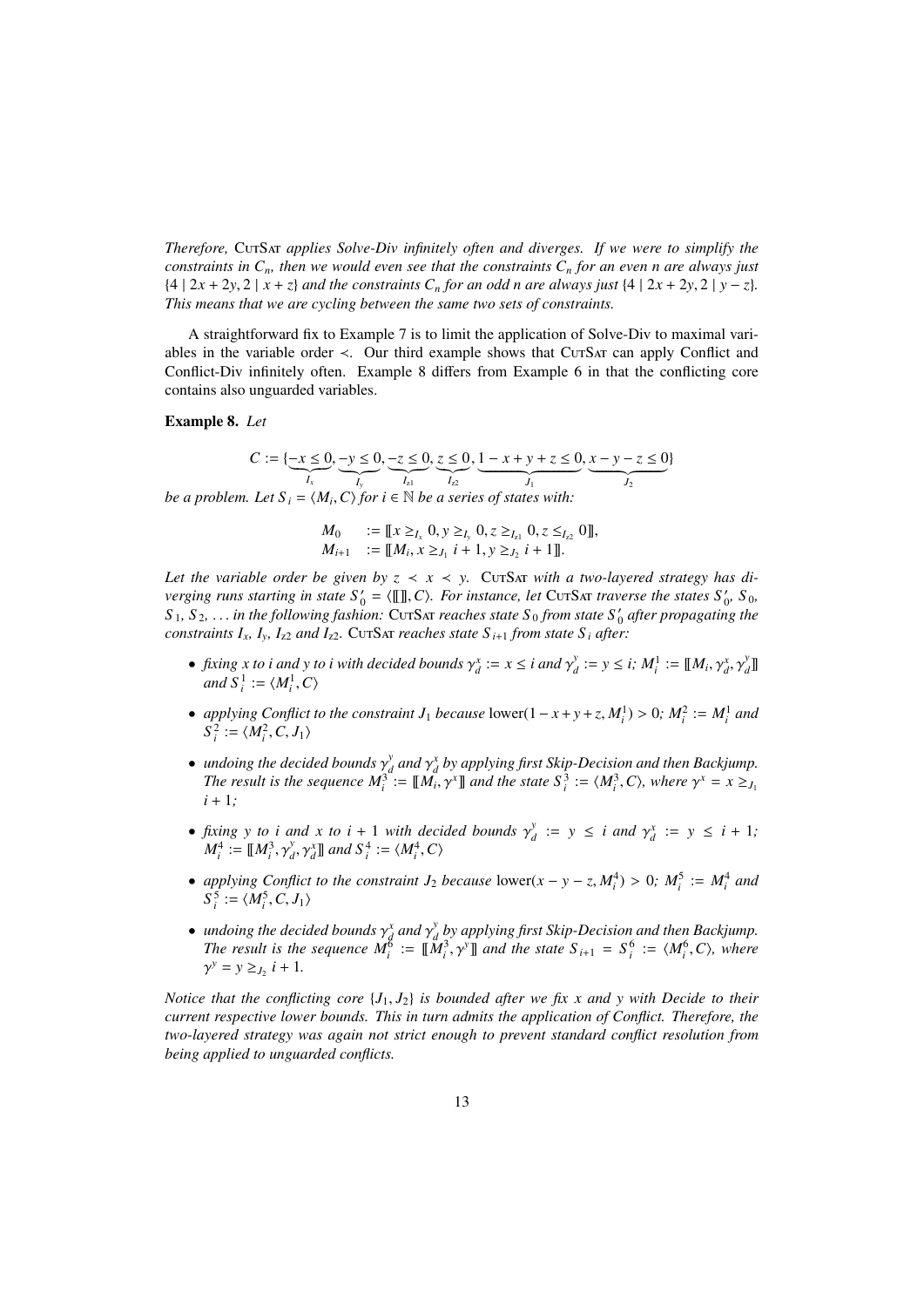Applying the fix suggested for Example 6 to Example 8 results in a stuck state. Here, a straightforward fix is to change the definition of conflicting cores to cover only those cores where the conflicting variable is the maximal variable.<sup>5</sup>

We could also prevent Examples 6 and 8 if we were to fix the decision order to the variable order. However, for the following counterexample, fixing the decision order is not enough:

## Example 9. *Let*

$$
C := \left\{ \begin{array}{cc} -u \leq 0, u \leq 0, -v \leq 0, v \leq 0, -w \leq 0, -w+x+u \leq 0, -w-x-u \leq 0, -w+y+v \leq 0, -w-y-v \leq 0, 2+3x-4y+3u-4v \leq 0, -w-y-v \leq 0, 2+3x-4y+3u-4v \leq 0, -1+3x-4y+3u-4v \leq 0, -1-3x+2y-3u+2v \leq 0 \end{array} \right\}
$$

*be a problem. Let the variable order be given by*  $u \le v \le w \le x \le v$ *. Curs a diver*gent run starting in state  $S'_0 = \langle [\![ \! \, ] \! ] \! ]$ , *C*) if it follows the following strategy: Let *z* be the smallest<br>unfixed variable *unfixed variable.*

- *Propagate (if possible) the strictest upper bound for z,*
- *if J*<sup>1</sup> *is a conflict, then fix all unfixed variables with the rule Decide to their current upper bound, and start the standard conflict analysis with the rule Conflict,*
- *otherwise propagate the strictest lower bound for z and fix z with a decision to the current lower bound*

*Notice that we prevent the application of Resolve-Cooper by first fixing all variables and then shadowing x and y with the bounded variables u and v, respectively. If we change the definition of conflicting cores, as proposed for Example 8, then the divergent behaviour described in Example 9 is not possible. Thus, fixing the decision order to the variable order is no real alternative to the fixes proposed before.*

The fixes that we suggested for the above examples are restrictions to CurSAT which have the consequence that Conflict(-Div) cannot be applied to unguarded constraints, Solve-Div is applicable only for the elimination of the maximal variable, and the conflicting variable  $x$  is the maximal variable in the associated conflicting core C'. However, our next and final example shows that these restrictions are too strong and therefore lead to stuck states.

Example 10. *Let* CutSat *include restrictions to maximal variables in the definition of conflicting cores and in the Solve-Div rule as described above. Let there be additional restrictions in* CutSat *to the rules Conflict and Conflict-Div such that these rules are only applicable to conflicts that contain no unguarded variable. Let*

$$
C := \{ \underbrace{-x \leq 0}_{I_{x1}}, \underbrace{x-1 \leq 0}_{I_{x2}}, \underbrace{-y \leq 0}_{I_{y}}, \underbrace{6 \mid 4y + x}_{J} \}
$$

<sup>&</sup>lt;sup>5</sup>The restrictions to maximal variables in the definition of conflicting cores and to the Solve-Div rule were both confirmed as missing but necessary in a private communication with Jovanović.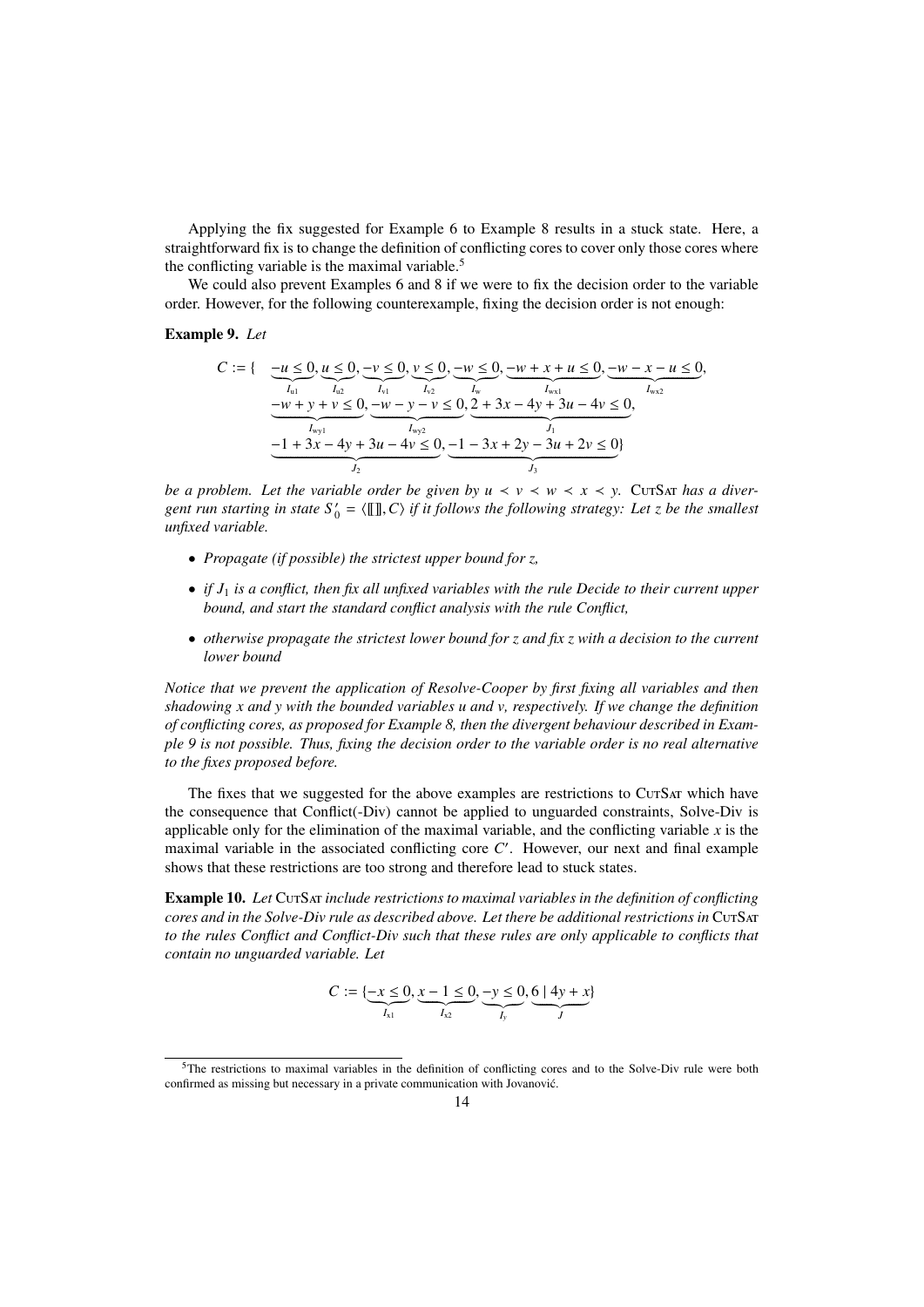*be a problem. Let M* :=  $\llbracket x \geq_{I_{x}} 0, x \leq_{I_{x}} 0, x \geq 1, y \geq 0 \rrbracket$  *be a bound sequence.*<br>Let the variable order be given by  $x \leq y$ . Curs as a run starting in state  $S' = \sqrt{\llbracket x \rrbracket}$  C) that *Let the variable order be given by*  $x \prec y$ *.* CurSat *has a run starting in state*  $S'_0 = \langle [[], C \rangle$  *that* ends in the stuck state  $S = \langle M, C \rangle$ . Let CurSat propagate  $I : J \circ J$  and fix x to 1 and y to 0 with *ends in the stuck state S =*  $\langle M, C \rangle$ *. Let* CutSat *propagate I<sub>x1</sub>, I<sub>x2</sub>, I<sub>y</sub> and fix x to 1 <i>and y to* 0 *with two Decisions. Through these Decisions, the constraint J is a conflict. Since y is unguarded,* CutSat *cannot apply the rule Conflict-Div. Furthermore, Definition 4 mentions only interval or* divisibility conflicting cores and the state S contains neither. Therefore, CUTSAT cannot apply *the rule Resolve-Cooper. The remaining rules are also not applicable because all variables are fixed and there is only one divisibility constraint. Without the before introduced restriction to the rule Conflict(-Div),* CutSat *diverges on the example.*

## 4. Weak Cooper Elimination

In order to fix the stuck state of Example 10 in the previous section, we are going to introduce in Section 5 a new conflicting core, which we call *diophantine conflicting core*. For understanding diophantine conflicting cores, as well as further modifications to be made, it is helpful to understand the connection between CutSat + and a variant of Cooper's quantifier elimination procedure (see Cooper (1972)). In particular, this section explains why diophantine conflicting cores are necessary and why we need no other types of conflicting cores (besides interval, divisibility, and diophantine conflicting cores).

The original Cooper elimination takes a variable *x*, a problem *C*, and produces a disjunction of problems equivalent to <sup>∃</sup>*x*.*C*:

$$
\exists x.C \equiv \bigvee_{\substack{0 \le k < m \\ \sqrt{C_{-\infty}\{x \mapsto k\}}} C_{-\infty}\{x \mapsto k\} \vee \left[\left\{a \mid p+k\right\} \cup C\{x \mapsto \frac{p+k}{a}\}\right],
$$

where  $a > 0$ ,  $m = \text{lcm}\{d \in \mathbb{Z} : (d \mid a_j x_j + p_j) \in C\}$ ,  $C_{-\infty} = \bot$  if there exists a constraint of the form  $-a x + p \le 0 \in C$ , and, otherwise,  $C_{-\infty} = \{(d \mid ax + p) \in C\}$ . Although Cooper elimination gets rid of the variable *x*, the elimination also comes at a price. One application of Cooper elimination results in a disjunction of quadratically many problems out of a single problem. Moreover, we have to somehow "remove" the fractions  $\frac{p+k}{a}$  used to replace *x* because division is not part of the linear arithmetic language. We achieve this by multiplying each constraint with *a*. However, this "removal" of the fractions causes a worst-case quadratic increase in the absolute size of the coefficients. The number of disjunctions and the size of coefficients have even a worst-case exponential increase if we look at several iterations of Cooper elimination.

Now that we have formally defined Cooper elimination and stated its structural properties, we will explain in an intuitive way why Cooper elimination actually works. To this end, let us look at the result of applying Cooper elimination to a small example:

## Example 11. *Let*

$$
C' := \{ \underbrace{2 \mid x + y}_{J_1}, \underbrace{2 \mid x + z}_{J_2}, \underbrace{-3x + y \le 0}_{J_3}, \underbrace{-2x + 2y - 2 \le 0}_{J_4}, \underbrace{x - 4z \le 0}_{J_5} \}
$$

*be the initial problem. The result of applying Cooper elimination is:*

$$
[\exists x.C'] \equiv \left(\bigvee_{0 \le k < 1} C_{-\infty}\right) \vee \left(\bigvee_{0 \le k < 3} C_{J_3}\right) \vee \left(\bigvee_{0 \le k < 2} C_{J_4}\right),\,
$$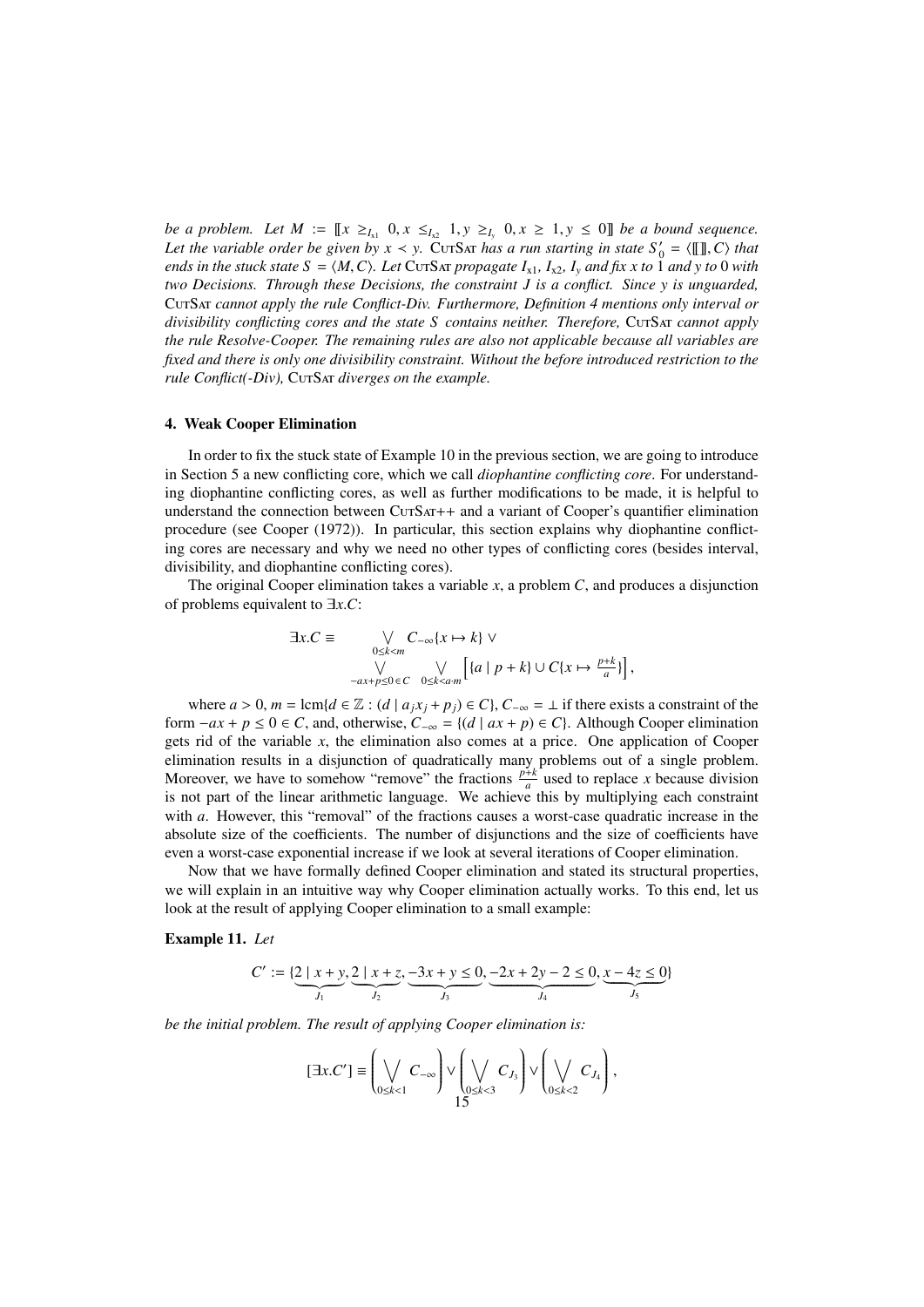*where*

$$
C_{-\infty} := \perp
$$
  
\n
$$
C_{J_3} := \{6 \mid k + 4y, 6 \mid k + y + 3z, -k \le 0, -2k + 4y - 6 \le 0, \n k + y - 12z \le 0, 2 \mid k + 2y - 2\},
$$
  
\n
$$
C_{J_4} := \{4 \mid k + 4y - 2, 4 \mid k + 2y + 2z - 2, -3k - 4y + 6 \le 0, -k \le 0, \n k + 2y - 8z - 2 \le 0, 3 \mid k + y\}.
$$

*A linear arithmetic problem has an integer solution if and only if the strictest lower bound for x is an integer solution for the problem. In Cooper elimination, we use this fact and do a case distinction over the strictest lower bound for x via a disjunction. First, we assume that there exists no lower bound for x. We express this case with the subformula C<sub>−∞</sub>. Since both J<sub>3</sub> and J<sub>4</sub> define a lower bound for x* ( $x \ge \lceil \frac{y}{3} \rceil$  *and*  $x \ge \lceil \frac{2y-2}{2} \rceil$ , *respectively*),  $C_{-\infty}$  *simplifies to* ⊥*. Next, we* assume that  $J_3$  defines the strictest lower bound  $x \geq \lceil \frac{y}{3} \rceil$ . Since the ceiling function is not part *of our syntax, we cannot assign x directly to*  $\lceil \frac{y}{3} \rceil$  $\frac{y}{3}$ ]. However, we know that  $\lceil \frac{y}{3} \rceil$  $\frac{y}{3}$ ] is one of the three *values*  $\frac{y}{3}$ ,  $\frac{y+1}{3}$  $\frac{+1}{3}$ *, or*  $\frac{y+2}{3}$  $\frac{+2}{3}$ . Hence, we do another case distinction (via a disjunction and the factor *k*) and replace x with  $\frac{y+k}{3}$ . The result is the subformula  $\bigvee_{0 \leq k \leq 3} C_{J_3}$ . Finally, we assume that  $J_4$ *defines the strictest lower bound*  $x \ge \lceil \frac{2y-2}{3} \rceil$ . Again, we do a case distinction (via a disjunction and the factor k) and replace x with  $\frac{2y+k-2}{2}$ . The result is the subformula  $\vee_{0\leq k<2} C_{J_4}$ .

Our notion of weak Cooper elimination is a variant of Cooper elimination, which is very helpful for understanding problems around CutSat. The idea is, instead of building a disjunction over all potential solutions for *x*, to add additional guarded variables and constraints without *x* that guarantee the existence of a solution for *x*. We assume here that *C* contains only one divisibility constraint for *x*. If not, exhaustive application of div-solve to divisibility constraints for *x* removes all constraints except one: div-solve( $x$ ,  $d_1$  |  $a_1x + p_1$ ,  $d_2$  |  $a_2x + p_2$ ) = ( $d_1d_2$  |  $dx + c_1d_2p_1 + c_2d_1p_2$ ,  $d \mid -a_1p_2 + a_2p_1$ , where  $d = \gcd(a_1d_2, a_2d_1)$ , and  $c_1$  and  $c_2$  are integers such that  $c_1a_1d_2 + c_2a_2d_1 = d$  (see Cooper (1972); Jovanović and de Moura (2013)). Now weak Cooper elimination takes a variable *x*, a problem *C* with only one divisibility constraint *d*  $| c x + s \in C$  for *x*, and produces a new problem by replacing  $\exists x.C$  with:

$$
\exists K. \left( \{ I \in C : \mathrm{coeff}(x, I) = 0 \} \cup \{ \mathrm{gcd}(c, d) \mid s \} \cup \bigcup_{k \in K} R_k \right)
$$

where  $k \in K$  is a newly introduced variable for every pair of constraints  $-a x + p \le 0 \in C$  and *bx* −  $q$  ≤ 0 ∈ *C* with  $a, b > 0$ ,

$$
R_k = \{ -k \le 0, k - m \le 0, bp - aq + bk \le 0, a \mid k + p, ad \mid cp + as + ck \}
$$

is a resolvent for the same inequalities, where  $m := \text{lcm}\left(a, \frac{ad}{\text{gcd}(ad, c)}\right) - 1$ , and ∃*K* abbreviates the sequence of quantified variables ∃*k*, becontained in  $K = Ik$ . sequence of quantified variables  $\exists k_1, \ldots, k_m$  contained in  $K = \{k_1, \ldots, k_m\}$ . The major difference between Cooper elimination and weak Cooper elimination is that one introduces disjunctions and between Cooper elimination and weak Cooper elimination is that one introduces disjunctions and the other variables. For our purposes variables are more beneficial because each new variable *k* is guarded by the constraints in  $R_k$ . Hence, we can eliminate unguarded variables without changing the conjunctive structure of our problems.

Weak Cooper elimination works informally because the transformation determines whether there exists an assignment  $\nu$  for all variables except  $x$  such that the strictest lower and upper bounds for x under  $\nu$  still contain an integer solution. Let  $\nu$  be a satisfiable assignment for the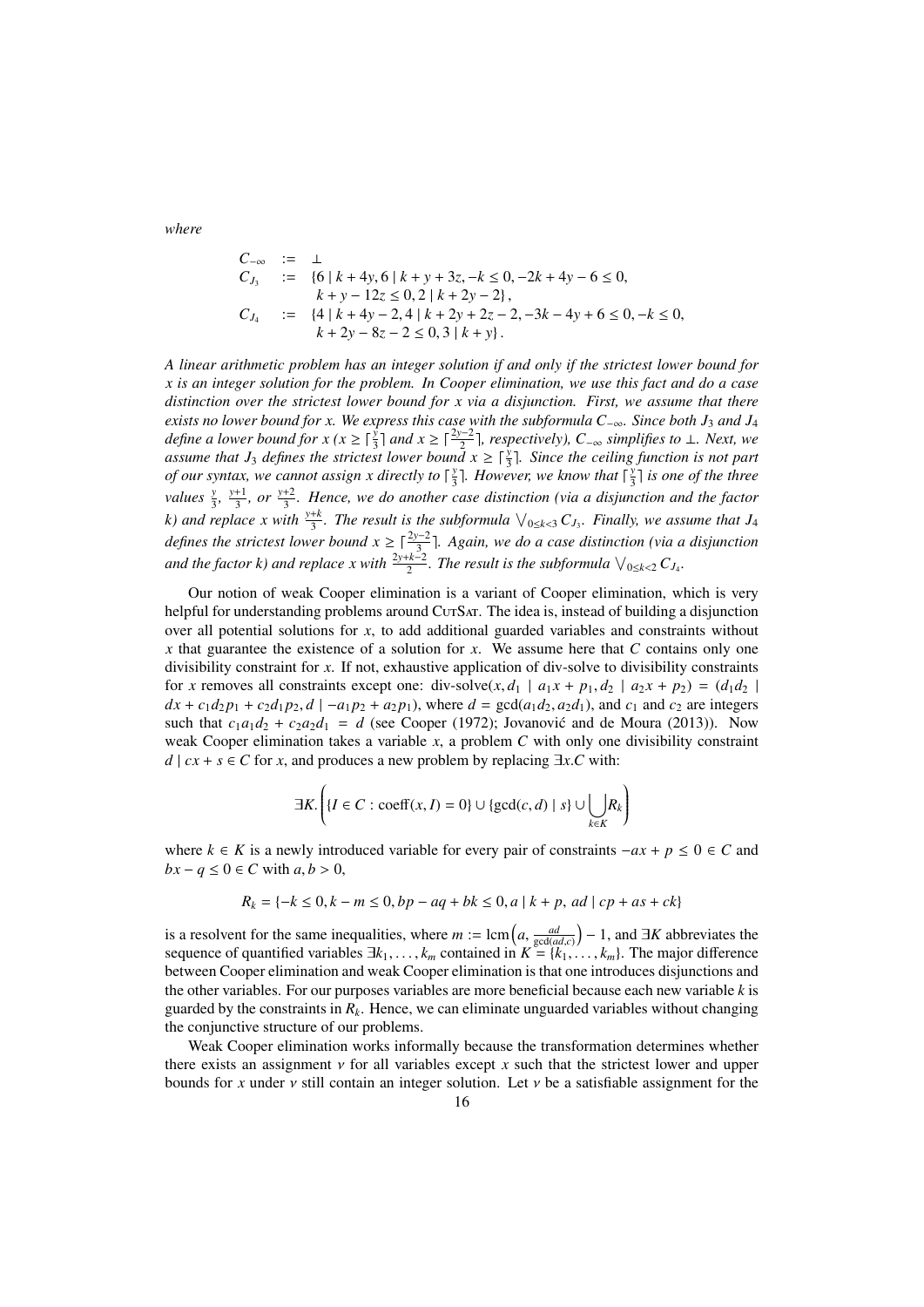formula after one weak Cooper elimination step on *C*. Then we compute a strictest lower bound  $x \ge l$ <sup>*x*</sup> and a strictest upper bound  $x \le u$ <sup>*x*</sup> from *C* for the variable *x* under the assignment *v*. We now argue that there is a value for *x* such that  $x \ge l_x$ ,  $x \le u_x$ , and  $d \mid cx + s$  are all satisfied. Whenever  $l_x \neq -\infty$  and  $u_x \neq \infty$ , the bounds  $x \geq l_x$ ,  $x \leq u_x$  are given by respective constraints of the form  $-a x + p \le 0 \in C$  and  $bx - q \le 0 \in C$  such that  $l_x = \lceil \frac{v(p)}{a} \rceil$  and  $u_x = \lfloor \frac{v(q)}{b} \rfloor$ . In this case, the extension of *v* with  $v(x) = \frac{v(k+p)}{a}$  satisfies *C* because the constraint  $a \mid k+p \in R_k$  guarantees that  $v(x) \in \mathbb{Z}$  the constraint  $b \mid n-a \mid a+bk < 0 \in R$ , guarantees that  $l < v(x) < u$  and the that  $v(x) \in \mathbb{Z}$ , the constraint  $bp - aq + bk \leq 0 \in R_k$  guarantees that  $l_x \leq v(x) \leq u_x$ , and the constraint *ad*  $| cp + as + ck \in R_k$  guarantees that v satisfies  $d | cx + s \in C$ . Whenever  $l_x = -\infty$  $(u_x = \infty)$  we extend *v* by an arbitrary small (large) value for *x* that satisfies  $d \mid cx + s \in C$ . There exist arbitrarily small (large) solutions for *x* and  $d \mid cx + v(s)$  because gcd(*c*, *d*) | *s* is satisfied by ν.

Now, let us look at the result of applying Cooper elimination to the problem C' from Example 11:

## Example 12. *Let*

$$
C' := \{ \underbrace{2 \mid x + y}_{J_1}, \underbrace{2 \mid x + z}_{J_2}, \underbrace{-3x + y \le 0}_{J_3}, \underbrace{-2x + 2y - 2 \le 0}_{J_4}, \underbrace{x - 4z \le 0}_{J_5} \}
$$

be the initial problem. We first have to use div-solve to simplify C' because C' contains two *divisibility constraints (J<sub>1</sub> and J<sub>2</sub>) for x. Applying div-solve(* $x$ *,*  $J_1$ *,*  $J_2$ *) returns the two divisibility constraints* 4 |  $2x + 2y$  *and*  $2 \mid y - z$ *, which we will use to replace*  $J_1$  *and*  $J_2$  *in C'. The result is the new, but equivalent problem*

$$
C := \{ \underbrace{4 \mid 2x + 2y}_{J'_1}, \underbrace{2 \mid y - z}_{J'_2}, \underbrace{-3x + y \le 0}_{J_3}, \underbrace{-2x + 2y - 2 \le 0}_{J_4}, \underbrace{x - 4z \le 0}_{J_5} \},
$$

which contains only one divisibility constraint  $(J'_1)$  for x. Now we will split the application of *weak Cooper elimination into three steps. First, we select all constraints*  $I \in C(x)$  *without the variable x:*

$$
\{I \in C : \text{coeff}(I, x) = 0\} := \{2 \mid y - z\}.
$$

*Next, we take the divisibility constraint*  $4 \mid 2x + 2y$  *and eliminate x from it :* 

$$
(\exists x. 4 \mid 2x + 2y) \equiv (\gcd(2, 4) \mid 2y) \equiv (2 \mid 2y).
$$

*Finally, we construct resolvents for every triple of constraints*  $-ax + p \le 0 \in C$ ,  $bx - q \le 0 \in C$ , *and d*  $| cx + s \in C$ :

$$
R_{k_1} := \{-k_1 \le 0, k_1 - 5 \le 0, k_1 + y - 12z \le 0, 3 \mid k_1 + y, 12 \mid 2k_1 + 8y\}
$$

*for*  $J_3$ ,  $J_5$ *, and*  $J'_1$ *, and* 

$$
R_{k_2} := \{-k_2 \le 0, k_2 - 3 \le 0, k_2 + 2y - 8z - 2 \le 0, 2 \mid k_2 + 2y - 2, 8 \mid 2k_2 + 6y - 4\}
$$

*for J<sub>4</sub>, J<sub>5</sub>, and J'<sub>1</sub>. The combination of these constraints is then the result of applying weak Cooper elimination:*

$$
[\exists x.C'] \equiv [\exists x.C] \equiv [\exists k_1.\exists k_2.\left(\{J'_2\} \cup \{2 \mid 2y\} \cup R_{k_1} \cup R_{k_2}\right)].
$$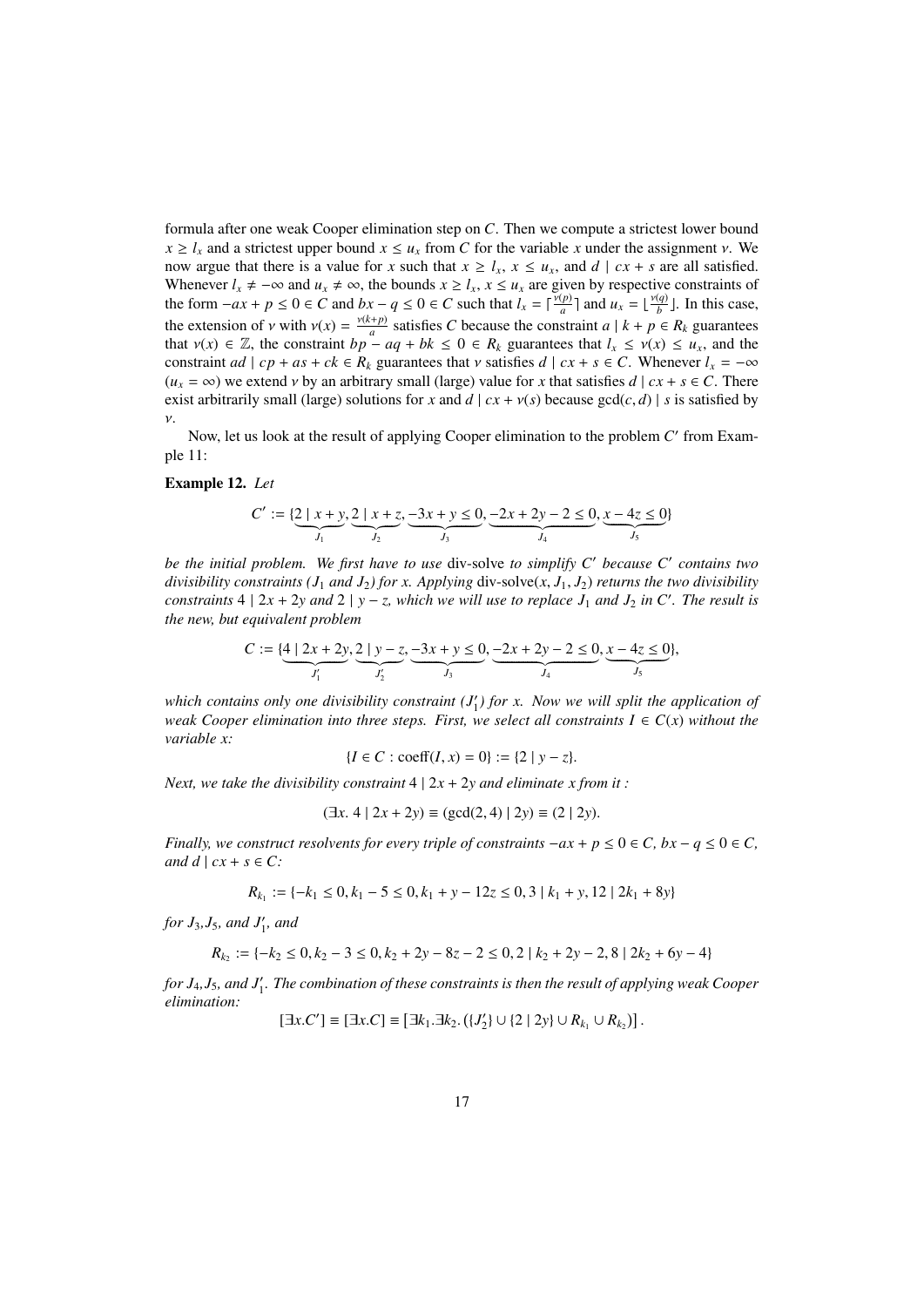The advantage of weak Cooper elimination, compared to Cooper elimination, is that the output is still a conjunctive problem in contrast to a disjunction of problems. CutSat++ performs weak Cooper elimination not in one step but subsequently adds to the states the constraints from the resolvents  $R_k$  as well as the divisibility constraint  $gcd(c, d) \mid s$  with respect to a strict ordering on the unguarded variables. The extra divisibility constraint  $gcd(c, d)$  | *s* in weak Cooper elimination is necessary whenever the problem *C* has no constraint of the form  $-a x + p \le 0 \in C$ or  $bx - q \le 0$  ∈ *C*. For example:

**Example 13.** *let*  $C = \{y - 1 \le 0, -y + 1 \le 0, 6 \mid 2x + y\}$  *be a problem and x be the unguarded variable we want to eliminate. As there are no inequalities containing x, weak Cooper elimination without the extra divisibility constraint returns*  $C' = \{y - 1 \le 0, -y + 1 \le 0\}$ *. While C' has a satisfiable assignment*  $v(y) = 1$ , *C* has not since  $2x + 1$  is never divisible by 6.

The following equivalence states the correctness of weak Cooper elimination:

$$
\exists x.C \equiv \exists K. \left( \{ I \in C : \text{coeff}(x, I) = 0 \} \cup \{ \text{gcd}(c, d) \mid s \} \cup \bigcup_{k \in K} R_k \right)
$$

For any  $R_k$  introduced by weak Cooper elimination, we can also show the following Lemma:

Lemma 14 (Divisibility Core Resolvent). *Let k be a new variable. Let a*, *<sup>b</sup>*, *<sup>c</sup>* > <sup>0</sup>*. Then*

$$
(\exists x.\{-ax + p \le 0, bx - q \le 0, d \mid cx + s\})
$$
  

$$
\equiv (\exists k.\{-k \le 0, k - m \le 0, bp - aq + bk \le 0, a \mid k + p, ad \mid cp + as + ck\}).
$$

 $\Box$ 

*Proof.* See Jovanović and de Moura (2013) pp. 101-102 Lemma 4.

That means satisfiability of the respective  $R_k$  guarantees a solution for the triple of constraints it is derived from. An analogous Lemma holds for the divisibility constraint  $gcd(c, d)$  | *s* introduced by weak Cooper elimination:

**Lemma 15** (Diophantine Core Resolvent).  $(\exists x.d \mid cx + s) \equiv \gcd(c,d) \mid s$ .

*Proof.* We equivalently rewrite the two divisibility constraints into diophantine equations, viz., *d* |  $cx + s$  and  $gcd(c, d)$  | *s* into ∃*y*.*dy* −  $cx = s$  and ∃*k*. gcd(*c*, *d*)*k* = *s*, respectively. We choose *d'*,  $c' \in \mathbb{Z}$  such that  $d' \cdot \gcd(c, d) = d$  and  $c' \cdot \gcd(c, d) = c$ . Assume that  $\nu$  is a variable<br>assignment such that  $d\nu(\nu) = c\nu(x) = \nu(s)$  and therefore also  $d \mid c\nu(x) + \nu(s)$ . Hence  $\nu(s) = c$ assignment such that  $d\nu(y) - cv(x) = \nu(s)$  and, therefore, also  $d \mid cv(x) + \nu(s)$ . Hence,  $\nu(s) =$  $d\nu(y) - cv(x) = \gcd(c, d) \cdot (d'\nu(y) - c'\nu(x))$ . After extending  $\nu$  with  $\nu(k) = (d'\nu(y) - c'\nu(x))$ ,  $\nu$ satisfies  $gcd(c, d)k = s$ .

Assume that  $\nu$  is a variable assignment such that  $gcd(c, d)\nu(k) = \nu(s)$  holds and, therefore, also gcd(*c*, *d*) |  $v(s)$ . By Bezout's Lemma, there exist  $a', b' \in \mathbb{Z}$  such that  $a'd - b'c = \text{gcd}(c, d)$ .<br>Hence  $a'dv(b) - b'cv(b) = (a'd - b'c)v(b) = \text{gcd}(c, d)v(b) = v(s)$ . After extending v with Hence,  $a'dv(k) - b'cv(k) = (a'd - b'c)v(k) = \text{gcd}(c, d)v(k) = v(s)$ . After extending v with  $v(v) = a'v(k)$  and  $v(r) = b'v(k)$  the assignment v satisfies  $dv = cv = s$  $v(y) = a'v(k)$  and  $v(x) = b'v(k)$ , the assignment v satisfies  $dy - cx = s$ .

That means satisfiability of  $gcd(c, d)$  | *s* guarantees a solution for the divisibility constraint  $d \mid cx + s$ . The rule Resolve-Weak-Cooper (Figure 4) in our CutSat++ exploits these properties by lazily generating the resolvents  $R_k$  and the constraint  $gcd(c, d) \mid s$  in the form of *unguarded resolvents*. Furthermore, it is not necessary for the divisibility constraints to be a priori reduced to one, as done for weak Cooper elimination. Instead, the rules Solve-Div-Left and Solve-Div-Right (Figure 4) perform lazy reduction.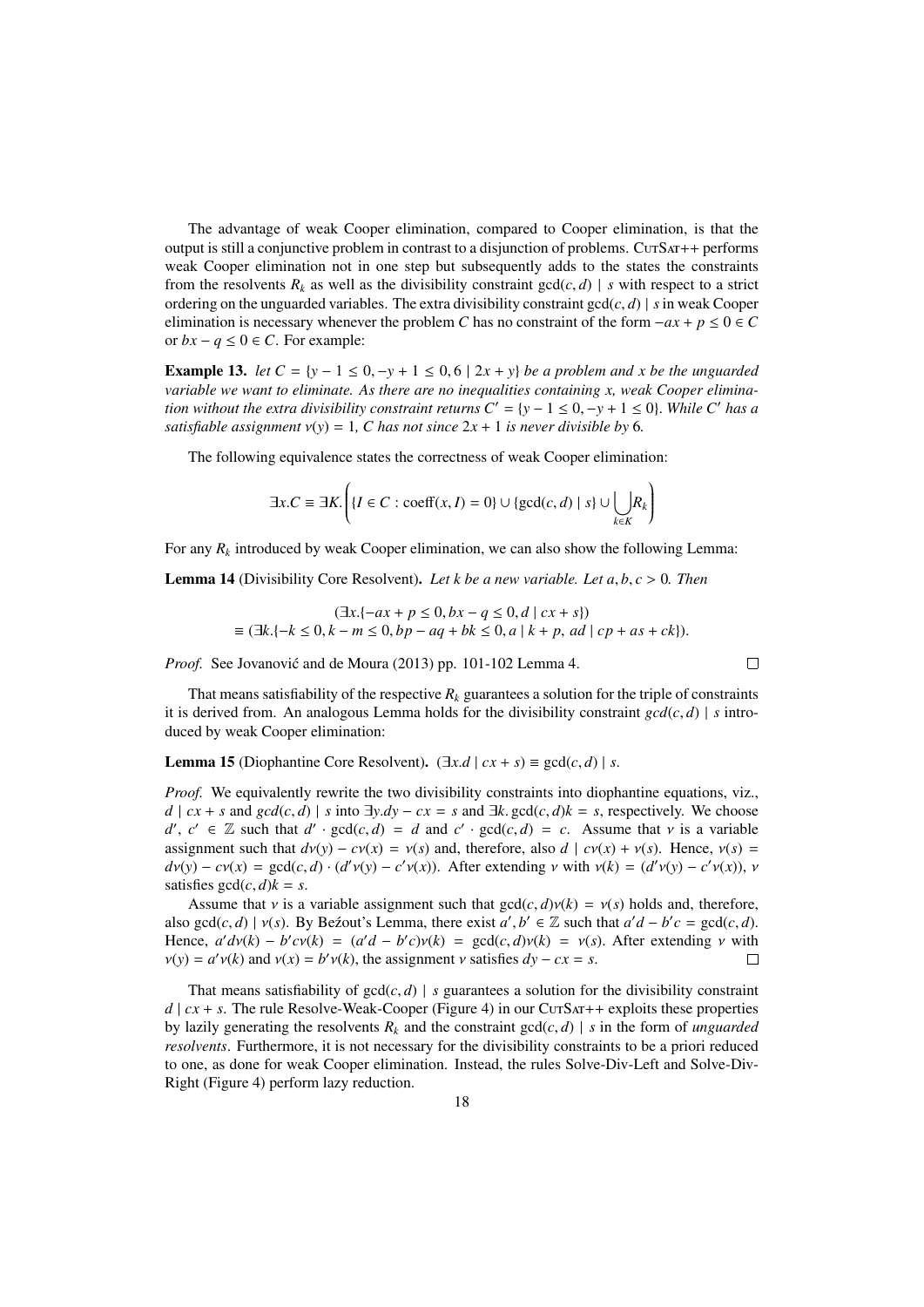Now let us return to the completeness proof of weak Cooper elimination. In this proof, we will use an assignment ν for all variables but *<sup>x</sup>*. Since such an assignment ν fixes all variables but *x*, we can determine the satisfiability of a problem *C* by looking at the extensions of  $\nu$  for *x*. To this end, we will define the *solution set*  $S \subseteq \mathbb{Z}$  for variable *x*, problem *C*, and assignment *v* as the set of values  $v \in S$  that extends  $v$  to a satisfiable solution for *C*, i.e.,  $C\{x \mapsto v\}$  ( $v \in S$ ) is satisfied by *v*. If we look, for instance, at the solution set  $S_d$  of a divisibility constraint, then we find the following useful property:

Lemma 16 (Divisibility Solution Sets). *Let* ν *be an assignment for all variables except x. Let <sup>S</sup> <sup>d</sup> be the solution set for variable x, assignment* <sup>ν</sup>*, and constraint d* <sup>|</sup> *cx* <sup>+</sup> *s. Then*

$$
S_d = \emptyset \text{ or } S_d = \{v_0 + ev' : e \in \mathbb{Z}\} \text{ for some } v_0 \in \mathbb{Z}, v' \in \mathbb{Z} \setminus \{0\}.
$$

*This means that S <sup>d</sup> is either empty or unbounded from above and below.*

*Proof.* In case  $S_d \neq \emptyset$ , there exists a value  $v_0 \in S_d$  such that  $d \mid cv_0 + v(s)$ . We first prove that there exists a  $v' \in \mathbb{Z} \setminus \{0\}$  such that  $d \mid c(v_0 + ev') + v(s)$  for all  $e \in \mathbb{Z}$  and, therefore,  $v_0 + ev' \in S_d$ .<br>We choose v' and e' such that  $v' := \frac{d}{gcd(c,d)}$  and  $e' := \frac{c}{gcd(c,d)}$ . Then we deduce for any  $e \in \mathbb{Z}$ :

$$
d \mid c(v_0 + ev') + v(s) \equiv d \mid cv_0 + v(s) + cev' \equiv
$$
  

$$
d \mid cv_0 + v(s) + ce \frac{d}{gcd(c,d)} \equiv d \mid cv_0 + v(s) + dee' \equiv d \mid cv_0 + v(s)
$$

It remains to show that for every  $v_k \in S_d$  there exists an  $e \in \mathbb{Z}$  such that  $v_0 + ev' = v_k$ . As  $S_d$  is the solution set, we know that  $d \mid cv_0 + v(s)$  and  $d \mid cv_k + v(s)$  are true. Hence,  $d | c(v_0 - v_k) \equiv d | cv_0 + v(s) - (cv_k + v(s))$ . As  $d = v' \gcd(c, d)$ , the term  $c(v_0 - v_k)$  is only divisible<br>by d if  $v_0 = v_k$  is divisible by v'. Therefore,  $\exists e \in \mathbb{Z}$   $v_0 = v_k = ev'$ . by *d* if  $v_0 - v_k$  is divisible by *v'*. Therefore,  $\exists e \in \mathbb{Z}.v_0 - v_k = ev'.$ 

In the correctness proof of weak Cooper elimination, Lemma 16 allows us to choose an arbitrary small or large solution for *x* that satisfies  $d \mid cx + v(s)$ . As mentioned in the outline of the proof, the ability to choose arbitrary small and large solutions for *x* is necessary when *C* contains no constraints of the form  $-a x + p \leq 0$  or  $bx - q \leq 0$ .

Theorem 17 (Weak Coooper Correctness).

$$
\exists x.C \equiv \exists K. \left( \{ I \in C : \text{coeff}(I, x) = 0 \} \cup \{ \text{gcd}(c, d) \mid s \} \cup \bigcup_{k \in K} R_k \right)
$$

*where d*  $\vert$  *cx* + *s is the only divisibility constraint in C, each k*  $\in$  *K is a newly introduced variable for every pair of constraints*  $-a x + p \le 0 \in C$  *and*  $bx - q \le 0 \in C$  *with a, b* > 0*,* 

$$
R_k = \{ -k \le 0, k - m \le 0, bp - aq + bk \le 0, a \mid k + p, ad \mid cp + as + ck \}
$$

*is a resolvent for the same inequalities (and the divisibility constraint),*  $m := \text{lcm}\left(a, \frac{ad}{\text{gcd}(a,c)}\right)$ *<br>and*  $\exists K$  *abbreviates the sequence of quantified variables*  $\exists k$ *,*  $k$  *contained in*  $K = \{k\}$ *.*  −1*, and* ∃*K* abbreviates the sequence of quantified variables  $\exists k_1, \ldots, k_m$  contained in  $K = \{k_1, \ldots, k_m\}$ .

*Proof.* First, we partition the problem *C* as follows:

$$
C_l = \{-ax + p \le 0 \in C : a > 0\}, \quad C_u = \{bx - q \le 0 \in C : b > 0\},
$$
  
\n
$$
I_d = d \mid cx + s \in C, \quad C_r = \{I \in C : \text{coeff}(I, x) = 0\}.
$$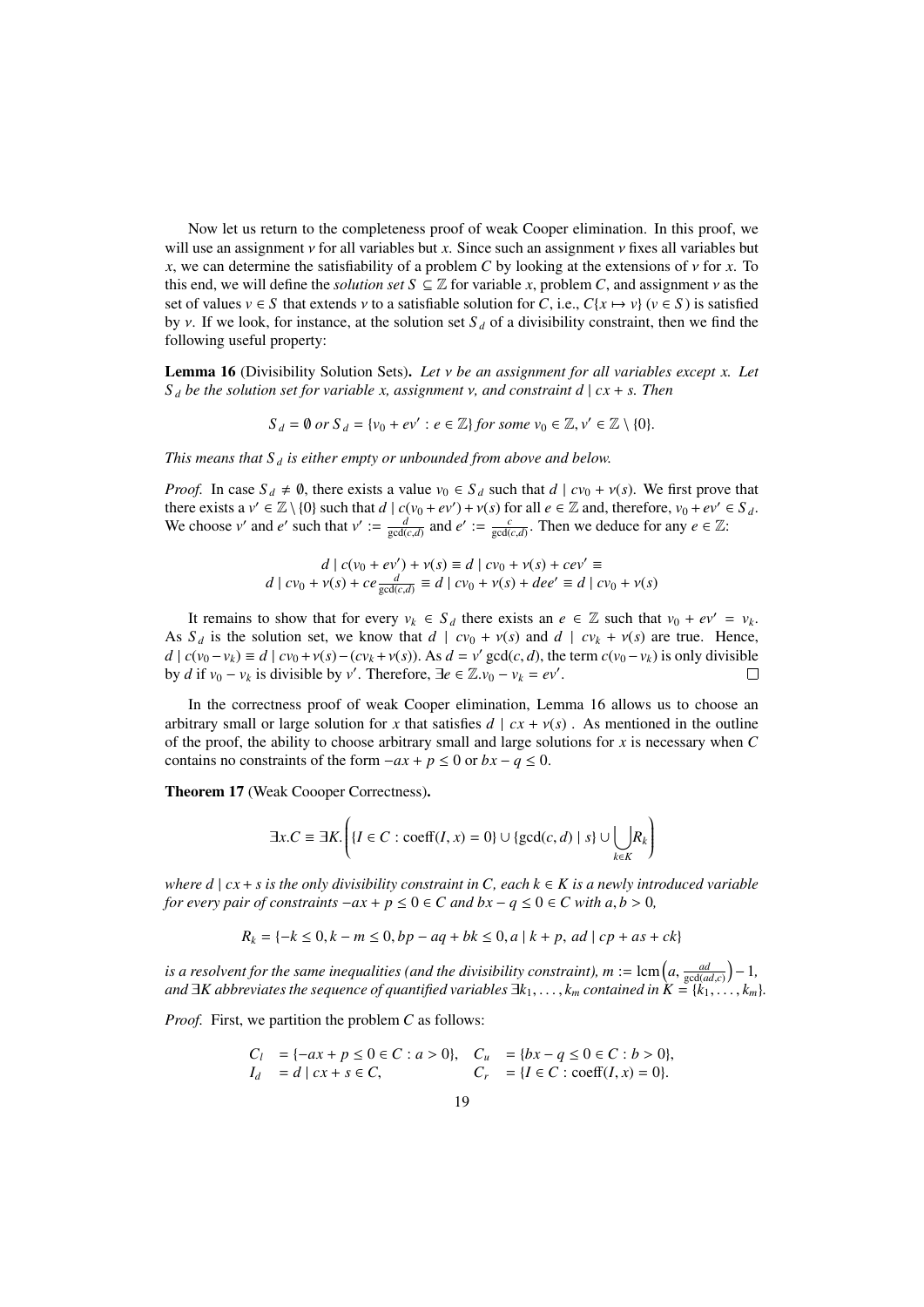By Lemma 14, it holds for all  $-a x + p \le 0$ ,  $bx - q \le 0 \in C$  with  $a, b > 0$  that:

$$
(\exists x.C) \rightarrow (\exists x.\{-ax + p \le 0, bx - q \le 0, d \mid cx + s\})
$$
  

$$
\rightarrow (\exists k.\underbrace{\{-k \le 0, k - m \le 0, bp - aq + bk \le 0, a \mid k + p, ad \mid cp + as + ck\}})
$$
.

By Lemma 15, it holds that:  $(\exists x.C) \rightarrow (\exists x.d \mid cx + s) \rightarrow \gcd(c,d) \mid s$ . Since  $C_r \subseteq C$ , it also holds that:  $(\exists x.C) \rightarrow C_r$ . As all new variables  $k \in K$  appear only in one resolvent  $R_k$ , the above implications prove implications prove

$$
\exists x.C \to \exists K. \left( \{ I \in C : \text{coeff}(I, x) = 0 \} \cup \{ \text{gcd}(c, d) \mid s \} \cup \bigcup_{k \in K} R_k \right).
$$

Assume, vice versa, that  $\nu$  is a satisfiable assignment for the formula after one step of weak Cooper elimination. Then it is easy to deduce the following facts:

- Let  $S_l$  be the solution set for *x*, *v*, and  $I_l = -ax + p \le 0 \in C$  with  $a > 0$ . Then  $S_l = \int_{\Gamma} \frac{y(p)}{p} \cdot \frac{y(p)}{p} + 1$  $\Big\{\big\lceil \frac{\nu(p)}{a}\big\rceil, \big\lceil \frac{\nu(p)}{a}\big\rceil + 1, \ldots\Big\}.$
- Let  $S_u$  be the solution set for *x*, *v*, and  $I_u = bx q \le 0 \in C$  with  $b > 0$ . Then  $S_u = \int \frac{y(q)}{1 1 + \frac{y(q)}{1}}$  $\left\{\ldots,\lfloor\frac{\nu(q)}{b}\rfloor-1,\lfloor\frac{\nu(q)}{b}\rfloor\right\}.$
- Let  $S_I$  be the solution set for  $x, y$ , and  $C_I \cup C_u$ . Then  $S_I = \bigcap_{I_I \in C_I} S_I \cap \bigcap_{I_u \in C_u} S_u$ .
- Let the set  $S_I$  be bounded from below, i.e.,  $S_I = \{l, l+1, \ldots\}$  or  $S_I = \{l, \ldots, u\}$ . Then  $l = \max_{I \in C_l} \left\{ \int_0^1 \frac{v(p')}{a'} \right\}$  $\frac{(p')}{a'}$ ] :  $I = -a'x + p' \le 0$ .
- Let the set  $S_I$  be bounded from above, i.e.,  $S_I = \{..., u-1, u\}$  or  $S_I = \{l, ..., u\}$ . Then  $u = \min_{I \in C_u} \left\{ \left\lfloor \frac{v(q)}{b} \right\rfloor : I = b'x - q' \le 0 \right\}.$
- By Lemma 15,  $d \mid cx + v(s)$  is satisfiable because  $gcd(c, d) \mid s$  is contained in the result formula of weak Cooper elimination. By Lemma 16, the set of solutions for  $x$ ,  $y$ , and *d* | *cx* + *s* has the form  $S_d = \{v_0 + ev' : v' \in \mathbb{Z}\}.$
- The solution set *S* for *x*, *v*, and *C'* is  $S = S_d \cap S_l$ .

Next, we do a case distinction on the structure of *C*:

- Let  $C_l = \emptyset$ , then  $S_l$  is unbounded from below. We choose a small enough  $v \in S_d$ , i.e., small enough  $e \in \mathbb{Z}$  such that  $v = v_0 + ev'$ . Then the assignment  $x \mapsto v$  and  $y \mapsto v(y)$  (if  $y \neq x$ ) satisfies  $C'$  $y \neq x$ ) satisfies *C'*.
- Let  $C_u = \emptyset$ , then  $S_l$  is unbounded from above. We choose a large enough  $v \in S_d$ , i.e., large enough  $e \in \mathbb{Z}$  such that  $v = v_0 + ev'$ . Then the assignment  $x \mapsto v$  and  $y \mapsto v(y)$  for all  $y \neq x$ satisfies C'.
- Let  $|C_l|$ ,  $|C_u| > 0$ . We select  $I_l = -ax + p \le 0$  such that

$$
\lceil \frac{v(p)}{a} \rceil = \max_{I \in C_l} \left\{ \lceil \frac{v(p')}{a'} \rceil : I = -a'x + p' \le 0 \right\}
$$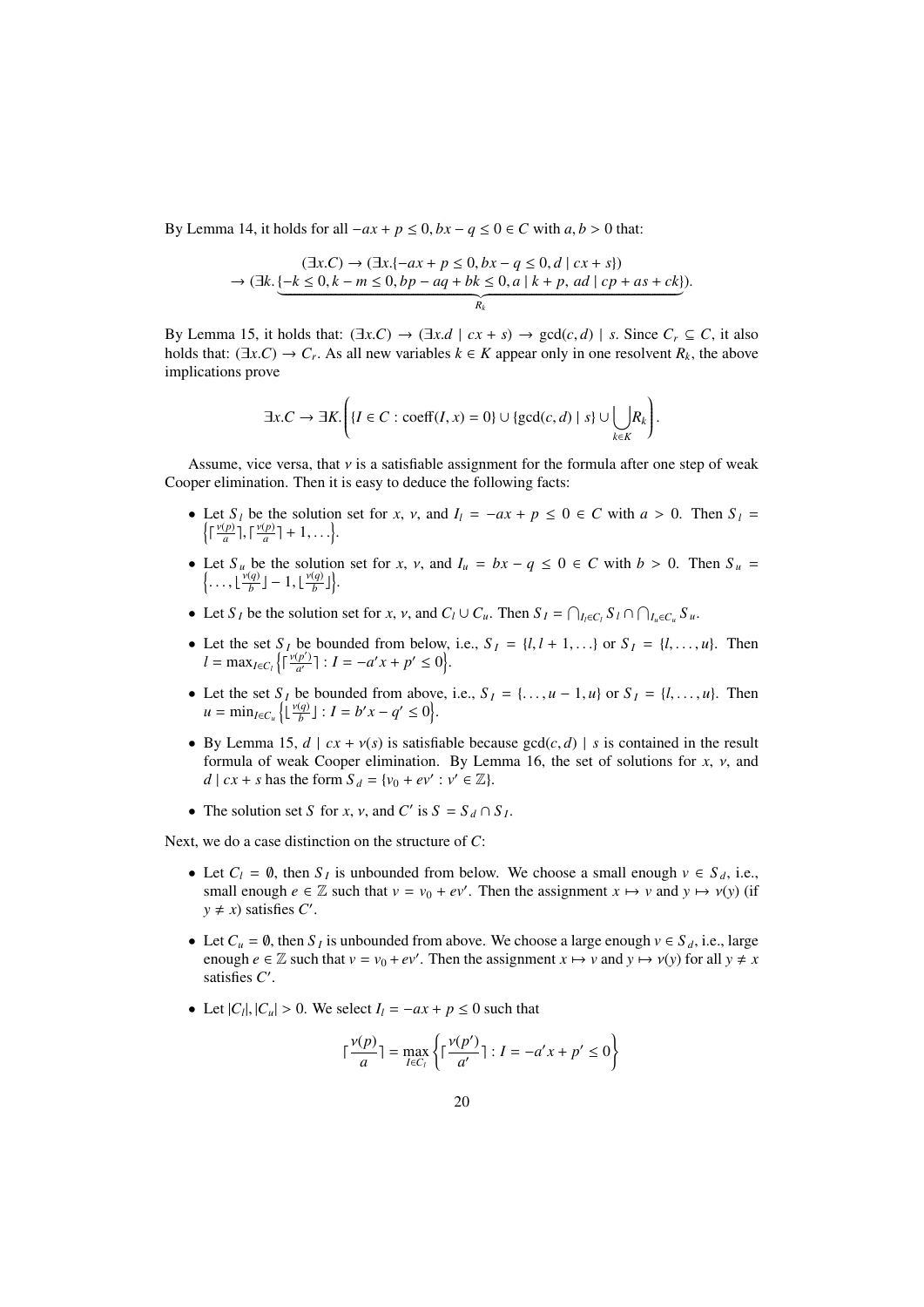Algorithm 1: CombDivs $(x, C')$ 

**Input** : A variable  $x$  and a set of LIA constraints  $C'$ **Output:** A set of LIA constraints *C* such that  $C \equiv C'$  and there exists exactly one divisibility constraint  $d \mid cx + s \in C$  such that  $c \neq 0$ 1  $C_d := \{d \mid cx + s \in C' : c > 0\}$ <br>2  $C := C' \setminus C$ . 2  $C := C' \setminus C_d$ ; 3 if  $(C_d = \emptyset)$  then <sup>4</sup> return *C* ∪ {1 | *x*} ; 5 while  $(|C_d| > 1)$  do 6 Select  $d_1 | a_1 x + p_1, d_2 | a_2 x + p_2 \in C_d$ ;<br>  $d_1 | a_2 x + p_1, d_2 | a_3 x + p_3 \}$ ;  $\begin{array}{c} 7 \\ 8 \end{array}$   $\begin{array}{c} C_d := C_d \setminus \{d_1 \mid a_1x + p_1, d_2 \mid a_2x + p_2\}; \\ d = \text{gcd}(a_1d_2, a_2d_1): \end{array}$ 8  $d = \gcd(a_1d_2, a_2d_1);$ <br>Choose  $c_1$  and  $c_2$  suc Choose  $c_1$  and  $c_2$  such that  $c_1a_1d_2 + c_2a_2d_1 = d$ ; 10  $C_d := C_d \cup \{d_1d_2 \mid dx + c_1d_2p_1 + c_2d_1p_2\};$ 11  $\mid C := C \cup \{d \mid -a_1p_2 + a_2p_1\};$ <sup>12</sup> end 13 return  $C \cup C_d$ ;

Figure 3: An algorithm that combines constraints  $C_d = \{d \mid cx + s \in C' : c > 0\}$  until only one divisibility constraint for remains *x* remains

and  $I_u = bx - q \leq 0$  such that

$$
\lfloor\frac{v(q)}{b}\rfloor=\min_{I\in C_u}\left\{\lfloor\frac{v(q')}{b'}\rfloor:I=b'x-q'\leq 0\right\}.
$$

The resolvent for the two constraints  $I_l$  and  $I_u$  is

 $R_k = \{-k \leq 0, k - m \leq 0, bp - aq + bk \leq 0, a \mid k + p, ad \mid cp + as + ck\}.$ 

We will now show that  $\frac{v(p+k)}{q}$  is in the set of solutions *S* of *C*. All of the remaining deductions stem from the evaluation of the resolvent under *v*. Since *a* | *v*(*p*+*k*),  $\frac{v(p+k)}{a} \in \mathbb{Z}$ .<br>Exchange the  $\frac{v(p+k)}{a} = \mathbb{Z}$  and  $\frac{d}{dx}$  and  $\frac{d}{dx}$  and  $\frac{d}{dx}$  and  $\frac{d}{dx}$  and  $\frac{d}{dx}$  and  $\$ Furthermore, since  $\frac{v(p+k)}{a} \in \mathbb{Z}$  and  $v(bp - aq + bk) \le 0$ ,  $\frac{v(p+k)}{a} \in S_I = \left\{ \left\lceil \frac{v(p)}{a} \right\rceil, \ldots, \left\lfloor \frac{v(q)}{b} \right\rfloor \right\}$ . Finally, since

$$
ad \mid v(cp + as + ck) = ad \mid acv(x) + av(s) = d \mid cv(x) + v(s),
$$

 $\frac{v(p+k)}{a} \in S_d$ . We choose the assignment v' with  $x \mapsto \frac{v(p+k)}{a}$  and  $y \mapsto v(y)$  for all  $y \neq x$ . Hence,  $v'$  satisfies  $C'$ .

 $\Box$ 

We stated that weak Cooper elimination can only be applied to those problems where *C* contains one divisibility constraint  $d \mid ax + p$  in x. To expand weak Cooper elimination to any set of constraints C', we briefly explained how to exhaustively apply div-solve to eliminate all but one constraint  $d \mid ax + p$  for *x*. The algorithm CombDivs(*x*, *C*<sup> $\prime$ </sup>) (Figure 3) is a more detailed version of this procedure version of this procedure.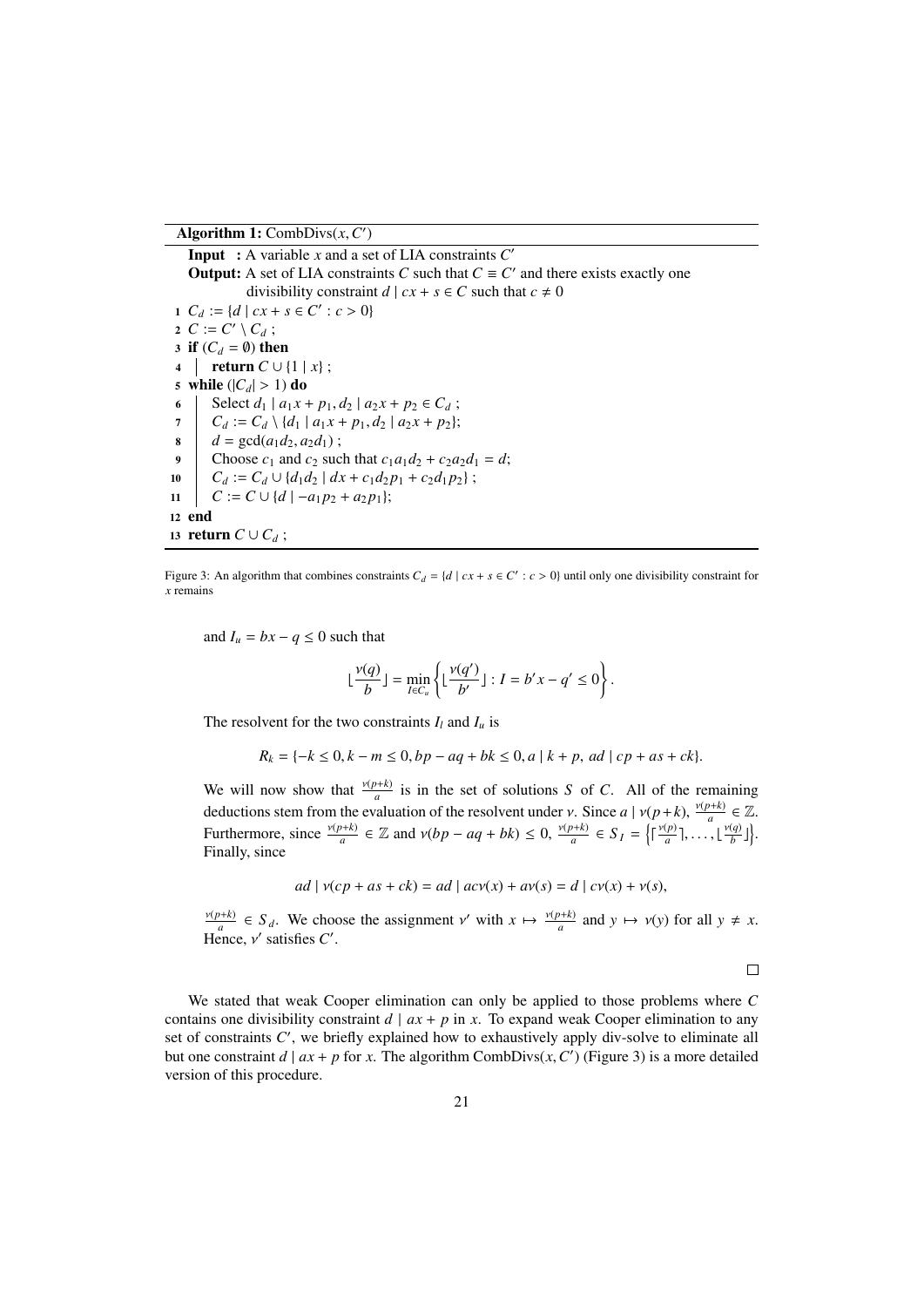Lemma 18 (CombDivs Equivalence). *Let C*<sup>0</sup> *be a set of LIA constraints. Let C be the set of LIA constraints we receive from*  $CombDivs(x, C')$ *. Then*  $C \equiv C'$ 

*Proof.* Follows directly from the proof of equivalence of the div-solve transformation (see Jovanović and de Moura (2013)).  $\Box$ 

The relationship between CurSAT++ and weak Cooper elimination is as follows: On the left side of the equivalence in Theorem 17 there occur two combinations of constraints: triples consisting of two inequations with a divisibility constraint and single divisibility constraints. Each triple of constraints  $\{-ax + p \leq 0, bx - q \leq 0, d \mid cx + s\} \in C$  is a potential divisibility conflicting core<sup>6</sup>, i.e., a set of constraints that can turn into a conflicting core if  $p$ ,  $q$ ,  $s$  are fixed and the constraints are contradictory for variable  $r$ . Moreover, the single divisibility constraint and the constraints are contradictory for variable *x*. Moreover, the single divisibility constraint  ${d \mid cx + s} \in C$  is a potential diophantine conflicting core, i.e., a divisibility constraint that can turn into a conflicting core if it becomes contradictory for variable *x* after *s* is fixed. On the right side of the equivalence in Theorem 17, the resolvents  $R_k$  for the respective triple of constraints and the resolvent  $gcd(c, d)$  | *s* for the divisibility constraint are equivalent to the unguarded resolvent that CutSat++ introduces for the appropriate conflicting cores. However, compared to CutSat++, weak Cooper elimination introduces all resolvents at once and, thereby, ensures that the resolvents subsume all potential conflicting cores. Therefore, we can replace all constraints containing  $x$  with the resolvents for conflicting cores over  $x$  and receive an equisatisfiable formula (see Theorem 17). This means that Theorem 17 shows that no other conflicting cores are necessary besides interval, divisibility, and diophantine conflicting cores. Moreover, Example 13 shows that we need to consider diophantine conflicting cores—and not just interval and divisibility conflicting cores—to preserve equisatisfiability.

The preprocessing step described in the CombDivs $(x, C')$  algorithm can also be found in<br>SAT and CUTSAT++. However, CUTSAT and CUTSAT++, perform CombDivs $(x, C')$  lazily; the CUTSAT and CUTSAT++. However, CUTSAT and CUTSAT++ perform CombDivs $(x, C')$  lazily; the former with the rule Solve-Div the latter with the rules Solve-Div-L eft and Solve-Div-Right former with the rule Solve-Div, the latter with the rules Solve-Div-Left and Solve-Div-Right.

## 5. Unguarded Conflict Resolution

Weak Cooper elimination is capable of exploring all unguarded variables to eventually create a problem where feasibility depends only on guarded variables. We simulate it in a lazy manner by extending GCUTSAT with three new rules, which we call the unguarded conflict resolution rules (Figure 4). The now extended rule system is our calculus  $CUTSAT++$ . Instead of eliminating all unguarded variables before the application of CutSat++, the rules perform the same intermediate steps as weak Cooper elimination, viz., the combination of divisibility constraints via div-solve and the construction of resolvents, to resolve and block conflicts in unguarded constraints. As a result, CurSAT++ can avoid some of the intermediate steps of weak Cooper elimination. Moreover,  $CUTSAT++$  is not required to apply the intermediate steps of weak Cooper elimination one variable at a time and does not eliminate unguarded variables. This has the advantage that  $CUTSAT++$  might find a satisfiable assignment or detect unsatisfiability without encountering and resolving a large number of unguarded conflicts. As a result, the number of divisibility constraint combinations and introduced resolvents might be much smaller in the lazy approach of CurSAT++ than during the elimination with weak Cooper elimination. Only in the worst case, CutSAT++ has to perform all of weak Cooper elimination's intermediate steps.

<sup>&</sup>lt;sup>6</sup>Or a potential interval conflicting core if the divisibility constraint  $d \mid cx + s$  is not part of the contradiction.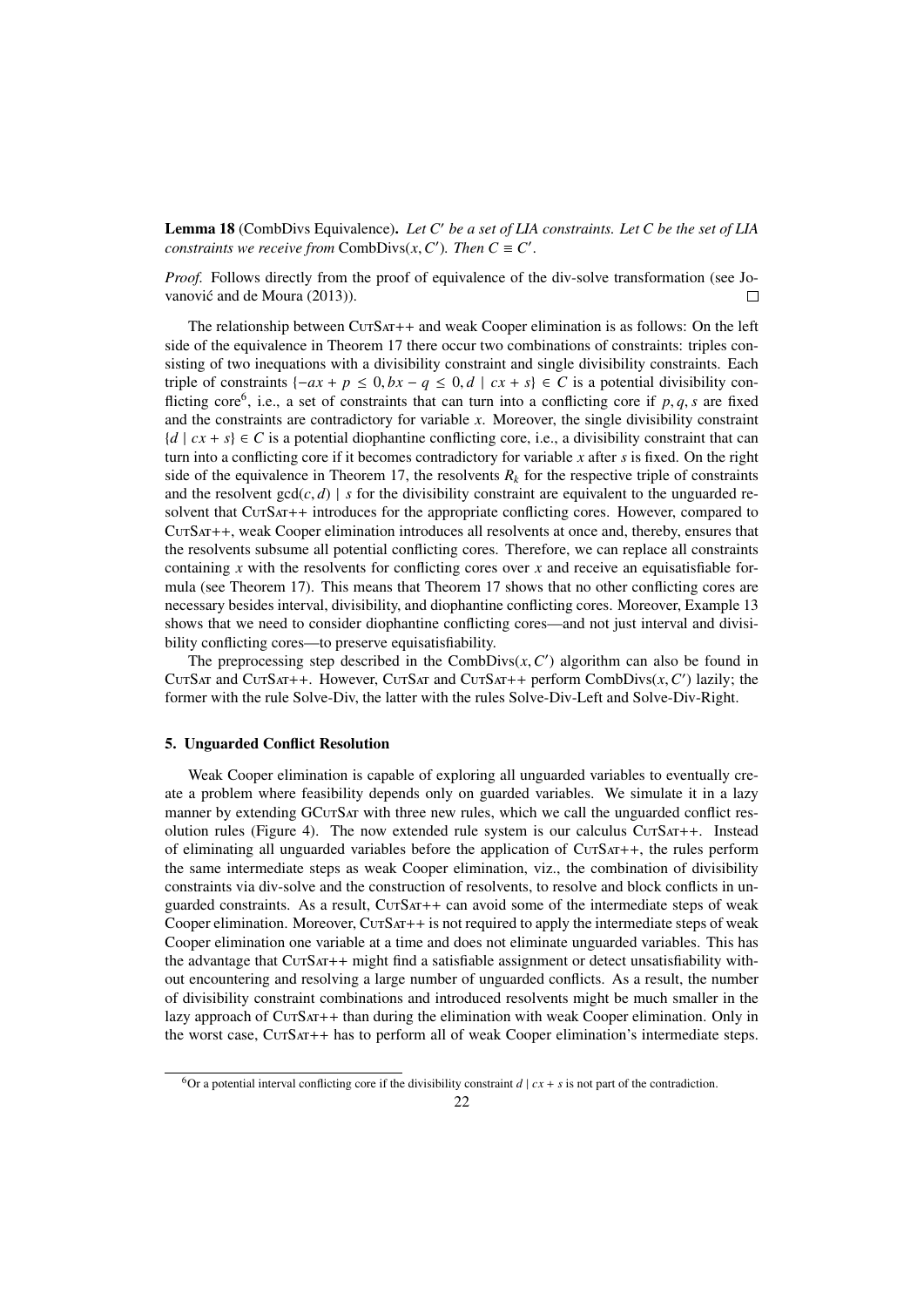## Solve-Div-Left

$$
\langle M, C \rangle \implies_{CS++} \langle M, C' \rangle
$$
 if  
\n
$$
\langle M, C \rangle \implies_{CS++} \langle M', C' \rangle
$$
 if  
\n
$$
\langle M, C \rangle \implies_{CS++} \langle M', C' \rangle
$$
 if  
\n
$$
\langle M, C \rangle \implies_{CS++} \langle M', C' \rangle
$$
 if  
\n
$$
\langle M, C \rangle \implies_{CS++} \langle M', C' \rangle
$$
 if  
\n
$$
\langle M, C \rangle \implies_{CS++} \langle M', C' \rangle
$$
 if  
\n
$$
\langle M, C \rangle \implies_{CS++} \langle M', C' \rangle
$$
 if  
\n
$$
\langle M, C \rangle \implies_{CS++} \langle M', C' \rangle
$$
 if  
\n
$$
\langle M, C \rangle \implies_{CS++} \langle M', C' \rangle
$$
 if  
\n
$$
\langle M, C \rangle \implies_{CS++} \langle M', C' \rangle
$$
 if  
\n
$$
\langle M, C \rangle \implies_{CS++} \langle M', C \cup R_k \cup R_c \rangle
$$
 if  
\n
$$
\langle X, C' \rangle
$$
 is a conflicting core,  
\n
$$
\langle M, C \rangle \implies_{CS++} \langle M', C \cup R_k \cup R_c \rangle
$$
 if  
\n
$$
\langle M, C \rangle \implies_{CS++} \langle M', C \cup R_k \cup R_c \rangle
$$
 if  
\n
$$
\langle M, C \rangle \implies_{CS++} \langle M', C \cup R_k \cup R_c \rangle
$$
 if  
\n
$$
\langle M, C \rangle \implies_{CS++} \langle M', C \cup R_k \cup R_c \rangle
$$
 if  
\n
$$
\langle M, C \rangle \implies_{CS++} \langle M', C \cup R_k \cup R_c \rangle
$$
 if  
\n
$$
\langle M, C \rangle \implies_{CS++} \langle M', C \cup R_k \cup R_c \rangle
$$
 if  
\n
$$
\langle M, C \rangle \implies_{CS++} \langle M', C \cup R_k \cup R_c \rangle
$$
 if  
\n
$$
\langle M, C \rangle \implies_{CS++} \langle M', C \cup R_k \cup R_c \rangle
$$
 if  
\n
$$
\langle M, C \rangle \implies_{CS++} \langle M', C \cup R_k \cup R_c
$$

In the above rules,  $M' = \text{prefix}(M, y)$  defines the largest prefix of *M* that contains only decided bounds for variables *x* with  $x \leq y$ .

Figure 4: Our unguarded conflict resolution rules

Then the strictly-two-layered strategy (Definition 24) guarantees that  $CUTSAT++$  recognizes that all unguarded conflicts have been produced.

In order to simulate weak Cooper elimination, CutSat++ uses a total order ≺ over all variables such that  $y \lt x$  for all guarded variables *y* and unguarded variables *x*. While termination requires that the order is fixed from the beginning for all unguarded variables, the ordering among the guarded variables can be dynamically changed. In relation to weak Cooper elimination, the order  $\prec$  describes the elimination order for the unguarded variables, viz.,  $x_j > x_i$  if  $x_j$  is eliminated before *x<sup>i</sup>* . A variable *x* is called *maximal* in a constraint *I* if *x* is contained in *I* and all other variables in *I* are smaller, i.e.,  $y \le x$ . The maximal variable in *I* is also called its *top variable*  $(x = \text{top}(I)).$ 

**Definition 19** (Conflicting Cores). Let  $S = \langle M, C \rangle$  be a state,  $C' \subseteq C$ , x the top variable in C', a h > 0, and let all other variables in C' be fixed. The pair  $(x, C')$  is a conflicting core if it is of  $a, b > 0$ , and let all other variables in C<sup>'</sup> be fixed. The pair  $(x, C')$  is a conflicting core *if it is of* one of the following three forms *one of the following three forms*

*(1)*  $C' = \{-ax + p \le 0, bx - q \le 0\}$  *and* bound( $-ax + p \le 0, x, M$ ) > bound( $bx - q \le 0, x, M$ ), *i.e., the lower bound from*  $-a x + p \le 0$  *contradicts the upper bound from bx* −  $q \le 0$ *; in this case* (*x*,*C*<sup> $\prime$ </sup>) *is called an* interval conflicting core *and its* unguarded resolvent *is* ({−*k* ≤ 0, *k* − *a* + 1 ≤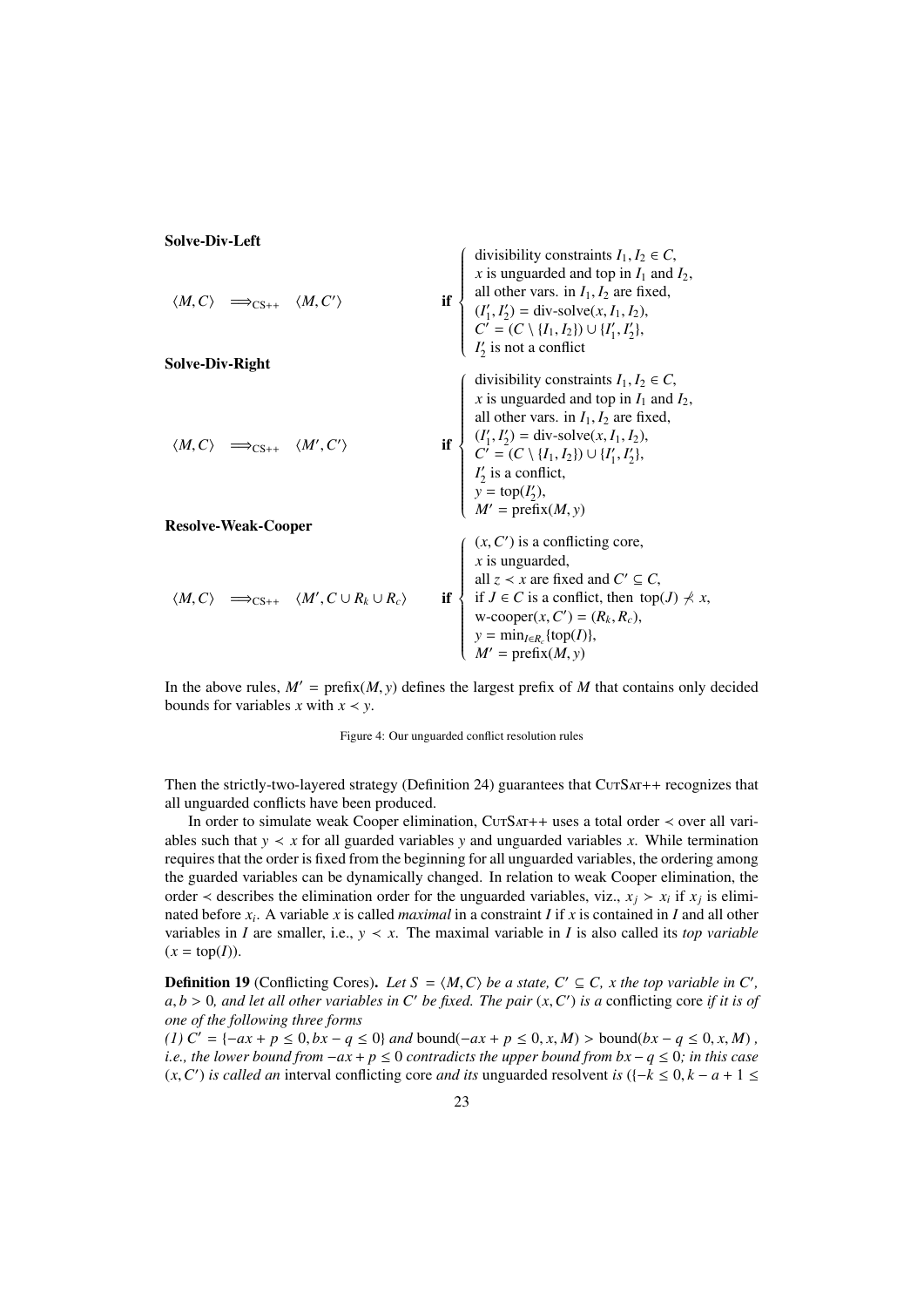0},  ${bp - aq + bk ≤ 0, a | k + p}$ 

*(2)*  $C' = \{-ax + p \le 0, bx - q \le 0, d \mid cx + s\}$  *and b<sub>l</sub>* = bound( $-ax + p \le 0, x, M$ )*, b<sub>u</sub>* = bound( $bx-q \le 0$ , x, M),  $b_l \le b_u$ , and for all  $b_d \in [b_l, b_u]$  we have  $d \nmid cb_d + \text{lower}(s, M)$ , i.e., there exists no value for x within the hounds defined by the two inequalities such that the divisibility *exists no value for x within the bounds defined by the two inequalities such that the divisibility constraint becomes satisfiable; in this case*  $(x, C')$  *is called a divisibility conflicting core and its*<br>unguarded resolvent *is*  $(1-k < 0, k-m < 0)$ ,  $\{hn - aa + bk < 0, a \mid k+n, ad \mid cn + as + ck\}$ unguarded resolvent *is* ({−*<sup>k</sup>* <sup>≤</sup> <sup>0</sup>, *<sup>k</sup>* <sup>−</sup> *<sup>m</sup>* <sup>≤</sup> <sup>0</sup>}, {*bp* <sup>−</sup> *aq* <sup>+</sup> *bk* <sup>≤</sup> <sup>0</sup>, *<sup>a</sup>* <sup>|</sup> *<sup>k</sup>* <sup>+</sup> *<sup>p</sup>*, *ad* <sup>|</sup> *cp* <sup>+</sup> *as* <sup>+</sup> *ck*}) *(3)*  $C' = \{d \mid cx + s\}$  *and for all b<sub>d</sub>* ∈  $\mathbb Z$  *we have d*  $\}$  *cb<sub>d</sub>* + lower(*s, M*)*, i.e., there exists no integer value for x that could satisfy d*  $\mid cx + s$ ; *in this case*  $(x, C')$  *is called a* diophantine conflicting core and its unquarded resolvent is  $(\emptyset, \text{Jgcd}(c, d) \mid s)$ core *and its* unguarded resolvent *is*  $(\emptyset, \{gcd(c, d) | s\})$ . **)** − 1.

In the first two cases, k is a fresh variable and  $m = \text{lcm}\left(a, \frac{ad}{\text{gcd}(ad,c)}\right)$ 

We refer to the respective unguarded resolvents for a conflicting core  $(x, C')$  by the function<br>oper(*x, C'*) which returns a pair  $(R, R)$  as defined above. Note that the newly introduced w-cooper(*x*, *C'*), which returns a pair  $(R_k, R_c)$  as defined above. Note that the newly introduced<br>variable *k* is quarded by the constraints in *R*<sub>*c*</sub>. If there is a conflicting core (*x C'*) in some state *S* variable *k* is guarded by the constraints in  $R_k$ . If there is a conflicting core  $(x, C')$  in some state *S*, then *x* is called a *conflicting variable* A pair  $(x, C')$  is a *notential conflicting core* if there exists then *x* is called a *conflicting variable*. A pair  $(x, C')$  is a *potential conflicting core* if there exists a state *S* where  $(x, C')$  is a conflicting core a state *S* where  $(x, C')$  is a conflicting core.<br>Next, we define a generalization of un

Next, we define a generalization of unguarded resolvents. Since the unguarded resolvents generated out of conflicting cores will be further processed by CutSat++, we must guarantee that any set of constraints implying the feasibility of the conflicting core constraints prevents a second application of Resolve-Weak-Cooper to the same conflicting core. All unguarded resolvents of Definition 19 are also unguarded resolvents in the sense of the below definition (see also end of Section 4).

Definition 20 (Unguarded Resolvents). *A set of constraints R is an* unguarded resolvent *for the pair*  $(x, C')$  *if it holds that*  $R \to \exists x.C'$  *and*  $\forall J \in R$ . top(*J*)  $\prec x$ , *i.e., the satisfiability of the*<br>*unquarded resolvent*  $R$  *implies the satisfiability of*  $C'$ *, while using only variables that are smaller* unguarded resolvent R implies the satisfiability of C', while using only variables that are smaller *than x.*

**Lemma 21** (Unguarded Resolvent Soundness). *Let*  $C' \subseteq C$ . *Let* w-cooper(*x*,  $C'$ ) = ( $R_k$ ,  $R_c$ ). *Let*  $R - R_i + R$ . Then  $\exists k : C + R = C$ . *Eurthermore*, *R* is a unguarded resolvent for (*x*,  $C'$ )  $R = R_k \cup R_c$ . Then  $\exists k : C \cup R \equiv C$ . Furthermore, R is a unguarded resolvent for  $(x, C')$ .

*Proof.* Follows directly from the Lemmas 14 and 15. The interval conflicting core is the only new case; however, since w-cooper $(x, \{-ax + p \le 0, bx - q \le 0\})$  is equivalent to w-cooper $(x, \{-ax + p \le 0, bx - q \le 0\})$  $p \leq 0, bx - q \leq 0, 1 | x$  (after simplifications), we have to consider only divisibility and diophantine conflicting cores. Therefore, by Lemmas 14 and 15,  $R \to \exists x : C'$ . Finally,  $J \in R$ :  $top(J) \lt x$  holds because *k* is the minimal element of  $\lt$  and all other variables in *R* appear in *C* where *x* is maximal.  $\Box$ 

We restrict the rule Resolve-Weak-Cooper (Figure 4) to unguarded constraints because we could otherwise generate infinitely many guarded variables. This poses no problem for efficiency because the standard conflict resolution is already very efficient on guarded constraints. Moreover, Resolve-Weak-Cooper requires that the conflicting variable *x* of the conflicting core  $(x, C')$ <br>is the top variable in the constraints of  $C'$ . This simulates a setting where all variables *y* with is the top variable in the constraints of  $C'$ . This simulates a setting where all variables  $y$  with *x* ≺ *y* are already eliminated. The restrictions also prevent Resolve-Weak-Cooper from being applied to the conflicting core  $(x, C')$  whenever our set of constraints already contains an un-<br>guarded resolvent R for this core. Since Resolve-Weak-Cooper adds an unquarded resolvent for guarded resolvent *R* for this core. Since Resolve-Weak-Cooper adds an unguarded resolvent for every conflicting core it is applied to, this also means that Resolve-Weak-Cooper is never applied twice to the same conflicting core.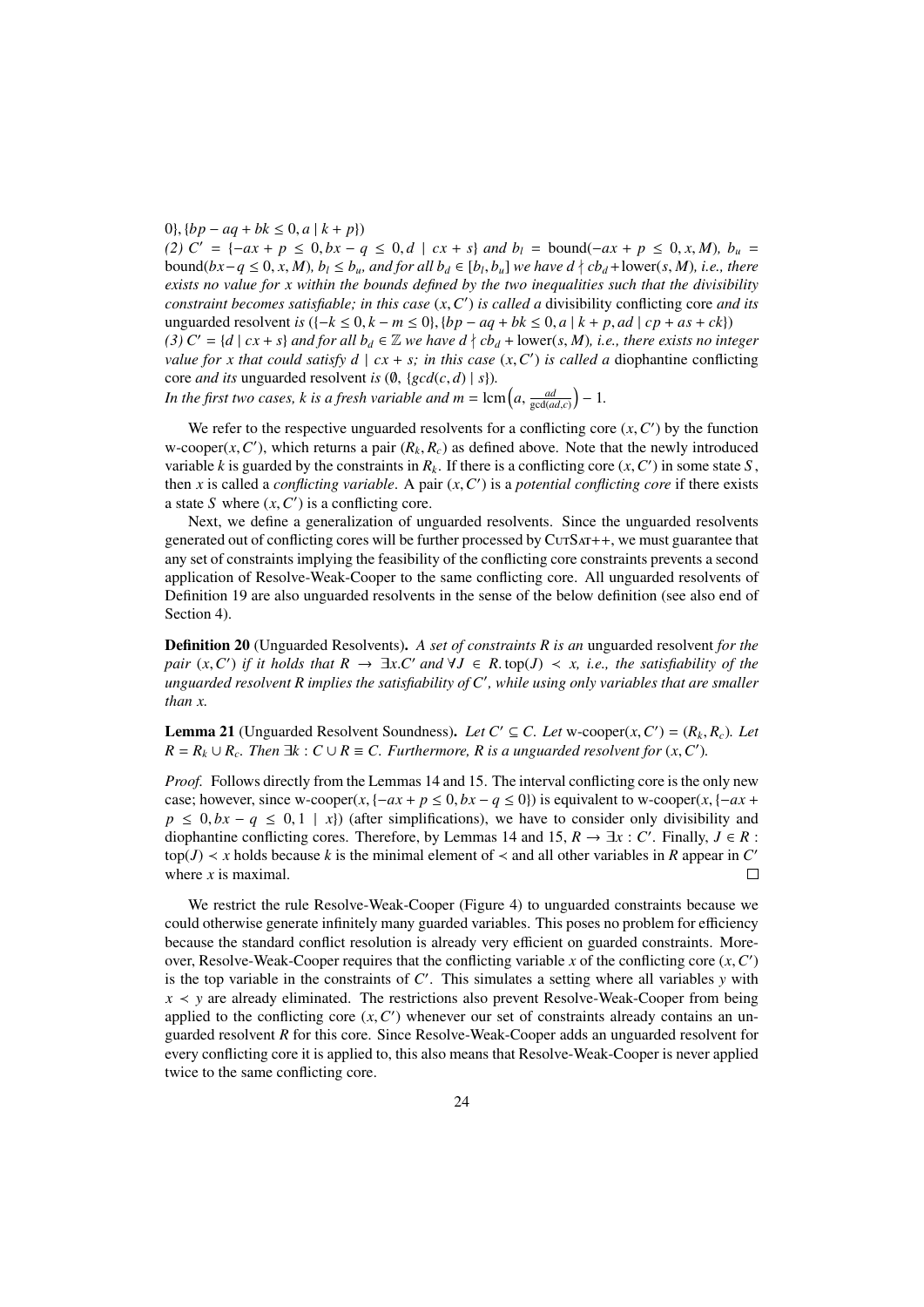**Lemma 22** (Blocking Resolve-Weak-Cooper). *Let*  $S = \langle M, C \rangle$  *be a* CutSat++ *state. Let*  $C' \subseteq C$ *and x be an unguarded variable. Let*  $R \subseteq C$  *be an unguarded resolvent <i>for*  $(x, C')$ *. Then Resolve-Weak-Cooper is not annicable to*  $(x, C')$ *Weak-Cooper is not applicable to*  $(x, C')$ *.* 

*Proof.* Assume for contradiction that  $D = (x, C')$  is a conflicting core,  $R \in C$  is an unguarded resolvent for *D* in state *S*, and *Resolve-Weak-Cooper* is annihizable to *D* in state *S*. *Resolve*resolvent for *D* in state *S* , and Resolve-Weak-Cooper is applicable to *D* in state *S* . Resolve-Weak-Cooper requires that all variables  $y \lt x$  are fixed (Figure 4). This holds especially for all variables in *R* (Definition 20). Due to the restriction that every conflict  $J \in C$  has top(*J*)  $\not\prec$  top(*I*) in Resolve-Weak-Cooper, there is no conflict in *R*. Furthermore, since all variables  $y \prec x$  are fixed, *R* is satisfied by the partial assignment defined by *M*. By Definition 19, all conflicting cores have no satisfiable solution for *x* under partial model *M*. However, by Definition 20, *R* satisfiable implies that there exists an  $x$  such that  $C'$  is satisfiable under  $M$ . This contradicts the assumption that  $(x, C')$  is a conflicting core!  $\Box$ 

If we add unguarded resolvents again and again, then  $CUTSAT +$  will reach a state after which every encounter of a conflicting core guarantees a conflict in a guarded constraint. From this point forward, CutSat++ will not apply Resolve-Weak-Cooper. The remaining guarded conflicts are resolved with the rules Conflict and Conflict-Div.

The rules Solve-Div-Left and Solve-Div-Right (Figure 4) combine divisibility constraints as done a priori to weak Cooper elimination. In these rules, we restrict the application of div-solve( $x$ ,  $I_1$ ,  $I_2$ ) to constraints where  $x$  is the top variable and where all variables  $y$  in  $I_1$  and  $I_2$  with  $y \neq x$  are fixed. The ordering restriction simulates the order of elimination, i.e., we apply div-solve( $x$ ,  $I_1$ ,  $I_2$ ) in a (simulated) setting where all variables *y* with  $x \prec y$  appear to be eliminated in  $I_1$  and  $I_2$ . Otherwise, divergence is possible (see Example 7). Requiring smaller variables to be fixed prevents the accidental generation of a conflict for an unguarded variable  $x_i$ by div-solve $(x, I_1, I_2)$ .

Thanks to an eager top-level propagating strategy, as defined below,  $CUTSAT++$  constructs only unguarded conflicts that are either blocked by a resolvent or resolvable by either Solve-Div-Right or Resolve-Weak-Cooper (Figure 4). Note, however, that, due to the rules 1(b) and 2(c) of the strategy, multiple applications of the Solve-Div-Left rule might be necessary before a resolution is possible.

**Definition 23** (Eager Top-Level Propagating Strategy). Let  $\bowtie \in \{\leq, \geq\}$ . We call a strategy for CutSat++ eager top-level propagating *if we restrict propagations and decisions for every state*  $\langle M, C \rangle$  *in the following way:* 

- 1. Let x be an unguarded variable. Then we only allow to propagate bounds  $x \rightarrow \text{bound}(I, x, M)$ *if x is the top variable in I. Moreover, if I is a divisibility constraint d*  $|ax + p$ , then we *only propagate d*  $| ax + p$  *if:* 
	- (a)  $lower(x, M) \neq -\infty$  *and* upper $(x, M) \neq \infty$  *or*
	- (b)  $gcd(a, d)$  |  $lower(p, M)$  *holds and d* |  $ax + p$  *is the only divisibility constraint in C with x as top variable.*
- 2. Let x be an unguarded variable. Then we only allow decisions  $\gamma = x \Join b$  if:
	- (a) *for every constraint*  $I \in C$  *with*  $x = \text{top}(I)$  *all occurring variables*  $y \neq x$  *are fixed*
	- (b) *there exists no*  $I \in C$  *where*  $x = \text{top}(I)$  *and*  $I$  *is a conflict in*  $[[M, \gamma]]$
	- (c) *either* lower(*x*, *M*)  $\neq -\infty$  *and* upper(*x*, *M*)  $\neq \infty$  *or there exists at most one divisibility constraint in C with x as top variable.*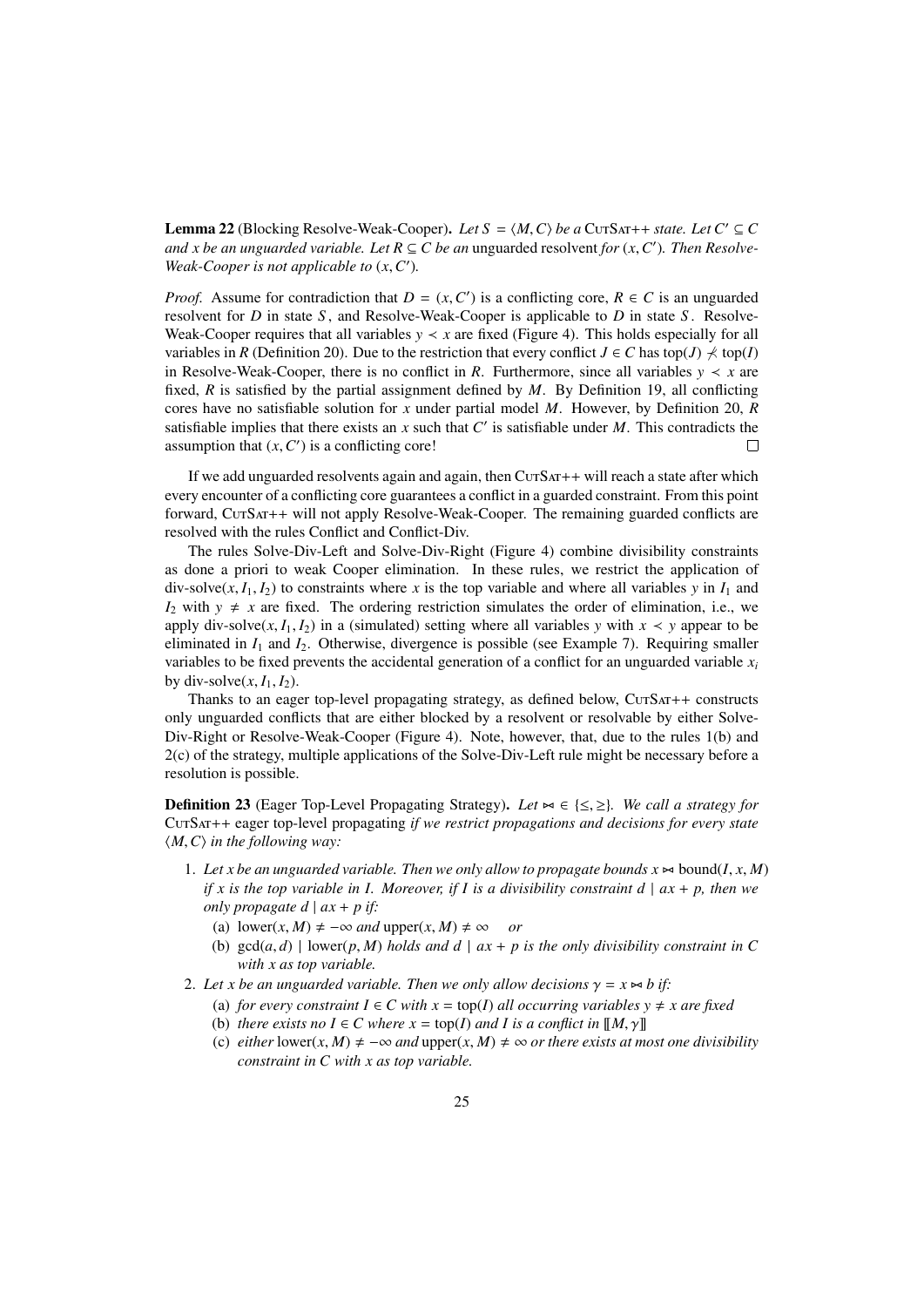| $\langle \llbracket \rrbracket, C \rangle$ |                                                                                                                     |
|--------------------------------------------|---------------------------------------------------------------------------------------------------------------------|
| Propagate<br>$CS++$                        | $\langle [x \geq_L 0], C \rangle$                                                                                   |
| Propagate<br>$\Rightarrow_{CS++}$          | $\langle [\![x \geq_{I_x} 0, y \geq_{I_y} 0 ]\!], C \rangle$                                                        |
| Propagate<br>$\Rightarrow_{CS++}$          | $\langle [x \geq_{I_x} 0, y \geq_{I_y} 0, z \leq_{I_{z1}} 0], C \rangle$                                            |
| Propagate<br>$\gamma$ <sub>CS++</sub>      | $\langle [x \geq_{I_x} 0, y \geq_{I_y} 0, z \leq_{I_{z1}} 0, z \geq_{I_{z2}} 0,] \rangle, C \rangle$                |
| Conflict<br>$\overline{CS_{++}}$           | $\langle [x \geq_{I_x} 0, y \geq_{I_y} 0, z \leq_{I_{z1}} 0, z \geq_{I_{z2}} 0, \leq_{I_z} 0, \leq_{I_z} 0 \rangle$ |
| Resolve<br>$\overline{CS_{++}}$            | $\langle [x \geq_{I_x} 0, y \geq_{I_y} 0, z \leq_{I_{z1}} 0], C, 1 \leq 0 \rangle$                                  |
| Unsat                                      | unsat                                                                                                               |

Figure 5: A CurSar++ run for Example 25 depicted as a transition of states

An eager top-level propagating strategy has two advantages. First, the strategy dictates an order of influence over the variables, i.e., a bound for unguarded variable *x* is influenced only by previously propagated bounds for variables *y* with  $y \leq x$ . This in itself already prevents divergence due to bound propagation. Moreover, the strategy makes decisions for unguarded variable *x* only when all constraints with  $x = \text{top}(I)$  are fixed and satisfied by the decision. This means, any conflict  $I \in C$  with  $x = \text{top}(I)$  is impossible as long as the decision for x remains on the bound sequence. We need this restriction because Resolve-Weak-Cooper can only resolve conflicts between constraints (see Definition 19) and, therefore, cannot resolve conflicts based on top variable decisions. For the same purpose, i.e., avoiding conflicts *I* where  $x = \text{top}(I)$  is fixed by a decision, CurSAT++ backjumps in the rules Resolve-Weak-Cooper and Solve-Div-Right to a state where this is not the case. To avoid stuck states resulting from the eager toplevel propagating strategy, the slack variable  $x<sub>S</sub>$  has to be the smallest unguarded variable in  $\prec$ . Otherwise, the constraints  $x - x_S \leq 0$ ,  $-x - x_S \leq 0$  introduced by Slack-Intro cannot be used to propagate bounds for variable *x* and *x* would remain stuck.

## Definition 24 (Strictly-Two-Layered Strategy). *A strategy is* strictly-two-layered *if:*

*(1) it is reasonable (Definition 1), (2) it is eager top-level propagating, (3) the Forget, Conflict, Conflict-Div rules only apply to guarded constraints, (4) Forget cannot be applied to a divisibility constraint or a constraint contained in an unguarded resolvent, and (5) only guarded constraints are used to propagate guarded variables.*

The above *strictly-two-layered* strategy is the final restriction to CurSAT++. With the condition 24-(3) it partitions conflict resolution into two layers: While every unguarded conflict is handled with the rules Resolve-Weak-Cooper, Solve-Div-Left, and Solve-Div-Right (Figure 4), every guarded conflict is handled with the rules Conflict(-Div). The conditions 24-(1) and 24- (5) make the guarded variables independent from the unguarded variables. The conditions 24-(2) and 24-(4) give a guarantee that the rules Resolve-Weak-Cooper, Solve-Div-Left, and Solve-Div-Right are applied at most finitely often. We assume for the remainder of the paper that all runs of CutSat++ follow a strictly-two-layered strategy.

To better show how  $CUTSAT++$  works, let us look again at the examples from Section 2. In contrast to CurSAT, CurSAT++ terminates with a correct solution on these examples: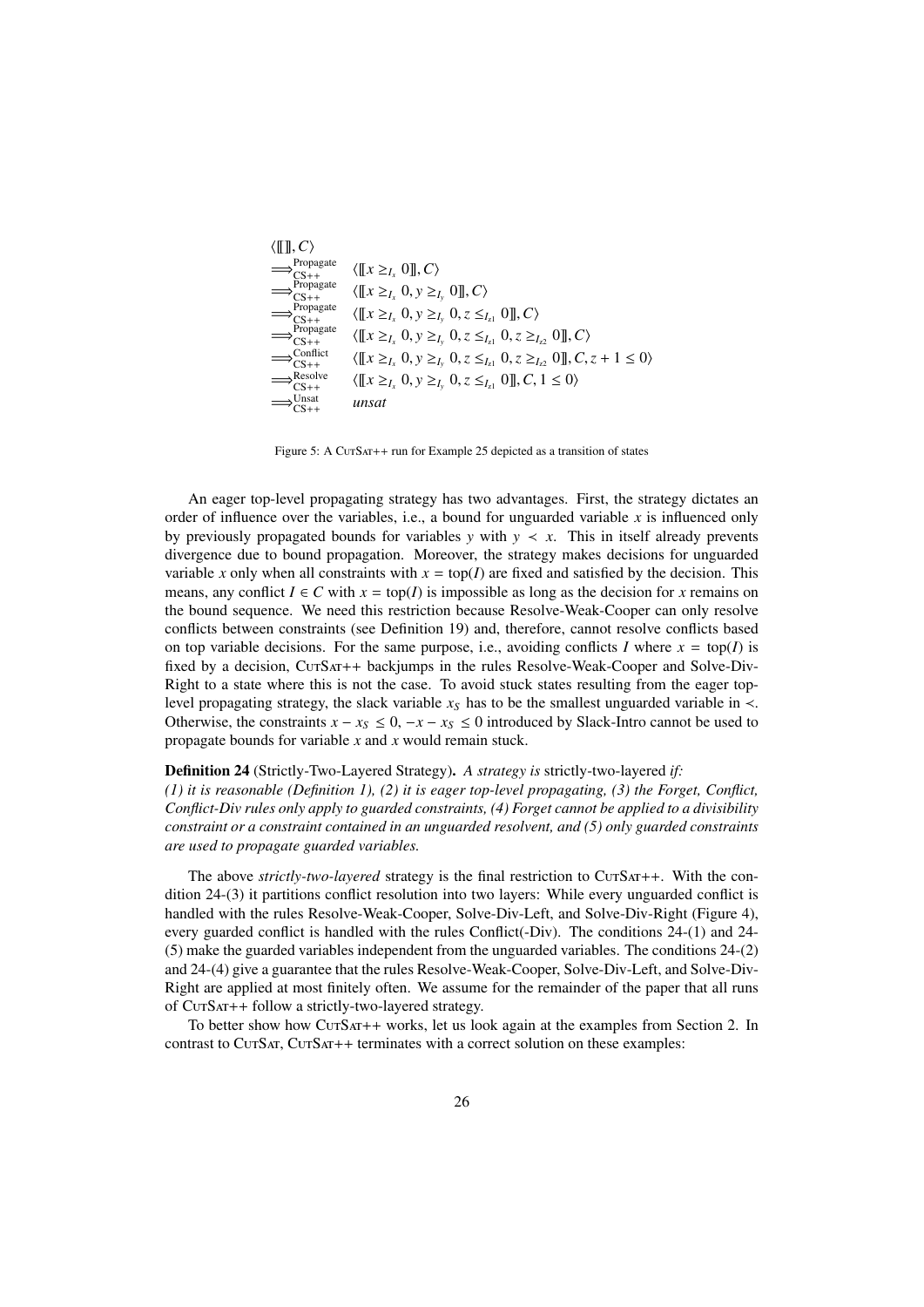

Figure 6: A CurSAT++ run for Example 26 depicted as a transition of states

## Example 25. *Let*

$$
C := \{ \underbrace{-x \leq 0}_{I_x}, \underbrace{-y \leq 0}_{I_y}, \underbrace{z \leq 0}_{I_{z1}}, \underbrace{-z \leq 0}_{I_{z2}}, \underbrace{z + 1 \leq 0}_{I_{z3}}, \underbrace{1 - x + y \leq 0}_{J_1}, \underbrace{x - y \leq 0}_{J_2} \}
$$

*be a problem. Let the variable order be given by*  $z \le y \le x$ *. Then CurSar++ would solve the problem as depicted in Figure 5. First of all,* CurSAT++ *has to propagate*  $I_x$ *,*  $I_y$ *,*  $I_{z1}$ *, and*  $I_{z2}$ *, i.e., all constraints containing only one variable. However, this already turns I*z3 *into a conflicting constraint. Although we could add decided bounds and propagated bounds until*  $(x, {J_1, J_2})$ *turns into a conflicting core, we could never apply Resolve-Weak-Cooper to* (*x*, {*J*<sup>1</sup>, *<sup>J</sup>*2}) *because*  $top(I_{z3}) \prec x$  and  $I_{z3}$  is conflicting. Therefore, CurSAT++ has to apply at some point Conflict *to I<sub>z3</sub>. After applying Resolve to*  $z + 1 \le 0$  *with the bound*  $z \geq_{I_2} 0$ , CurSAT++ *has derived the trivially unsatisfiable constraint*  $1 \le 0$ *. Finally, CurSAT++ uses*  $1 \le 0$  *to apply Unsat and, thereby, return* unsat*.*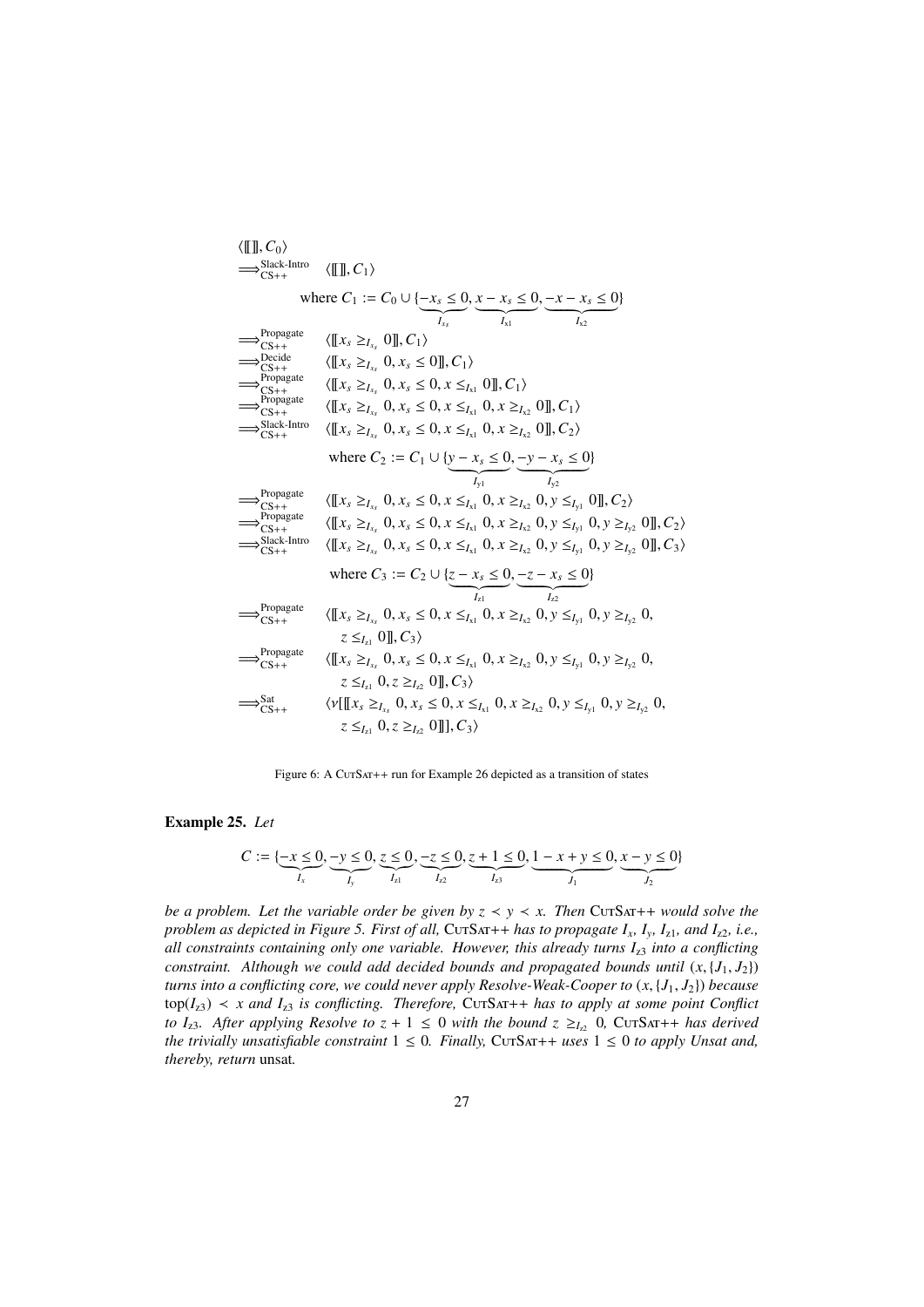

Figure 7: A CurSar++ run for Example 27

**Example 26.** Let  $C_0 = \{4 \mid 2x + 2y, 2 \mid x + z\}$  be a problem. Let the variable order be given *by x*  $\lt$  *y*  $\lt$  *z. Then* CurSAT++ *would solve the problem as depicted in Figure 6. Since C*<sub>0</sub> *has no constraints containing only one variable,* CutSat++ *cannot propagate any bounds and all variables are stuck in state*  $S_0$ *. To resolve the stuck state,* CUTSAT++ *applies Slack-Intro to x. Now,* CurSar++ *is able to propagate the bound*  $x_s \geq_{I_{x_s}} 0$  *for the slack variable*  $x_s$  *and even fix it with the decided bound*  $x_s \leq 0$ . Since  $x_s$  is fixed, CUTSAT++ *propagates the bounds*  $x \leq_{I_{x1}} 0$ *and*  $x \geq I_{12}$  *0. However, the variables y and z are again stuck. We resolve this by repeating what we did for x, first to the variable y and then to the variable z. Finally,* CutSat++ *returns the satisfiable assignment with an application of the Sat rule.*

*Note that* CutSat++ *could never apply the rules Solve-Div-Left or Solve-Div-Right because the top variables of the divisibility constraints are di*ff*erent.*

### Example 27. *Let*

$$
C := \{ \underbrace{-x \leq 0}_{I_x}, \underbrace{-y \leq 0}_{I_y}, \underbrace{-z \leq 0}_{I_{z1}}, \underbrace{z \leq 0}_{I_{z2}}, \underbrace{1 - x + y + z \leq 0}_{J_1}, \underbrace{x - y - z \leq 0}_{J_2} \}
$$

*be a problem. Let*  $(R_k, R_c)$  *be the output of* w-cooper $(y, \{J_1, J_2\})$  *so that* 

$$
(R_k, R_c) := (\{\underbrace{-k \leq 0}_{K_1}, \underbrace{k \leq 0}_{K_2}\}), \{\underbrace{k+1 \leq 0}_{K_3}, \underbrace{1 \mid k+y+z+1}_{K_4}\}).
$$

Let the variable order be given by  $z \leq x \leq y$ . Then CurSAT++ *would solve the problem as depicted in Figure 7. First of all,* CurSAT++ *has to propagate*  $I_{z1}$ *,*  $I_{z2}$ *,*  $I_x$ *, and*  $I_y$ *, i.e., all constraints containing only one variable. Then,* CUTSAT++ *fixes x with a decided bound*  $x \geq_{I_x} 0$ *, which turns*  $(y, {J_1, J_2})$  *into a conflicting core. Since only*  $J_1$  *is a conflicting constraint and y* = top $(J_1)$ *, the*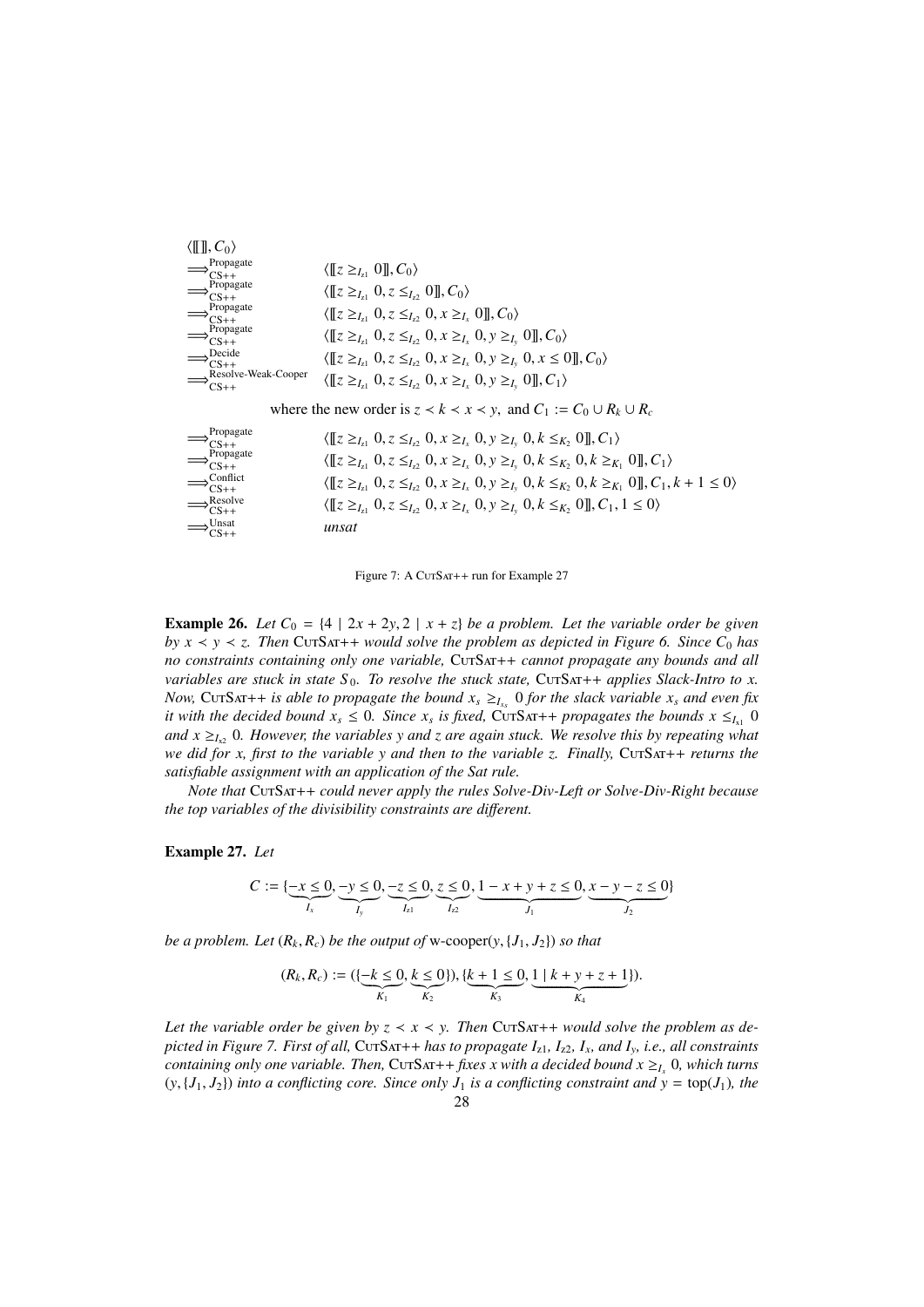| $\langle \llbracket \rrbracket, C_0 \rangle$                                                                 |                                                                                                                 |  |  |
|--------------------------------------------------------------------------------------------------------------|-----------------------------------------------------------------------------------------------------------------|--|--|
| $\Rightarrow$ Propagate<br>$CS++$                                                                            | $\langle \llbracket x \geq I_{x_1} 0 \rrbracket, C_0 \rangle$                                                   |  |  |
| Propagate<br>$CS++$                                                                                          | $\langle [x \geq_{I_{x1}} 0, x \leq_{I_{x2}} 1], C_0 \rangle$                                                   |  |  |
| Propagate<br>$CS++$                                                                                          | $\langle [x \geq_{I_{x1}} 0, x \leq_{I_{x2}} 1, y \geq_{I_{y}} 0], C_0 \rangle$                                 |  |  |
| Decide<br>$C_{S++}$                                                                                          | $\langle [x \geq_{I_{x1}} 0, x \leq_{I_{x2}} 1, y \geq_{I_{y}} 0, x \geq 1], C_0 \rangle$                       |  |  |
| Resolve-Weak-Cooper<br>$CS++$                                                                                | $\langle [x \geq_{I_{x1}} 0, x \leq_{I_{x2}} 1, y \geq_{I_{y}} 0], C_1 \rangle$                                 |  |  |
| where $C_1 := C_0 \cup J_2$                                                                                  |                                                                                                                 |  |  |
| Propagate-Div<br>$CS++$                                                                                      | $\langle [x \geq_{I_{x1}} 0, x \leq_{I_{x2}} 1, y \geq_{I_{y}} 0, x \leq_{J'_{y}} 0], C_1 \rangle$              |  |  |
| where $J'_2 :=$ div-derive( $J_2, x, [[x \geq_{I_{x1}} 0, x \leq_{I_{x2}} 1, y \geq_{I_{y}} 0]]) = x \leq 0$ |                                                                                                                 |  |  |
| Decide<br>$CS++$                                                                                             | $\langle [x \geq_{I_{x1}} 0, x \leq_{I_{x2}} 1, y \geq_{I_{y}} 0, x \leq_{J'_{y}} 0, y \leq 0], C_1 \rangle$    |  |  |
|                                                                                                              | $\langle v[[x \geq_{I_{x1}} 0, x \leq_{I_{x2}} 1, y \geq_{I_{y}} 0, x \leq_{J'_{x}} 0, y \leq 0]], C_1 \rangle$ |  |  |
|                                                                                                              |                                                                                                                 |  |  |

Figure 8: A CurSAT++ run for Example 28

*rule Resolve-Weak-Cooper is applicable and* CutSat++ *will use it to resolve the conflicting core*  $(y, {J_1, J_2})$ *. The resulting resolvent is*  $(R_k, R_c)$  *for which* Cu<sub>TSAT++</sub> *introduces the fresh variable k* and updates the variable order to  $z \le k \le x \le y$ . Resolve-Weak-Cooper also truncates the *bound sequence to remove all decided bounds for variables greater than or equal to k. Next,* CUTSAT++ has to propagate the newly introduced constraints  $K_1$  and  $K_2$  because CUTSAT++ *follows a reasonable strategy and*  $K_1$  *and*  $K_2$  *are of the form*  $\pm k + b \leq 0$ *. However, this turns the constraint K*<sup>3</sup> *into a guarded conflict constraint. After applying Conflict to K*<sup>3</sup> *and resolving*  $K_3$  *with*  $x \geq_{K_1} 0$ , CutSat++ *has derived the trivially unsatisfiable constraint*  $1 \leq 0$ *. Finally,* CUTSAT++ *uses*  $1 \leq 0$  *to apply Unsat and, thereby, return* unsat.

## Example 28. *Let*

$$
C_0 := \{ \underbrace{-x \leq 0}_{I_{x1}}, \underbrace{x-1 \leq 0}_{I_{x2}}, \underbrace{-y \leq 0}_{I_y}, \underbrace{6 \mid 4y + x}_{J} \}
$$

*be a problem. Let*  $(R_k, R_c) := (0, \{J_2\})$  *be the output of* w-cooper(*y*,  $\{J\}$ ) *where*  $J_2 = 2 \mid x$ *. Let the variable order be given by*  $x \le y$ *. Then* CurSAT++ *would solve the problem as depicted in Figure 8. First of all,* CutSat++ *has to propagate I*x1*, I*x2*, and Iy, i.e., all constraints containing only one variable. Then* CUTSAT++ *will fix x to the bound*  $x \leq I_{x}$  1 *with the decided bound*  $x \geq 1$ *, which turns*  $(y, {J})$  *into a conflicting core. Note that* CurSar++ *cannot use*  $J_1 = 6 | 4y + x$  *to propagate a bound for y because* CutSat++ *follows an eager top-level propagating strategy and*  $gcd(4, 6) = 2$  *does not divide* 1 *the value x is fixed to. For the same reason* CurSAT++ *cannot fix y with a decided bound. Since only J is a conflicting constraint and y* = top(*J*)*, the rule Resolve-Weak-Cooper is applicable and* CutSat++ *will use it to resolve the conflicting core*  $(y, \{J\})$ *. The resulting resolvent is*  $(\emptyset, \{J_2\})$ *, where*  $J_2 = 2 | x$ *. Resolve-Weak-Cooper also truncates the bound sequence so that all decided bounds for variables greater than or equal to x are removed. Now* CUTSAT++ *propagates the constraint*  $J_2$  *to fix x to* 0 *instead of* 1*. Since* 6 | 4*y* + *x is satisfied by the bounds for x and y,*  $CUTSAT++$  *is also able to fix y with a decided bound. Finally,*  $CUTSAT++$ *returns the satisfiable assignment with an application of the Sat rule.*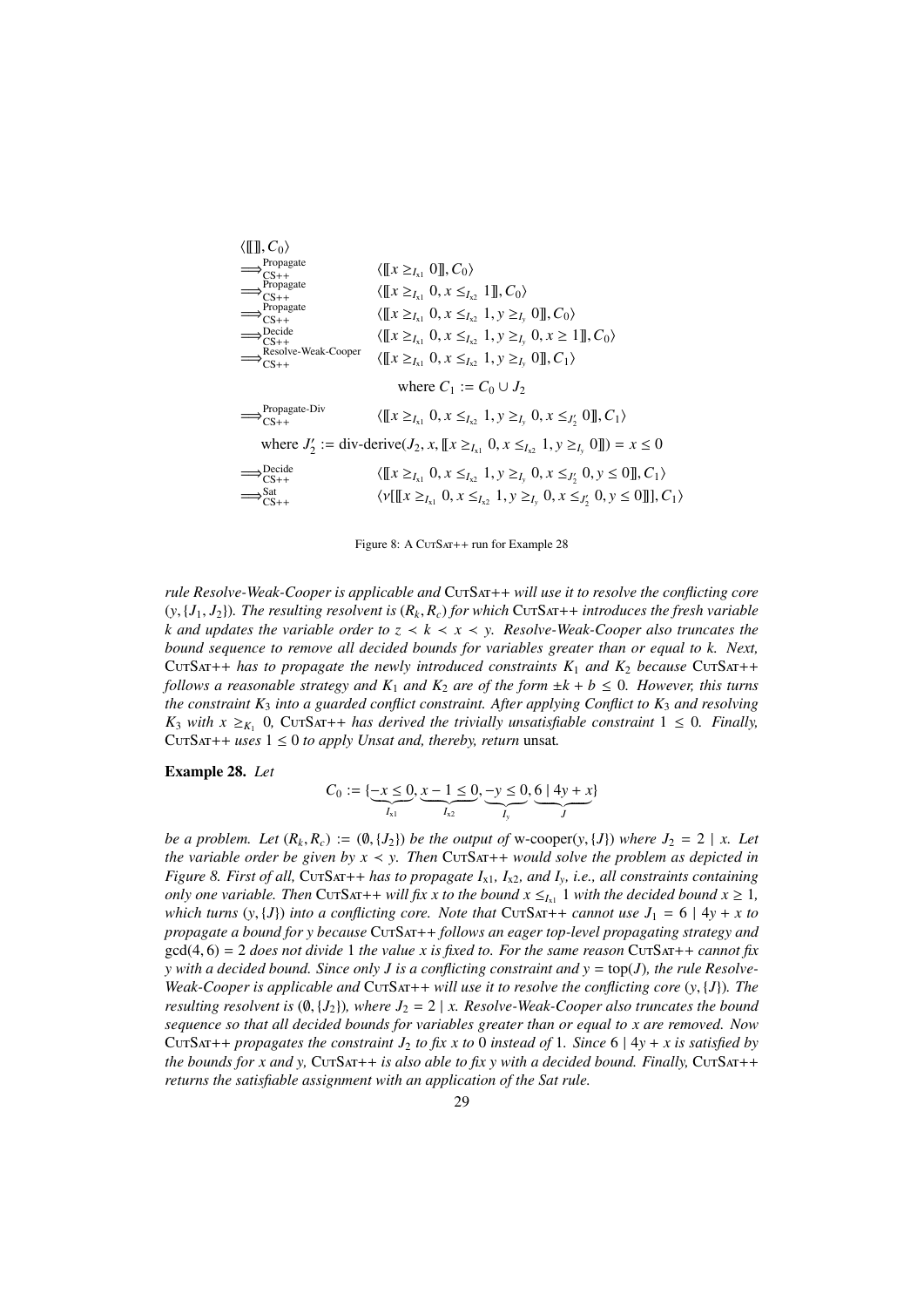#### 6. Termination and Completeness

The CurSar++ rules are Propagate, Propagate-Div, Decide, Conflict, Conflict-Div, Sat, Unsat-Div, Forget, Slack-Intro, Resolve, Skip-Decision, Backjump, Unsat, and Learn from GCUT-Sat (see Jovanovic and de Moura (2013)), as well as Resolve-Weak-Cooper, Solve-Div-Left, ´ and Solve-Div-Right (Fig. 4). Before we prove termination and completeness for  $CUTSAT++$ , we have to prove another property over unguarded resolvents. We have proven in Section 5 that Resolve-Weak-Cooper applied to the conflicting core  $(x, C')$  adds an unguarded resolvent  $R$  that blocks another application of Resolve-Weak-Cooper to  $(x, C')$ . However,  $C(x, S(x) + 1)$  is *R* that blocks another application of Resolve-Weak-Cooper to  $(x, C')$ . However, CurSar++ is able to remove constraints from *R* with the rules Solve-Div-Left and Solve-Div-Right. This reable to remove constraints from *R* with the rules Solve-Div-Left and Solve-Div-Right. This removes the original conflicting core  $R$  from our state. Nonetheless, CurSAT++ is still unable to apply Resolve-Weak-Cooper to conflicting core  $(x, C')$  because the rules Solve-Div-Left and<br>Solve-Div-Right guarantee that a new unguarded resolvent  $R'$  for the conflicting core  $(x, C')$  is Solve-Div-Right guarantee that a new unguarded resolvent *R*<sup>*r*</sup> for the conflicting core  $(x, C')$  is introduced introduced:

**Lemma 29** (Resolvent Stability). Let  $S = \langle M, C \rangle$  be a state reachable by CutSat++ *from the initial state*  $\langle \llbracket \rrbracket$ ,  $C_0$  *and let*  $S' = \langle M', C' \rangle$  *be a state reachable by* CurSAT++ *from S. Let* C<br>contain an unquarded resolvent R for  $(x, C'')$ . Then C' contains also an unquarded resolvent R' *contain an unguarded resolvent R for* (*x*, *C*<sup>*u*</sup>). Then *C*<sup>*'*</sup> *contains also an unguarded resolvent R<sup><i>i*</sup> for (*x*, *C''*)</sub> *for*  $(x, C'')$ *.* 

*Proof.* Assume for a contradiction that *C* contains an unguarded resolvent *R* for  $(x, C'')$  and *C*<sup>*c*</sup> contains no unguarded resolvent *R'* for  $(x, C'')$ . Wl o g, we assume that *S'* is the first state contains no unguarded resolvent *R'* for  $(x, C'')$ . W.l.o.g., we assume that *S'* is the first state<br>after *S* where *R*  $\sigma'$  *C'* By Definition 24-(4) CurSar++ with a strictly-two-layered strategy after *S* where  $\overline{R} \nsubseteq C'$ . By Definition 24-(4), CurSAT++ with a strictly-two-layered strategy cannot remove constraints from an unguarded resolvent *R* except with the rules Solve-Div-Right and Solve-Div-Left. Through the equivalence proven for div-solve $(x, I_1, I_2)$  (see Jovanovic and de Moura (2013)), we know that there exist  $I'_1, I'_2 \in C'$  such that  $\{I'_1, I'_2\} \equiv \{I_1, I_2\}$  and  $R \subseteq$ <br> $(C' \setminus I' \setminus I' \setminus I$   $I_2 \setminus I_3$ . We use this equivalence to construct  $R' = (R \setminus I_1 \cup I_2) \cup I_1' \cup I_2'$  such that  $(C' \setminus \{I'_1, I'_2\}) \cup \{I_1, I_2\}$ . We use this equivalence to construct  $R' = (R \setminus \{I_1, I_2\}) \cup \{I'_1, I'_2\}$  such that  $R' \to R$  since  $R' \to R$  and  $R \to \exists x : C''$   $R'$  is also an unquarded resolvent of  $(x, C'')$  such that *R*<sup>*i*</sup> → *R*. Since *R'* → *R* and *R* → ∃*x* : *C''*, *R'* is also an unguarded resolvent of  $(x, C^7)$  such that  $R^7$  → ∃*x* :  $C''$  Eurthermore, *R'* is a subset of  $C'$  which contradicts our initial assumption!  $R' \to \exists x : C''$ . Furthermore, *R'* is a subset of *C'*, which contradicts our initial assumption!  $\Box$ 

Together with Lemma 22, this property implies that Resolve-Weak-Cooper is applied at most once to every conflicting core. This is essential for our termination proof.

#### *6.1. Termination*

For the termination proof of CurSAT++, we consider a (possibly infinite) sequence of rule applications  $\langle [[], C_0 \rangle = S_0 \implies_{C S + +} S_1 \implies_{C S + +} \ldots$  on a problem *C*<sub>0</sub> following the strictly-twolayered strategy.

First, this sequence reaches a state  $S_s$  ( $s \in \mathbb{N}_0^+$ ), after a finite derivation of rule applications  $S_0 \Longrightarrow_{CS++} \ldots \Longrightarrow_{CS++} S_s$ , such that there is no further application of the rules Slack-Intro and<br>Forget after state S Forget after state *S <sup>s</sup>* :

**Lemma 30** (Slacking-Phase Termination). Let  $\langle \llbracket \rrbracket, C_0 \rangle = S_0 \implies_{CS++} S_1 \implies_{CS++} \ldots$  be a *sequence of rule applications applied to a problem C*<sup>0</sup> *following the strictly-two-layered strategy. Then the sequence reaches a state*  $S_s$  ( $s \in \mathbb{N}_0^+$ ), after at most finitely many rule applications  $S_0 \Longrightarrow_{CS++} \ldots \Longrightarrow_{CS++} S_s$ , such that there is no further application of the rules Slack-Intro and<br>Forget after state S *Forget after state S <sup>s</sup> .*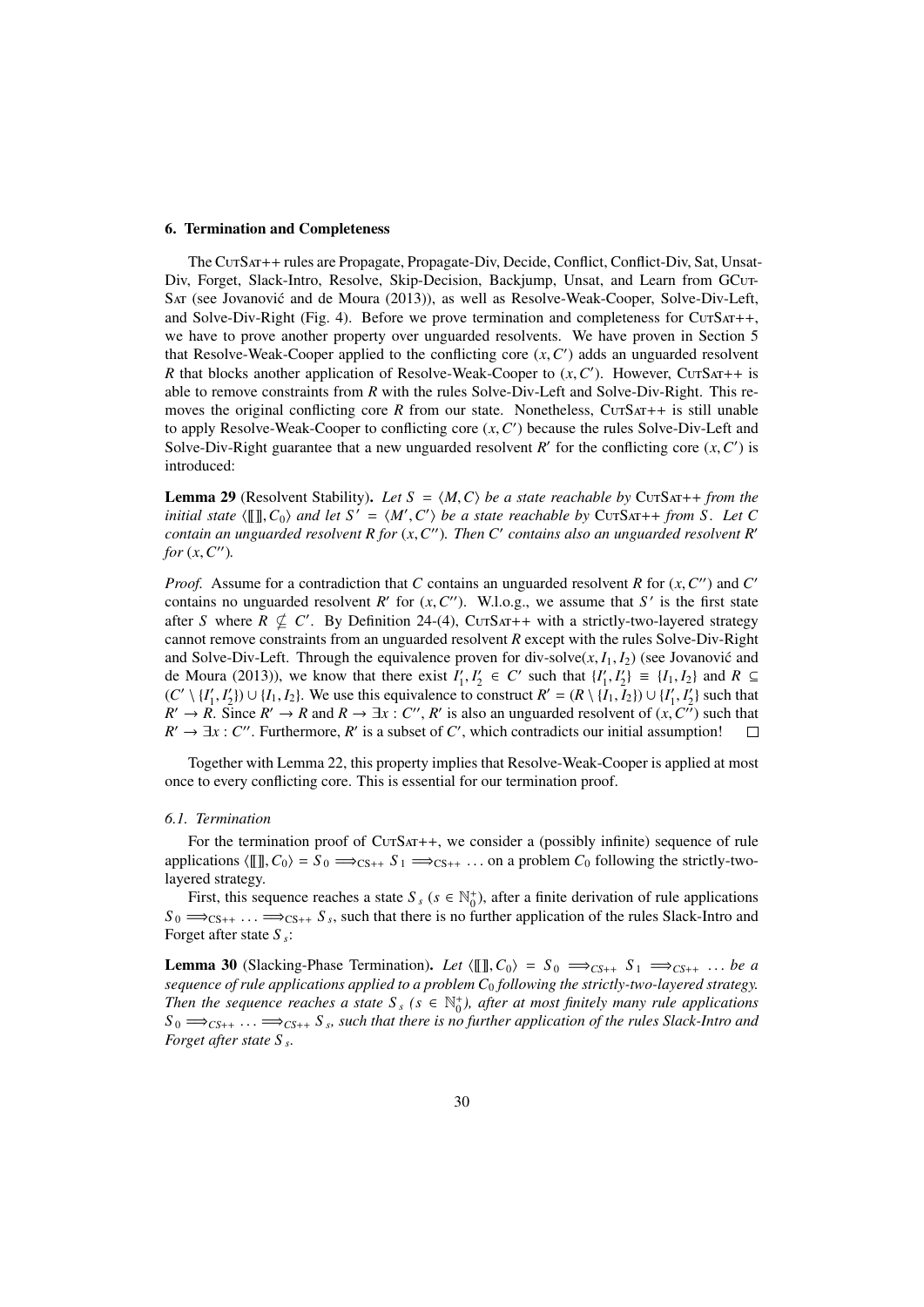*Proof.* Such a state *S*<sub>*s*</sub> exists for two reasons: Firstly, the strictly-two-layered strategy employed by CutSat++ is also reasonable. The reasonable strategy explicitly forbids infinite applications of the rule Forget. Secondly, the Slack-Intro rule is applicable only to stuck variables and only once to each stuck variable. Only the initial set of variables can be stuck because all variables *x* introduced during the considered derivation are introduced with at least one constraint  $x - b \le 0$ that allows at least one propagation for the variable. Therefore, the rules Slack-Intro and Forget are at most finitely often applicable.  $\Box$ 

Next, the sequence reaches a state  $S_w$  ( $w \geq s$ ), after a finite derivation of rule applications  $S_s \implies_{\text{CS}++} S_{\text{w}}$ , such that there is no further application of the rules Resolve-Weak-Cooper, Solve-Div-Left, and Solve-Div-Right after state *S <sup>w</sup>*: The rules Resolve-Weak-Cooper, Solve-Div-Left, Solve-Div-Right, and Slack-Intro are applicable only to unguarded constraints. Through the strictly-two-layered strategy, they are also the only rules producing unguarded constraints. Therefore, they form a closed loop with respect to unguarded constraints, which we use in our termination proof. We have shown in the previous paragraph that  $S_s \implies_{\text{CS++}}$  ...  $\implies_{\text{CS++}}$  *S<sub>w</sub>* contains no application of the rule Slack-Intro. By Lemma 22, an application of Resolve-Weak-Cooper to the conflicting core  $(x, C')$  prevents any further applications<br>of Resolve-Weak-Cooper to the same core. By Definition 19, the constraints learned through an of Resolve-Weak-Cooper to the same core. By Definition 19, the constraints learned through an application of Resolve-Weak-Cooper contain only variables *y* such that  $y \lt x$ . Therefore, an application of Resolve-Weak-Cooper blocks a conflicting core  $(x, C')$  and introduces potential<br>conflicting cores only for smaller variables than  $x$ . This strict decrease in the conflicting variconflicting cores only for smaller variables than *x*. This strict decrease in the conflicting variables guarantees that we encounter only finitely many conflicting cores in unguarded variables. Therefore, Resolve-Weak-Cooper is applicable at most finitely often. An analogous argument applies to the rules Solve-Div-Left and Solve-Div-Right. Thus the rules Resolve-Weak-Cooper, Solve-Div-Left, and Solve-Div-Right are applicable at most finitely often.

**Lemma 31** (Unguarded-Resolution-Phase Termination). Let  $(\mathbb{I} \| \mathbf{I}, C_0) = S_0 \implies_{CS++} S_1 \implies_{CS++}$ . . . *be a sequence of rule applications applied to a problem C*<sup>0</sup> *following the strictly-two-layered strategy. Then the sequence reaches a state S<sub><i>w*</sub>, after finitely many rule applications  $S_0 \implies_{C\text{S}++}$ . . . <sup>=</sup>⇒*CS*++ *<sup>S</sup> <sup>w</sup>, such that there is no further application of the rules Resolve-Weak-Cooper, Solve-Div-Left, and Solve-Div-Right after state S <sup>w</sup>.*

*Proof.* By Lemma 30, we assume, w.l.o.g., that the sequence continues from a state  $S_s$  such that  $S_s$  is reached by the sequence after at most finitely many rule applications  $S_0 \implies_{CS++}$ ... ⇒<sub>CS++</sub> S<sub>s</sub> and that there is no further application of the rules Slack-Intro and Forget after state *S*<sub>*s*</sub>. Let  $x_1 \prec \ldots \prec x_n$  be the order of variables for all unguarded variables  $x_i$ . We consider a verified variable state of the strictly decreases after every call to Resolve-Weak-Cooper Solve-Div-Left a weight vector that strictly decreases after every call to Resolve-Weak-Cooper, Solve-Div-Left, and Solve-Div-Right. For this weight vector, we define cores( $x_i$ , C) as the set of potential con-<br>flicting cores in the problem C with conflicting variable x. We also define a subset wo SR(x, C) flicting cores in the problem *C* with conflicting variable  $x_i$ . We also define a subset woSR( $x_i$ , *C*) of cores  $(x_i, C)$  so it contains all potential conflicting cores within cores  $(x_i, C)$  that do not have an of cores( $x_i$ , C) so it contains all potential conflicting cores within cores( $x_i$ , C) that do not have an unquarded resolvent  $R \subseteq C$ . It is easy to see that  $|\text{cores}(x, C)| \le 2^{|C|}$  and therefore, both funcunguarded resolvent *R* ⊆ *C*. It is easy to see that  $|\text{cores}(x_i, C)| \le 2^{|C|}$  and, therefore, both functions define finite sets. Now we define the weight vector weight (*S*) for every state *S* – (*M C I*) tions define finite sets. Now we define the weight vector weight<sub>c</sub>(*S*) for every state  $S = \langle M, C, I \rangle$ :

 $weight_c(S) = (|\text{cores}(x_n, C)|, |\text{woSR}(x_n, C)|, ..., |\text{cores}(x_1, C)|, |\text{woSR}(x_1, C)|)$ 

We order the two weight $_{c}$  vectors of two subsequent search-states with the well-founded lexicographic order  $>_{lex}$  based on the well-founded order  $>$ .

By Definition 24, Conflict(-Div) is only applicable to guarded constraints and guarded variables are only propagated through guarded constraints. Therefore, the conflict *I* in a conflict state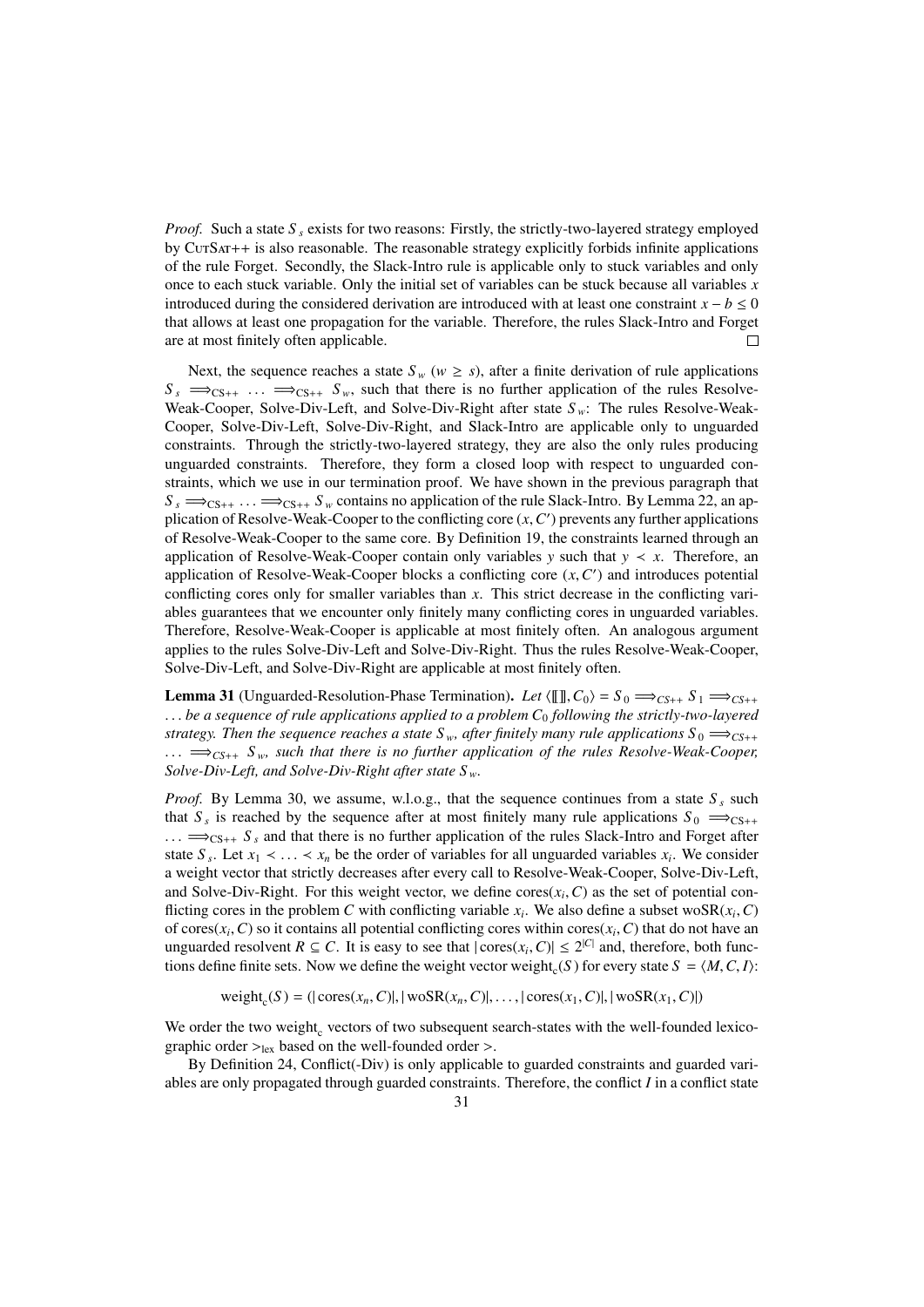$\langle M, C, I \rangle$  stays always guarded—even after an application of the Resolve rule—and Learn is only applicable to guarded constraints. Therefore, Resolve-Weak-Cooper, Solve-Div-Left, and Solve-Div-Right are the only rules potentially learning unguarded constraints and, thereby, the only rules that can increase  $|\text{cores}(x_i, C)|$  and  $|\text{woSR}(x_i, C)|$  between two subsequent states  $S_i \implies_{\text{CS}++} S_{\text{CS}++}$ *S*<sub>*i*+1</sub>. After all other transitions  $S_i \implies_{CS^{++}} S_{i+1}$ , it holds that weight<sub>c</sub>( $S_i$ ) ≥<sub>lex</sub> weight<sub>c</sub>( $S_{i+1}$ ). Whenever CutSat++ applies Solve-Div-Left, Solve-Div-Right, or Resolve-Weak-Cooper, then the weight vector strictly decreases, i.e., weight<sub>c</sub>( $S'$ ) ><sub>lex</sub> weight<sub>c</sub>( $S$ ):<br>
1 By Lemma 22 an application of Resolve-Weak-Cooper to conf

1. By Lemma 22, an application of Resolve-Weak-Cooper to conflicting core  $(x_i, C^*)$  implies<br>there is no unquarded resolvent  $R' \subseteq C'$  for  $(x, C^*)$ . By Lemma 21, the new problem  $C =$ that there is no unguarded resolvent  $R' \subseteq C'$  for  $(x_i, C^*)$ . By Lemma 21, the new problem  $C = C' \cup R$  contains an unguarded resolvent *R* for  $(x, C^*)$ . Therefore,  $|\text{woSR}(x, C')| > |\text{woSR}(x, C)|$ *C*<sup>'</sup>∪*R* contains an unguarded resolvent *R* for (*x<sub>i</sub>*, *C*<sup>\*</sup>). Therefore, | woSR(*x<sub>i</sub>*, *C*<sup>'</sup>)| > | woSR(*x<sub>i</sub>*, *C*)|.<br>By Definition 20, it holds for all  $y \in \text{vars}(R)$  that  $y \neq x$ . Hence, Resolve-Weak-Cooper has By Definition 20, it holds for all  $y \in \text{vars}(R)$  that  $y \prec x$ . Hence, Resolve-Weak-Cooper has not introduced new potential conflicting cores  $(x_j, C^*)$  with *j* ≥ *i* and  $|\text{cores}(x_j, C')|$  ≥  $|\text{cores}(x_j, C)|$  for all *i* > *i*. By I emma 29  $|\text{wasR}(x, C')|$  >  $|\text{wasR}(x, C)|$  for all *i* > *i*. Therefore, the weight for all  $j \ge i$ . By Lemma 29,  $|wosR(x_j, C')| \ge |wosR(x_j, C)|$  for all  $j > i$ . Therefore, the weight decreases after an application of Resolve-Weak-Cooper i.e. weight  $(S') > u$ , weight  $(S)$ decreases after an application of Resolve-Weak-Cooper, i.e., weight<sub>c</sub>( $S'$ ) ><sub>lex</sub> weight<sub>c</sub>( $S$ ).<br>
2 Let Solve-Div-Left (Solve-Div-Right) be applied to the pair of divisibility cons

2. Let Solve-Div-Left (Solve-Div-Right) be applied to the pair of divisibility constraints  $(I_1, I_2)$  such that top $(I_1) = x_i$  and div-solve $(x_i, I_1, I_2) = (I'_1, I'_2)$ . The new constraint set is  $C = C' \setminus \{I_1, I_2\}$ . The number of potential conflicting cores is independent of the actual  $C' \setminus \{I_1, I_2\} \cup \{I'_1, I'_2\}$ . The number of potential conflicting cores is independent of the actual divisibility constraints in  $C'$ . Only the number of divisibility constraints with  $tan(D - x)$  is divisibility constraints in *C'*. Only the number of divisibility constraints with  $top(I) = x$  is important. Therefore, removing  $I_1$  and replacing it with  $I'_1$  doesn't increase the number of cores, i.e.,  $|\text{cores}(x_i, C' \setminus \{I_1\} \cup \{I'_1\})| = |\text{cores}(x_i, C')|$ . We will, however, decrease the number of conflicting cores in x, i.e.,  $|\text{cores}(x, C')| \ge |\text{cores}(x, C)|$ , because we replace *L* with *I'* where conflicting cores in  $x_i$ , i.e.,  $|\text{cores}(x_i, C')| > |\text{cores}(x_i, C)|$ , because we replace  $I_2$  with  $I'_2$  where<br>ton(*I'*)  $\leq x$ . Since all variables *y* in *I'* and *I'* are smaller than or equal to *x*, we do not introduce  $\text{top}(I_2') \prec x_i$ . Since all variables *y* in  $I_1'$  and  $I_2'$  are smaller than or equal to  $x_i$ , we do not introduce any new conflicting cores for  $x_j$  with  $j > i$ ; thus,  $|\text{cores}(x_j, C')| = |\text{cores}(x_j, C)|$  for  $j > i$ . Finally, I emma 29 implies that  $|\text{woSR}(x, C')| > |\text{woSR}(x, C)|$  for  $j > i$ . Therefore, weight  $(C') > i$ . Lemma 29 implies that  $|wosR(x_j, C')| \ge |wosR(x_j, C)|$  for  $j > i$ . Therefore, weight<sub>c</sub>(*C'*) > lex  $weight_c(C)$ .

This proves already that the weight<sub>c</sub> vector monotonically decreases with respect to the order  $\geq$ <sub>lex</sub> if we continue from the before mentioned state *S*<sub>*s*</sub>. Moreover, the set of weight vectors has a minimum (0 0 0) because no set can contain less than zero elements. As  $\geq$  is well-founded minimum  $(0, \ldots, 0)$  because no set can contain less than zero elements. As  $>_{\text{lex}}$  is well-founded, there exists no way to decrease the weight weight<sub>c</sub>( $C_s$ ) without reaching the minimum (0, ..., 0)<br>after finitely many applications of the rules Solve-Div-Left, Solve-Div-Right, or Resolve-Weakafter finitely many applications of the rules Solve-Div-Left, Solve-Div-Right, or Resolve-Weak-Cooper. Finally, the weight, vector cannot decrease below  $(0, \ldots, 0)$ ; hence, CutSat++ is not able to apply Solve-Div-Left. Solve-Div-Right, or Resolve-Weak-Cooper after we reach a state able to apply Solve-Div-Left, Solve-Div-Right, or Resolve-Weak-Cooper after we reach a state *S* with weight<sub>c</sub>(*S*) = (0, ..., 0). We conclude that the rules Solve-Div-Left, Solve-Div-Right, and Resolve-Weak-Cooper are at most finitely often applicable and Resolve-Weak-Cooper are at most finitely often applicable.

Next, the sequence reaches a state  $S_b$  ( $b \geq w$ ), after a finite derivation of rule applications  $S_w \implies_{CS++} \ldots \implies_{CS++} S_b$ , such that the bounds remain invariant for every guarded variable *x*, i.e., lower(*x*,  $M_b$ ) = lower(*x*,  $M_i$ ) and upper(*x*,  $M_b$ ) = upper(*x*,  $M_i$ ) for every state  $S_j = \langle M_j, C_j, I_j \rangle$  after  $S_b = \langle M_b, C_b, I_b \rangle$  ( $j \ge b$ ). CUISAT++ reaches such a state because the strictly-two-layered strategy guarantees that unguarded variables do not influence guarded varistrictly-two-layered strategy guarantees that unguarded variables do not influence guarded variables. Due to this independence, it is easy to extend the proof for the completely guarded case (see Jovanovic and de Moura (2013)) so it also proves that C $UTSAT++$  has to reach a state  $S_b$ . By definition of  $S_b$ , we now also know that the sequence after  $S_b$  contains no further propagations, decisions, or conflict resolutions for the guarded variables.

**Lemma 32** (Guarded-Search-Phase Termination). *Let*  $\langle \llbracket \rrbracket$ ,  $C_0 \rangle = S_0 \implies_{CS++} S_1 \implies_{CS++} \ldots$ *be a sequence of rule applications applied to a problem C*<sup>0</sup> *following the strictly-two-layered*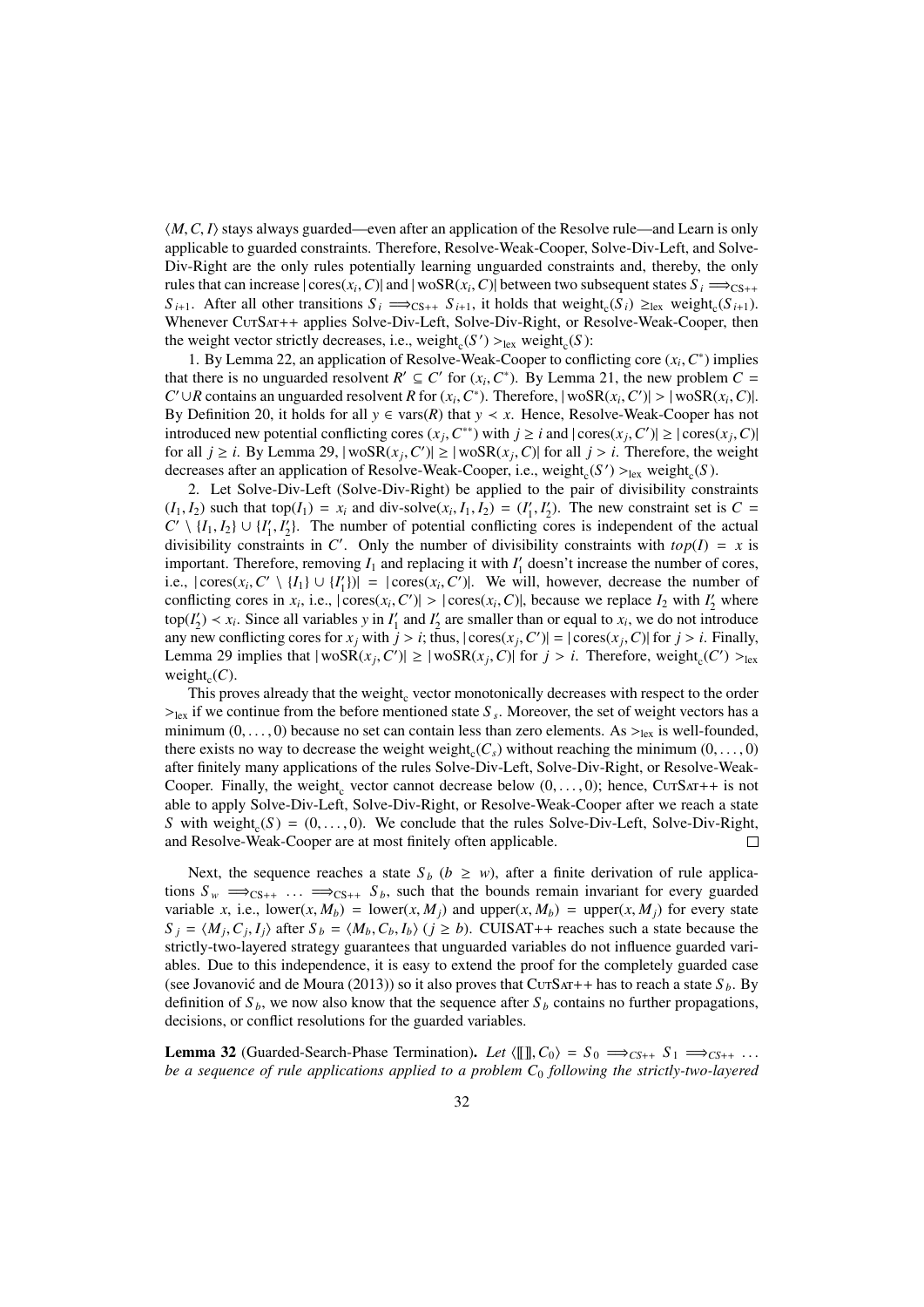*strategy. Then the sequence reaches a state*  $S_b$ , after finitely many rule applications  $S_0 \implies_{C\{S_{+}\}}$  $\ldots \Longrightarrow_{CS_{++}} S_{b}$ , such that the bounds remain invariant for every guarded variable x.

*Proof.* This proof is based on the termination proof for CurSAT on finite problems, i.e., problems without unguarded variables (see Jovanović and de Moura (2013)). The proof uses a weight function that strictly decreases whenever  $CUTSAT++$  changes a bound for a guarded variable and otherwise stays the same. By Lemmas 30 and 31, we assume, w.l.o.g., that the sequence continues from a state  $S_w$  such that  $S_w$  is reached by the sequence after at most finitely many rule applications  $S_0 \implies_{CS_{++}} \ldots \implies_{CS_{++}} S_w$ , and there is no further application of the rules Slack-Intro, Forget, Resolve-Weak-Cooper, Solve-Div-Left, and Solve-Div-Right after state *S <sup>w</sup>*. The level<sub>*B*</sub> of a state  $S = \langle M, C \rangle$  is the number of decisions for guarded variables in *M*. The maximal prefix of *M* containing only *j* decisions for guarded variables is denoted by B-subseq<sub>*j*</sub>(*M*) = *M<sub>j</sub>*. Since CurSAT++ follows a reasonable strategy, it prefers to propagate constraints of the form  $\pm x - b \leq 0$ . This allows us to assume, w.l.o.g., that  $M_0$  contains both a lower and upper bound for all guarded variables *x*. The *guarded weight* of the *j*-th level<sub>*B*</sub> is defined by the function  $w_B(M_i)$ :

$$
w_B(M_j) = \sum_{x \text{ is guarded}} \left( \text{upper}(x, M_j) - \text{lower}(x, M_j) \right).
$$

The *guarded weight* of a state is the vector:

$$
weight_B(\langle M, C \rangle) = \langle w_B(B\text{-subseq}_0(M)), \cdots, w_B(B\text{-subseq}_n(M)) \rangle,
$$

where  $n$  is the number of guarded variables. We order the two weight<sub> $B$ </sub>-vectors of two subsequent search-states with the well-founded lexicographic order  $>_{lex}$  based on the well-founded order  $>$ . It is easy to see that the minimum of weight<sub>B</sub> is  $(0, \ldots, 0)$  and that any change to a bound of a gradied variable changes weight. Furthermore, by the definition of the strictly-two-layered a guarded variable changes weight<sub>B</sub>. Furthermore, by the definition of the strictly-two-layered strategy, we see that we only propagate guarded variables with guarded constraints. Thus, the strategy also implies that the conflict rules—Conflict, Conflict-Div, Backjump, Resolve, Skip-Decision, Unsat, and Learn—only handle guarded constraints. Given the proof for Theorem 2 by Jovanovic and de Moura (2013), we see that every application of Propagate, Propagate-Div, ´ and Decide applied to a guarded variable decreases weight<sub> $B$ </sub> strictly. We see in the same proof that weight<sub>B</sub> strictly decreases between one application of Conflict(-Div) and Backjump as long as the conflict rules handle only guarded constraints—as is the case for CurSAT++. Since the bound sequence  $M$  is finite, the conflict rules are at most  $|M|$  times applicable between one application of Conflict(-Div), and Backjump or Unsat. The remaining rules—Propagate, Propagate-Div, and Decide—applied to unguarded variables, have no influence on weight<sub> $B$ </sub> or the bounds of guarded variables. Since weight<sub>*B*</sub> cannot decrease below  $(0, \ldots, 0)$ , we conclude that CurSat++ is not able to change the bounds for quarded variables infinitely often able to change the bounds for guarded variables infinitely often.

Next, the sequence reaches a state  $S_u$  ( $u \ge b$ ), after a finite derivation of rule applications  $S_b \implies_{CS++}$  ...  $\implies_{CS++}$  *S<sub>u</sub>*, such that the bounds also remain invariant for every unguarded variable *x*, i.e., lower(*x*,  $M_b$ ) = lower(*x*,  $M_i$ ) and upper(*x*,  $M_b$ ) = upper(*x*,  $M_j$ ) for every state  $S_j = \langle M_j, C_j, I_j \rangle$  after  $S_u = \langle M_u, C_b, I_u \rangle$   $(j \ge u)$ . After  $S_b$ , CUTSAT++ propagates and decides only unguarded variables or ends with an application of Sat or Unsat(-Div). These claims are facts because CurSAT++ employs a strictly-two-layered strategy, which is also an eager top-level propagating strategy. Through the top variable restriction for propagating constraints, the eager top-level propagating strategy induces a strict order of propagation over the unguarded variables.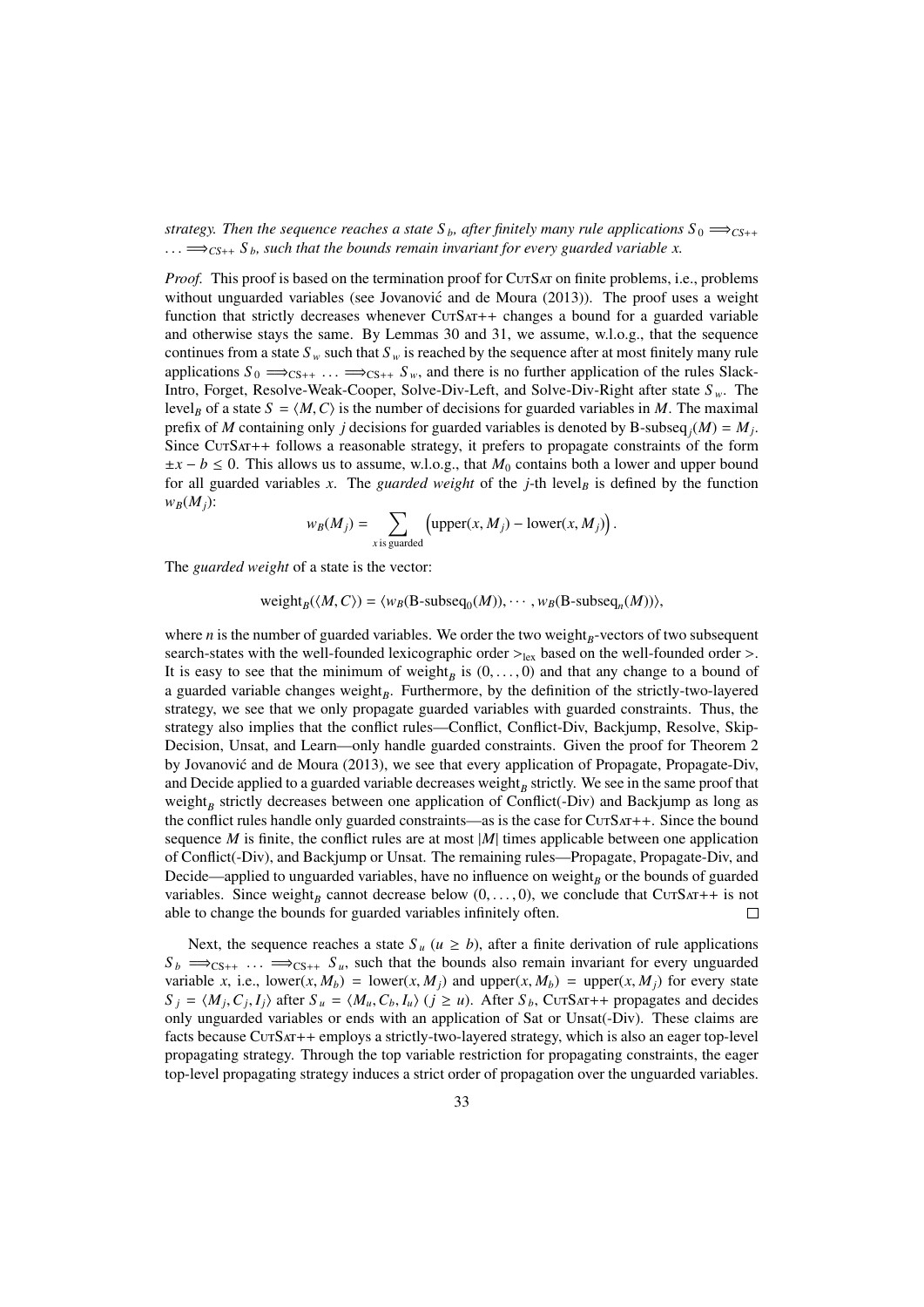Therefore, any bound for an unguarded variable  $x$  is influenced only by bounds for variables *y* ≺ *x*. This strict variable order guarantees that unguarded variables are propagated and decided only finitely often.

**Lemma 33** (Unguarded-Extension-Phase Termination). *Let*  $\langle \llbracket \rrbracket, C_0 \rangle = S_0 \implies_{CS++} S_1 \implies_{CS++} S_2$ . . . *be a sequence of rule applications applied to a problem C*<sup>0</sup> *following the strictly-two-layered strategy. Then the sequence reaches a state S<sub>u</sub>, after finitely many rule applications S<sub>0</sub>*  $\Rightarrow$ *<i>CS*++  $\ldots \Longrightarrow_{CS++} S_u$ , such that the bounds remain invariant for every unguarded variable x.

*Proof.* By Lemmas 30, 31, and 32, we assume, w.l.o.g., that the sequence continues from a state  $S_b = \langle M_b, C_b, I_b \rangle$  such that  $S_b$  is reached by the sequence after at most finitely many rule applications  $S_0 \implies_{CS++} \ldots \implies_{CS++} S_b$  and only the rules Sat, Unsat-Div, Propagate, Propagate-Div, and Decide are applied after *S <sup>b</sup>*, but only for unguarded variables. Assume for a contradiction that there exists an infinite CurSAT++ run starting in  $S_b$ . Since there is only a finite number of unguarded variables and no rule to undo a decision, the Decide rule is applied at most finitely often. Furthermore, any application of Sat or Unsat-Div ends the sequence making it finite. Thus, we assume, w.l.o.g., that there is no application to the rules Sat, Unsat-Div, and Decide in the infinite run starting in the state  $S_b$ .

Since there are at most finitely many variables in state  $S_b$  and no rule to introduce further variables after  $S_b$ , there exists a smallest unguarded variable x that is propagated infinitely often. We assume, w.l.o.g., that the run starting in  $S_b$  propagates only variables *y* bigger than or equal to *x*. Therefore, the bounds of all variables *z* smaller than *x* remain invariant in all subsequent states  $S_j = \langle M_j, C_j, I_j \rangle$  of  $S_b$ , i.e., lower(*z*,  $M_j$ ) = lower(*z*,  $M_b$ ) and upper(*z*,  $M_j$ ) = upper(*z*,  $M_b$ ). Since there exists no applicable rule that changes the constraint set, we notice that the constraint set  $C_b$ also remains invariant for all states after  $S_b$ . Thus, we find all constraints  $C^*$  that will be used to propagate *x* in the set  $C_b$ . Since CurSAT++ is eager top-level propagating, any constraint  $I \in C^*$ has *x* as their top variable. This leads us to the deduction that bound(*I*, *x*, *M<sub>i</sub>*) = bound(*I*, *x*, *M<sub>b</sub>*) for all subsequent states  $S_j = \langle M_j, C_j \rangle$  and inequalities  $I \in C^*$ . Since the bounds defined by the inequalities in  $C^*$  remain invariant after state  $S_j$ . Curs  $S_{j+1}$  propagates x at most finitely often inequalities in  $C^*$  remain invariant after state  $S_b$ , CurSAT++ propagates x at most finitely often with inequalities.

Therefore, there exists an infinite CurSAT++ run only if  $x$  is propagated infinitely often with Propagate-Div. We assume, w.l.o.g., that the run starting in  $S_b$  propagates *x* only with Propagate-Div. Next, we deduce that variable *x* stays unbounded in the remaining states of the derivation sequence. Otherwise, there exists a finite set  $x \in \{l_x, \ldots, u_x\}$  bounding *x* and, therefore, allowing only finitely many propagations. In the case that  $x$  stays unbounded, the definition of the eager top-level propagating strategy states that Propagate-Div is only applicable to *x* if  $I_d = d | a x + p \in$  $C^*$  is the only divisibility constraint in  $C_b$  with  $x$  as their top variable. Furthermore, we know because of Definition 23 and Lemma 15 that there must exist  $v \in \mathbb{Z}$  such that  $d \mid av+lower(p, M_k)$ is satisfied. This—together with the fact that all propagated bounds are implied by the partial model and improve the partial model—proves that Propagate-Div can only be applied finitely often. More specifically, if the lower bound of *x* is lower(*x*,  $M_b$ ) =  $l_x \neq -\infty$  then Propagate-Div propagates for *x* at most  $v - l_x$  lower bounds. If the upper bound of *x* is upper $(x, M_b) = u_x \neq \infty$ then Propagate-Div propagates for *x* at most  $u_x - v$  upper bounds. This contradicts the assumption that  $x$  is the smallest variable propagated infinitely often, which in turn contradicts our initial assumption!  $\Box$ 

After state *S <sup>u</sup>*, only the rules Sat, Unsat, and Unsat-Div are applicable, which lead to a final state. Hence, the sequence  $S_0 \implies_{CS_{++}} S_1 \implies_{CS_{++}} \ldots$  is finite. We conclude that CurSAT++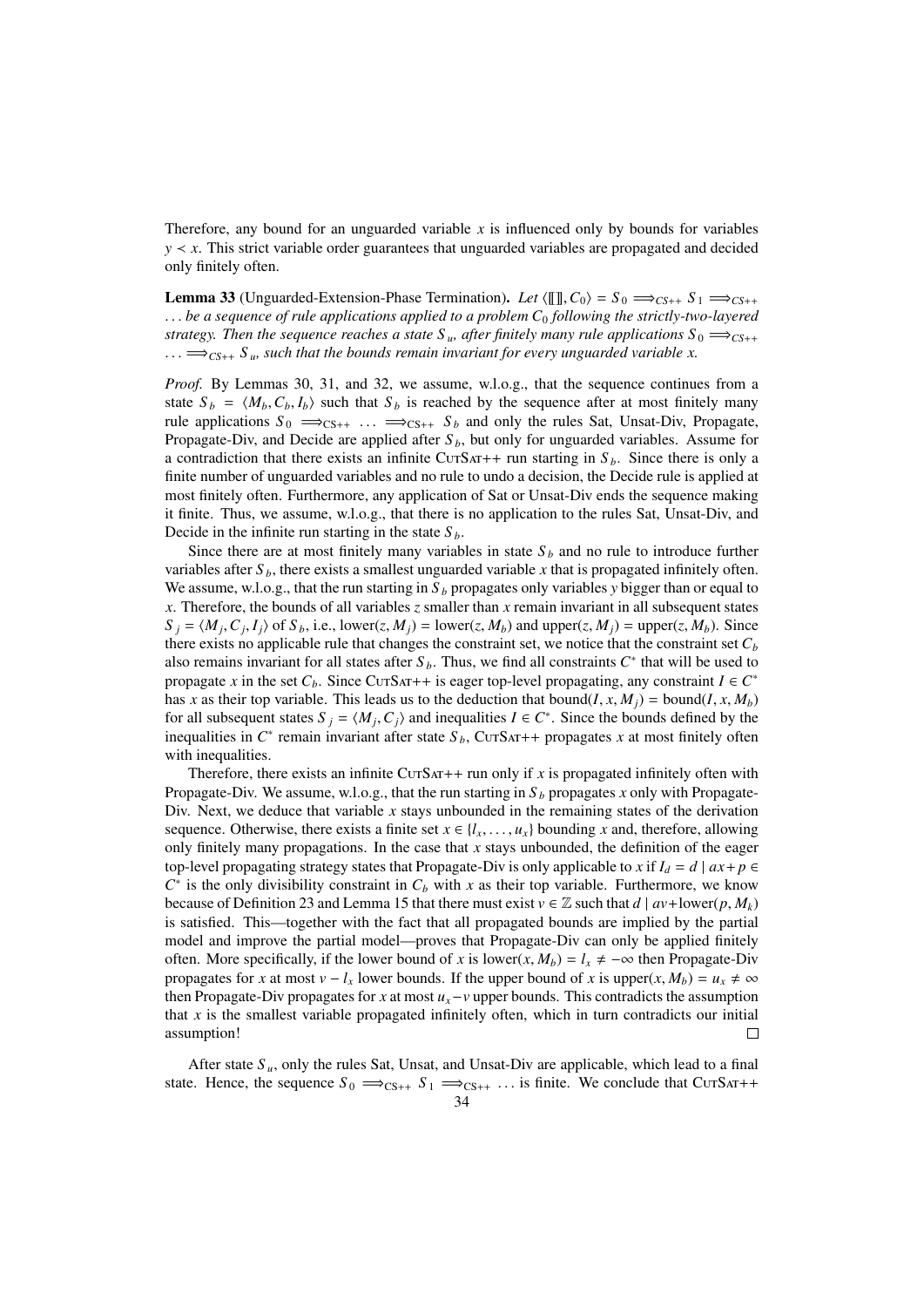## always terminates:

**Theorem 34** (CurSat++ Termination). *If* CurSat++ *starts from an initial state*  $\langle \llbracket \rrbracket$ , *C*<sub>0</sub>*), then there is no infinite derivation sequence.*

*Proof.* By Lemmas 30, 31, 32, and 33, C $UTSAT++$  reaches a state  $S<sub>u</sub>$  after which only the rules Sat, Unsat, and Unsat-Div are applicable, which lead to a final state. Therefore, CurSAT++ does not diverge.  $\Box$ 

## *6.2. Stuck States*

Our CutSat++ calculus never reaches a stuck state. Let  $x$  be the smallest unfixed variable with respect to  $\lt$ . We can propagate a constraint  $\pm x - b \leq 0 \in C$  and then fix *x* by introducing a decision whenever  $x$  is guarded. If we cannot propagate any bound for  $x$ , then  $x$  is unguarded and stuck and, therefore, Slack-Intro is applicable. If we cannot fix *x* by introducing a decision, then  $x$  is unguarded and there is a conflict. Guarded conflicts are resolved via the Conflict(-Div) rules. Unguarded conflicts are resolved via the unguarded conflict resolution rules. Therefore, CUTSAT++ has always a rule applicable unless a final state is reached.

The proof outlined above works because all unguarded conflicts encountered by CurSAT++ are either the result of multiple contradicting divisibility constraints resolvable by Solve-Div-Left and Solve-Div-Right, or the conflict is expressible via a conflicting core. Since conflicting cores are only defined over constraints and propagated bounds, we have to guarantee that  $CUTSAT++$ never encounters an unguarded conflict *I* where  $x = \text{top}(I)$  is fixed with a decided bound. We express this property with the following invariant fulfilled by every state visited by CutSat++:

**Definition 35** (Eager Top-Level Propagated States). A state  $S = \langle M, C, I \rangle$  is called eager toplevel propagated *if it holds for all unguarded variables x, all decided bounds*  $\gamma = x \Join b$  ( $\Join \in$  $\{\leq,\geq\}$ *) in M* = [[*M'*,  $\gamma$ , *M''*]], and all constraints  $J \in C$  with top( $J$ ) = *x that: (1) all other* variables contained in *L* are fixed in *M'* and (2) *L* is no conflict in *S variables contained in J are fixed in M' and (2) J is no conflict in S.* 

Lemma 36 (Eager Top-Level Stability). If S' is an eager top-level propagated state (Defini*tion 35), then any successor state*  $S = \langle M, C, I \rangle$  *reachable by* CurSAT++ *is eager top-level propagated.*

*Proof.* Let *S*<sup> $\prime$ </sup> be an eager top-level propagated state and *S* its successor, i.e.,  $S' \implies_{CS++} S$ . We prove this Lemma with a case distinction on the rule leading to the above transition:

1. Let the applied rule be Propagate(-Div). Then  $S' = \langle M', C' \rangle$  and  $S = \langle [M', x \bowtie J, C'] \rangle$  where  $\bowtie \in \{S \succ \}$ . Let  $I' \in C'$  be the constraint used for propagation. Then *I' b*<sub>[</sub>], *C'*), where  $\bowtie \in \{\leq, \geq\}$ . Let *J'*  $\in C'$  be the constraint used for propagation. Then *J'* fulfills the properties improves  $(I' \times M')$  bound  $(I' \times M') = b$  and  $I = \text{tight}(I' \times M')$  (or fulfills the properties improves(*J'*, *x*, *M'*), bound(*J'*, *x*, *M'*) = *b* and *J* = tight(*J'*, *x*, *M'*) (or *I* = div-derive(*I'*, *x*, *M'*)). Let the unquarded variable *y* be fixed by a decided bound  $\gamma$  in *J* = div-derive(*J'*, *x*, *M'*)). Let the unguarded variable *y* be fixed by a decided bound  $\gamma$  in  $M' = \mathbb{I}M''$ ,  $\gamma M'''$  Let  $I \in C'$  be a constraint with top(*I*) = *y*. Since *S'* is eager top-level  $M' = [[M'', \gamma, M'']]$ . Let  $I \in C'$  be a constraint with top( $I$ ) = *y*. Since *S'* is eager top-level proposated all variables in *L* are fixed in *M'* and *M''*. The variable *x* is not fixed in *M'* because propagated, all variables in *I* are fixed in  $M'$  and  $M''$ . The variable *x* is not fixed in  $M'$  because the predicate improves(*J'*, *x*, *M'*) must be true for Propagate(-Div) to be applicable. Therefore, *x* is not contained in *L* and *L* is still no conflict in *S*. Furthermore, all variables in *L* are still fixed in is not contained in *I* and *I* is still no conflict in *S* . Furthermore, all variables in *I* are still fixed in  $[M', x \approx_J b$ ]. We conclude that *S* is eager top-level propagated.<br>2. Let the applied rule be Decide. Then  $S' = \langle M', C' \rangle$  and

2. Let the applied rule be Decide. Then  $S' = \langle M', C' \rangle$  and  $S = \langle [M', x \bowtie b] \rangle$ ,  $C' \rangle$ , where  $\bowtie \in \{\leq, \geq\}$ . We will use the eager top-level propagating strategy (Definition 23) to prove that *S* is an eager top-level propagated successor state. We consider all unguarded variables *y* decided in *S'* by a decided bound  $\gamma$ . Let  $I \in C'$  be a constraint with top(*I*) = *y*. The bound  $\gamma$  is part of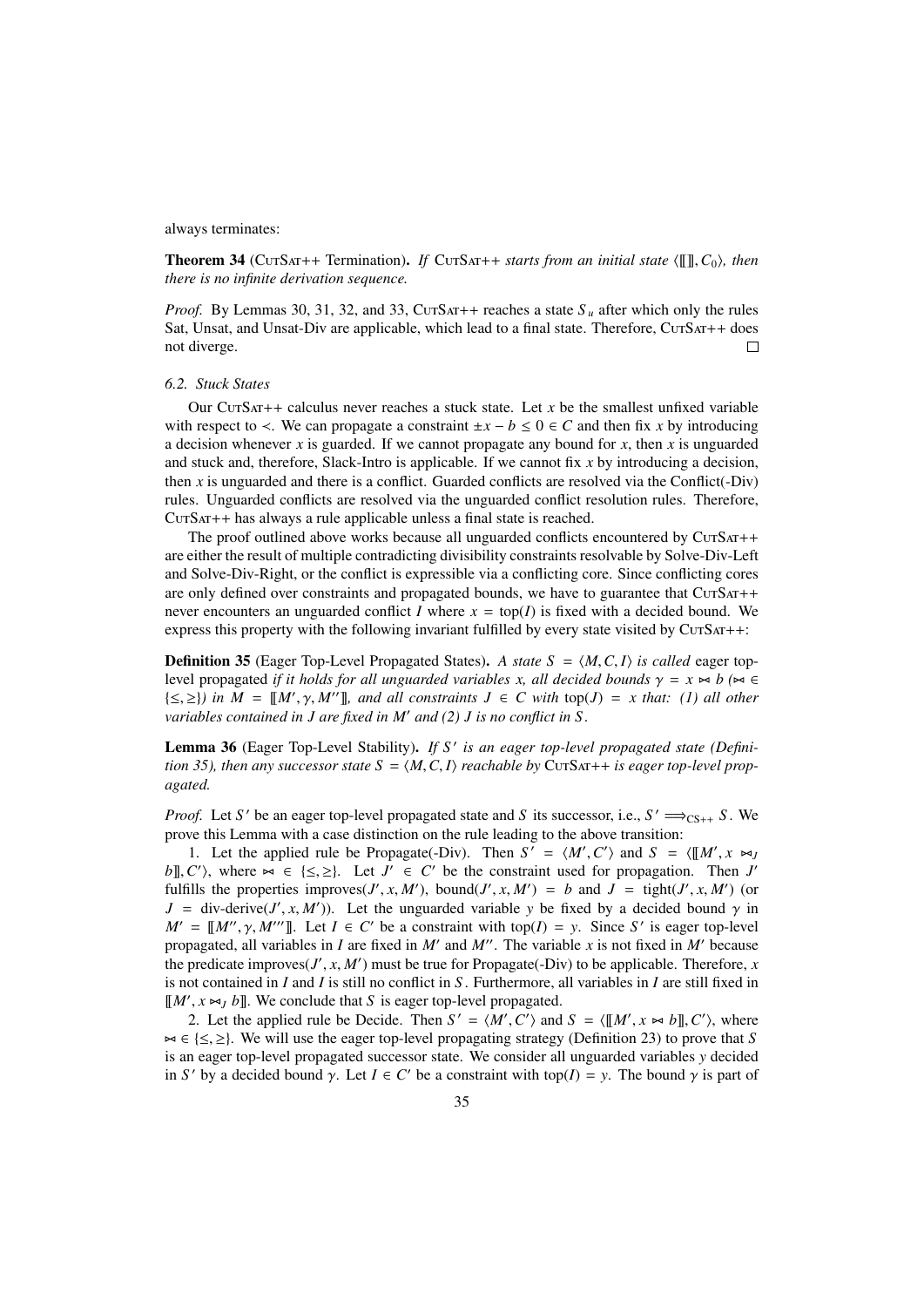*M'*, i.e.,  $M' = [[M'', \gamma, M'']']$ . As *S'* is eager top-level propagated, all other variables contained<br>in *L* are fixed in *M'* and *M''*. Since lower(x *M'*)  $\lt$  upper(x *M'*) is a condition of the Decide in *I* are fixed in *M'* and *M''*. Since lower(*x*, *M'*) < upper(*x*, *M'*) is a condition of the Decide rule, the variable *x* is not fixed in *M'*. Therefore, *x* is not contained in *I* (top(*I*) = *x* < *x*) and rule, the variable *x* is not fixed in *M'*. Therefore, *x* is not contained in *I* (top(*I*) =  $y \lt x$ ), and *I* is still no conflict in *S*. Furthermore, all variables in *I* are still fixed in  $[M', x \approx_J b]$ . Next, we prove that *S* is eager top-level propagated although variable *x* is newly decided. Considering we prove that *S* is eager top-level propagated although variable  $x$  is newly decided. Considering Definition 23-(2a) we see that Definition 35-(1) is fulfilled. Similarly, Definition 23-(2b) enforces Definition 35-(2). We conclude that *S* is eager top-level propagated.

3. Let the applied rule be Unsat(-Div) or Sat. Then the successor state *S* is neither a searchor conflict-state. The Lemma is thereby trivially fulfilled.

4. Let the applied rule be Forget. Then  $S' = \langle M', C' \cup \{J\} \rangle$  and  $S = \langle M', C' \rangle$ . Therefore, any flict  $I \in C'$  and any decided bound in *S* is also contained in *S'*. We conclude that *S* is eager conflict  $I \in C'$  and any decided bound in *S* is also contained in *S'*. We conclude that *S* is eager top-level propagated.

5. Let the applied rule be Slack-Intro. Then  $S' = \langle M', C' \rangle$ , x is a stuck variable in *S'* and  $\langle M', C' \rangle + 1 - r_0 \le 0$ ,  $r - r_0 \le 0$ ,  $r - r_0 \le 0$ . Fither Slack-Intro was applied before and  $S = \langle M', C' \cup \{-x_S \le 0, x - x_S \le 0, -x - x_S \le 0\}\rangle$ . Either Slack-Intro was applied before and  $-x_S \le 0 \in C'$  or  $x_S$  has upper $(x_S, M) = \infty$  and  $-x_S \le 0$  is not a conflict in S. Since x was stuck  $-x_s \le 0 \in C'$  or  $x_s$  has upper $(x_s, M) = \infty$  and  $-x_s \le 0$  is not a conflict in *S*. Since *x* was stuck in *S'* it is not fixed and the top variable in the new constraints  $\{x - x_s \le 0, -x - x_s \le 0\}$ . We in *S*<sup> $\prime$ </sup>, it is not fixed and the top variable in the new constraints {*x* − *x<sub>S</sub>* ≤ 0, −*x* − *x<sub>S</sub>* ≤ 0}. We conclude that *S* is eager top-level propagated conclude that *S* is eager top-level propagated.

6. Let the applied rule be Resolve-Weak-Cooper. Then  $S' = \langle M', C' \rangle$  and  $S = \langle M, C' \cup R \rangle$ . Notice that  $M = \text{prefix}(M')$  with  $y = \min_{\lambda} f(\text{top}(D))$ . Therefore, M is the prefix  $R_c \cup R_k$ . Notice that  $M = \text{prefix}(M', y)$  with  $y = \min_{I \in R_c} \{\text{top}(I)\}\)$ . Therefore, *M* is the prefixed bounds in variables greater or equal to *y*. Since  $y \leq x$  for all  $I \in R$  and of *M*<sup> $\prime$ </sup> without decided bounds in variables greater or equal to *y*. Since  $y \leq x$  for all  $I \in R$  and  $x = \text{top}(I)$ , we deduce that any  $I \in R$  that is a conflict has no decided bound for its top variable *x* in *S*. Since *M* is a prefix of *M'*, every conflict  $I \in C'$  appearing in state *S* also appears in state S<sup>'</sup>. Now it is easy to see that *S* is eager top-level propagated because S' was eager top-level propagated.

7. Let the applied rule be Solve-Div-Right. Then  $S' = \langle M', C' \cup \{I_1, I_2\} \rangle$  and  $S = \langle M, C' \cup I' \rangle$ . We notice that  $M = \text{prefix}(M')$  with  $y = \text{top}(I')$ . Therefore, M is the prefix of  $M'$ .  $\{I'_1, I'_2\}$ . We notice that  $M = \text{prefix}(M', y)$  with  $y = \text{top}(I'_2)$ . Therefore, *M* is the prefix of *M'* without decided bounds in variables greater or equal to *y* which includes especially the variable without decided bounds in variables greater or equal to *y*, which includes especially the variable  $x = \text{top}(I_1)$ . Thus, neither the top variable of  $I'_1$  nor the top variable  $I'_2$  is fixed by a decision. Since *M* is a prefix of *M'*, every conflict  $I \in C'$  appearing in state *S* also appears in state *S'*. Now it is easy to see that *S* is eager top-level propagated because *S'* was eager top-level propagated.

8. Let the applied rule be Solve-Div-Left. Then  $S' = \langle M', C' \cup \{I_1, I_2\} \rangle$  and  $S = \langle M', C' \cup I' \rangle$ . Since the bound sequence is the same in both states, every conflict  $I \in C'$  appearing  $\{I_1', I_2'\}\)$ . Since the bound sequence is the same in both states, every conflict  $I \in C'$  appearing in state *S* also appears in state *S'*. By the definition of the Solve-Div-Left rule *I'* is no conflict in state *S* also appears in state *S'*. By the definition of the Solve-Div-Left rule,  $I'_2$  is no conflict in state *S*. Note that div-solve is an equivalence preserving transformation. Thus, if  $I'_1$  were a conflict in *S* and top( $I'_1$ ) = *x* fixed by a Decision, then  $I_1$  or  $I_2$  is a conflict in *S'*. Therefore,  $I'_1$  is no conflict or top( $I'_1$ ) = *x* has no decided bound. Now it is easy to see that *S* is eager top-level propagated because S' was eager top-level propagated.

9. Let the applied rule be Conflict or Conflict-Div. Then  $S' = \langle M', C' \rangle$  and  $S = \langle M', C', I \rangle$ , ree *L* is a conflict. It is easy to see that *S* is easer top-level propagated because *S'* is easer where  $I$  is a conflict. It is easy to see that  $S$  is eager top-level propagated because  $S'$  is eager top-level propagated.

10. Let the applied rule be Resolve or Skip-Decision. Then  $S' = \langle [M, \gamma], C', J' \rangle$  and  $S = C'$ . *D* where *I'* and *I* are conflicts in *S'* and *S* respectively. Since *M* is a prefix of *M'* every  $\langle M, C', J \rangle$ , where *J'* and *J* are conflicts in *S'* and *S*, respectively. Since *M* is a prefix of *M'*, every conflict  $I \in C'$  appearing in state *S* also appears in state *S'*. Now it is easy to see that *S* is eager conflict  $I \in C'$  appearing in state *S* also appears in state *S'*. Now it is easy to see that *S* is eager top-level propagated because S' was eager top-level propagated.

11. Let the applied rule be Learn. Then  $S' = \langle [[M', \gamma]], C', I \rangle$  and  $S = \langle M', C' \cup I, I \rangle$ ,<br>ree *I* is a conflict. Since Curs at the a two-layered strategy (Definition 24), *I* is a guarded where *I* is a conflict. Since CurSat++ uses a two-layered strategy (Definition 24), *I* is a guarded constraint. Now it is easy to see that  $S$  is eager top-level propagated because  $S'$  was eager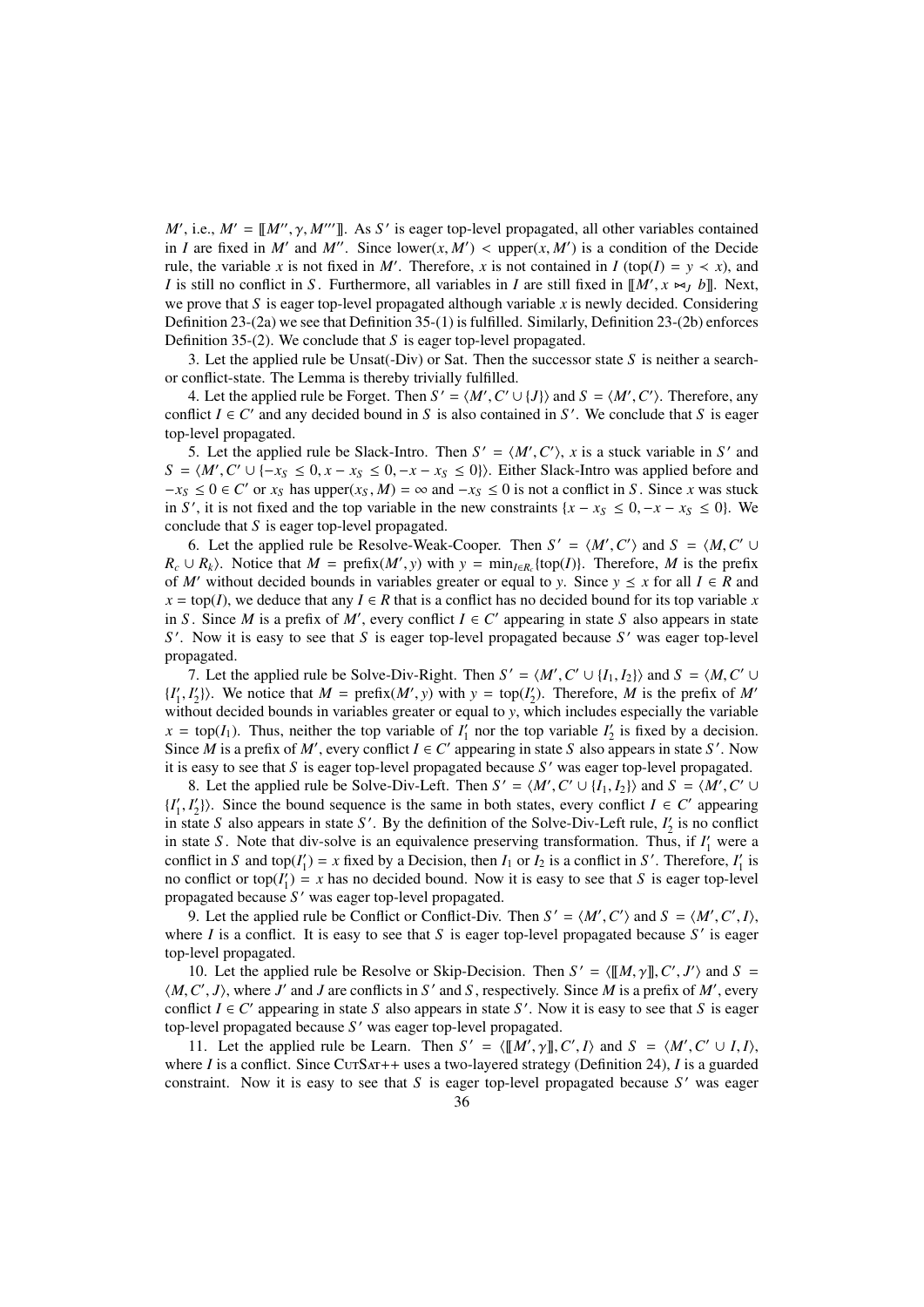top-level propagated.

12. Let the applied rule be Backjump. Then  $S' = \langle [[M', \gamma, M'']], C', I \rangle$  and  $S = \langle [[M', \gamma'']], C' \rangle$ , ree *I* is a conflict in  $S'$ . Since Curs at the absolute strategy (Definition 24), *I* is a where *I* is a conflict in *S'*. Since CurSAT++ uses a two-layered strategy (Definition 24), *I* is a guarded constraint. Now it is easy to see that  $S$  is eager top-level propagated because  $S'$  was eager top-level propagated.  $\Box$ 

Since the initial state  $\langle \llbracket \rrbracket, C_0 \rangle$  trivially fulfils the eager top-level propagated properties, it is clear that CutSat++ produces only eager top-level states; except for the final states. The eager top-level propagated property is so important because we will use it to show that  $CUTSAT++$ resolves any conflict it encounters. In case the conflict is a guarded constraint, this is done with the CDCL based conflict rules. Otherwise, the conflict *I* is an unguarded constraint and CutSat++ simulates weak Cooper elimination with the unguarded conflict resolution rules. First, we use Solve-Div-Left to simulate the algorithm in Figure 3. This either ends with a call to Solve-Div-Right resolving the conflict or  $CUTSAT++$  finds a conflicting core. Then the conflicting core. is resolved with the rule Resolve-Weak-Cooper.

**Lemma 37** (Conflicts Progress). Let  $S = \langle M, C \rangle$  be a state reachable by CutSat++. Let  $I \in C$ *be a conflict in state S . Then state S is not stuck.*

*Proof.* Assume for a contradiction that state *S* is stuck. W.l.o.g., we assume that  $x = \text{top}(I)$  is the smallest variable in our order that is the top variable in a conflicting constraint  $I' \in C$ . If x is a guarded variable, then Conflict or Conflict-Div is applicable, which contradicts our initial assumption! Therefore, *x* is an unguarded variable. Furthermore, all variables *y* smaller than *x* are fixed. Otherwise, we deduce for the smallest unfixed variable *y* that either

- *y* is stuck and Slack-Intro is applicable
- Propagate is applicable to a constraint *I'* where top( $I'$ ) = *y*
- *C* contains at least two divisibility constraints  $I_1, I_2$  that have *y* as their top variable and Solve-Div-Left or Solve-Div-Right is applicable
- *<sup>S</sup>* contains a diophantine conflicting core (*y*, *<sup>I</sup>d*) and Resolve-Weak-Cooper is applicable
- Decide is applicable to *y* because all conditions in Definition 23-(2) are fulfilled

Since *S* is eager top-level propagated and *I* is a conflict with top variable *x*, we know that state *S* contains no decided bound for *x* (Definition 35 and Lemma 36). W.l.o.g., we assume that *C* contains at most one divisibility constraint  $I_d$  with x as its top variable. Otherwise, Solve-Div-Left or Solve-Div-Right are applicable, which contradicts our initial assumption! Let  $x \ge b_l$  be the strictest lower bound  $b_l$  = bound(*x*,  $I_l$ ,  $M$ ) for an inequality  $I_l \in C$  with top variable *x* or  $b_l$  =  $-\infty$  if there is no inequality propagating a lower bound. Let  $x < b_l$  be the strictest upper  $b_l$  = −∞ if there is no inequality propagating a lower bound. Let  $x \leq b_u$  be the strictest upper bound  $b_u = \text{bound}(x, I_u, M)$  for an inequality  $I_u \in C$  with top variable x or  $b_u = \infty$  if there is no inequality propagating an upper bound. Since the strictly-two-layered strategy forbids the application of Forget to unguarded constraints, CurSAT++ never removes an unguarded inequality. Furthermore, any bound  $x \bowtie b$  ( $\bowtie \in \{\leq, \geq\}$ ) propagated from a divisibility constraint requires another bound  $x \approx b'$  propagated from an inequality. We deduce that  $b_u \neq \infty$  if upper $(x, M) \neq \infty$ <br>and  $b_t \neq -\infty$  if lower(*x*, *M*)  $\neq -\infty$ . Next, we do a case distinction on whether the bounds *b*, and and  $b_l \neq -\infty$  if lower(*x*, *M*)  $\neq -\infty$ . Next, we do a case distinction on whether the bounds  $b_u$  and  $b_l$  are finite: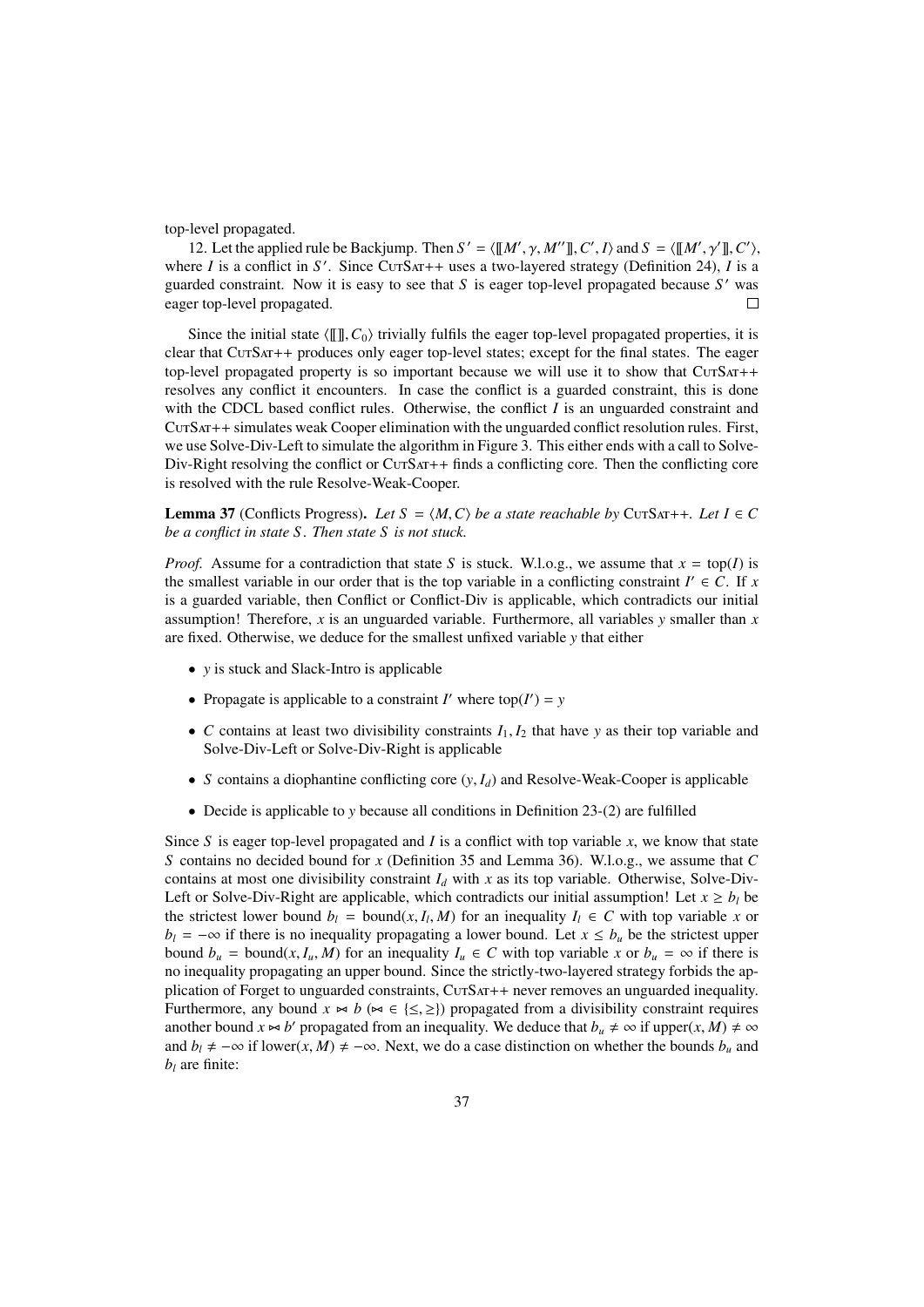1. Let  $b_u = \infty$  and  $b_l = -\infty$ . Then it holds for all inequalities  $ax + p \le 0$  that lower( $ax +$  $p$ ) =  $-\infty$ . Thus, the conflict *I* is no inequality. A divisibility constraint is a conflict only if lower(*x*, *M*)  $\neq -\infty$  and upper(*x*, *M*)  $\neq \infty$ . This contradicts the assumption that *I* is a conflict.

2. Let  $b_u = \infty$  and  $b_l \in \mathbb{Z}$ . Then it holds for all inequalities  $ax + p \le 0$  with  $a < 0$  that lower( $ax + p$ ) =  $-\infty$ . Thus, the conflict *I* is no inequality. A divisibility constraint is a conflict only if lower(*x*, *M*)  $\neq$  −∞ and upper(*x*, *M*)  $\neq$  ∞. This contradicts the assumption that *I* is a conflict.

3. Let *b*<sub>*l*</sub> = −∞ and *b*<sub>*u*</sub> ∈  $\mathbb{Z}$ . Then it holds for all inequalities  $ax + p \le 0$  with  $a > 0$  that lower( $ax + p$ ) = −∞. Thus, the conflict *I* is no inequality. A divisibility constraint is a conflict only if lower(*x*, *M*)  $\neq$  −∞ and upper(*x*, *M*)  $\neq$  ∞. This contradicts the assumption that *I* is a conflict.

4. Let  $b_u < b_l$ . Then  $(x, {I_l}, {I_u})$  is a conflicting core and Resolve-Weak-Cooper is applicable. This contradicts the assumption that no rule is applicable.

5. Let  $\{b_l, \ldots, b_u\} \neq \emptyset$ . Then *I* is not an inequality. If  $(x, \{I_l, I_u, I_d\})$  is a conflicting core, then obve-Weak-Cooper is applicable contradicting our initial assumption. Therefore, there exists Resolve-Weak-Cooper is applicable contradicting our initial assumption. Therefore, there exists a solution *b<sub>d</sub>* ∈ {*b*<sub>*l*</sub>,...,*b<sub>u</sub>*} for *x* satisfying *I<sub>d</sub>*. Let *D* be the set of divisibility constraints used to propose the abound for *x* in *M* All constraints *D'* ⊂ *D* not contained in *C* i.e. *D'* − *D* propagate a bound for *x* in *M*. All constraints  $D' \subseteq D$  not contained in *C*, i.e.,  $D' = D \setminus C =$  $D \setminus \{I_d\}$ , were eliminated with div-solve. It is easy to see that there exists a set of constraints  $D^* = D^{**} \cup \{I_d\}$  contained in *C* that implies satisfiability of *D*:

$$
D^* = D^{**} \cup \{I_d\} \to D,
$$

and  $D^{**}$  contains only variables *y* smaller than *x* (Proof the same as for Lemma 29). In state *S* , the set of divisibility constraints *D* ∗ is fixed and satisfied under the partial assignment of *M*. Otherwise, *S* would contain a conflict  $I' \in D^* \subseteq C$  with top( $I'$ )  $\prec x$ , which contradicts our initial assumption! Thus, setting *x* to the solution  $b_d \in \{b_l, \ldots, b_u\}$  satisfies  $I_d$  in *M* and also  $D \cup \{I_d\}$ .<br>Furthermore, all propagated constraints are satisfied if *x* is set to *b x*. Furthermore, all propagated constraints are satisfied if  $x$  is set to  $b_d$ :

$$
lower(x, M) \le b_d \le upper(x, M).
$$

 $\Box$ 

This contradicts the assumption that there exists a conflict *I* with top( $I$ ) =  $x$ .

The remainder of the proof follows directly the proof outline from above:

**Theorem 38** (CUTSAT++ Progress). Let  $S = \langle M, C \rangle$  be a state reachable by CutSat++. Then *S is not stuck.*

*Proof.* Assume for a contradiction that  $S = \langle M, C \rangle$  is a stuck state. CutSat++ can propagate at least two bounds for every guarded variable and afterwards use decided bounds to fix them. Therefore, we assume that all guarded variables are fixed. By Lemma 37, there is no conflict in state *S* . Since there is no conflict, at least one variable is unfixed or rule Sat would be applicable. Therefore, there must exist a smallest unfixed and unguarded variable *x*. With the Slack-Intro rules CutSat++ introduces for all variables at least one lower or upper bound. Therefore, there exists a violation to the conditions in Definition 23-(2) or Decide would be applicable to *x*. Since *x* is the smallest unfixed variable, the condition in Definition 23-(2a) holds. Definition 23- (2c) is also easy to satisfy by applications of Solve-Div-Left and Solve-Div-Right. Therefore, Definition 23-(2b) is violated. Thus, there exists a constraint  $I \in C$  that is a conflict in  $S' =$  $\langle [[M, \gamma]], C \rangle$ , where  $\gamma$  is a decided bound in *x* and  $x = \text{top}(I)$ . By Lemma 37, it is not possible that  $I \in C$  is also a conflict in *S* or *S* would not be stuck. Finally, *I* is a conflict only in *S'*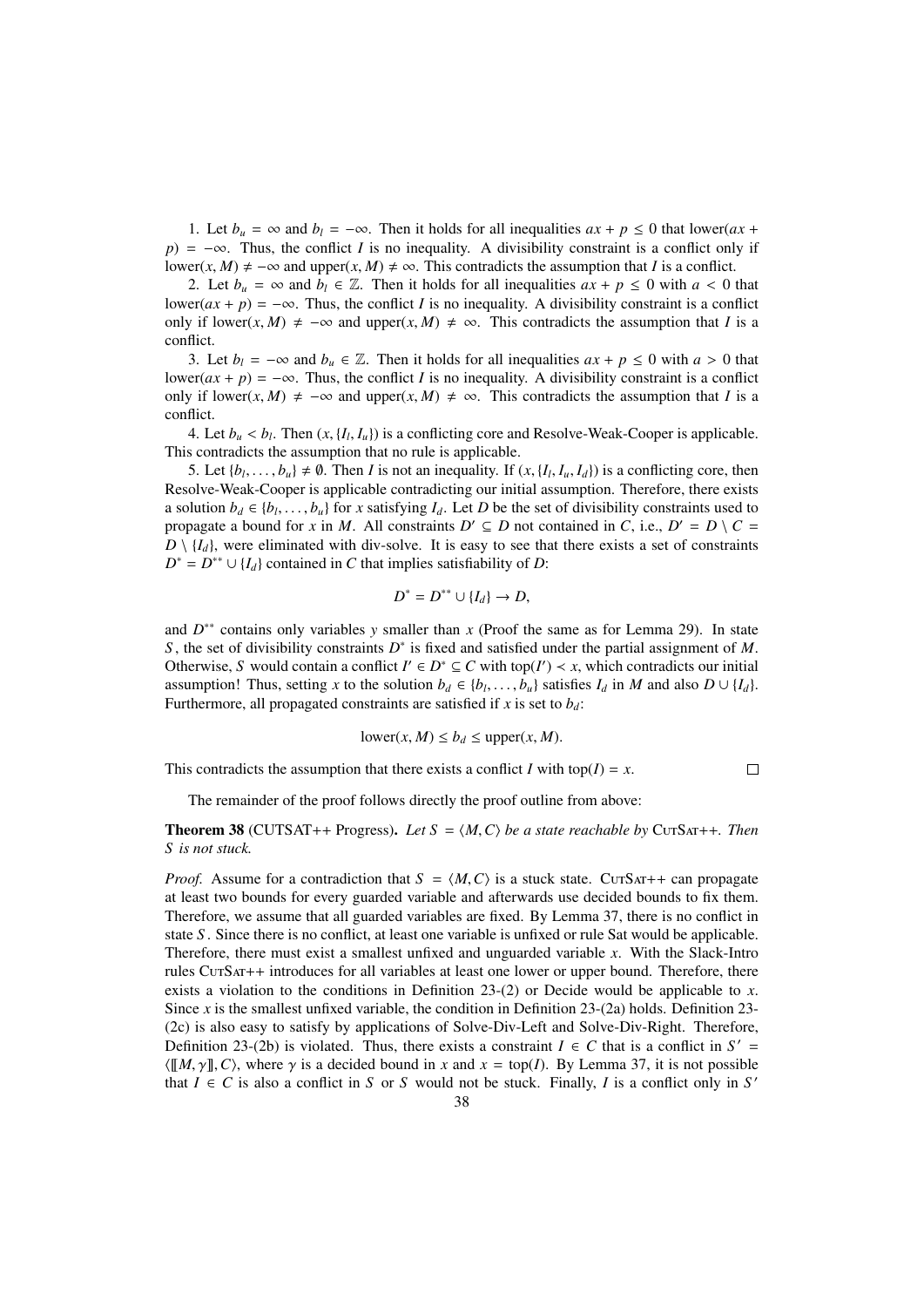and not *S* if Propagate(-Div) is applicable to *I*. With Solve-Div-Left and Solve-Div-Right it is relatively easy to fulfil the conditions for Definition 23-(1) and, therefore, Propagate(-Div) is applicable. We conclude that  $CUTSAT++$  has always one applicable rule, which is a contradiction to our assumption!  $\Box$ 

## *6.3. Completeness*

All CutSat++ rules are sound, i.e., if  $\langle M_i, C_i, I_i \rangle \implies_{CS++} \langle M_j, C_j, I_j \rangle$ , then any satisfiable<br>gament *y* for *C*, is also a satisfiable assignment for *C*. The rule Resolve-Weak-Cooper is assignment  $\nu$  for  $C_j$  is also a satisfiable assignment for  $C_i$ . The rule Resolve-Weak-Cooper is<br>sound because of the Lemmas 14 and 15. The soundness of Solve-Div-Left and Solve-Div-Right sound because of the Lemmas 14 and 15. The soundness of Solve-Div-Left and Solve-Div-Right follows from the fact that div-solve is an equivalence preserving transformation. The soundness proofs for all other rules are either trivial or given by Jovanovic and de Moura (2013). ´

Summarizing, CurSAT++ is terminating, sound, and never reaches a stuck state. In combination with the fact that Sat is applicable only if a satisfiable solution ν[*M*] is found and that Unsat and Unsat-Div detect trivially unsatisfiable constraints, these facts imply completeness:

**Theorem 39** (CUTSAT++ Completeness). *If* CurSar++ *starts from an initial state*  $\langle \llbracket \rrbracket, C_0 \rangle$ , *then it either terminates in the unsat state and*  $C_0$  *is unsatisfiable, or it terminates with*  $\langle v, sat \rangle$ *where*  $\nu$  *is a satisfiable assignment for*  $C_0$ *.* 

*Proof.* By Theorem 34, CUTSAT++ is terminating. By Jovanovic and de Moura (2013) and the Lemmas 14, and 15, CurSat++ is sound. By Theorem 38, CurSat++ never reaches a stuck state. Since CurSar++ is terminating and never reaches a stuck state, every application of CurSar++ ends via the rules Sat, Unsat, or Unsat-Div in one of the final states. The rule Sat is only applicable in a state  $\langle M, C \rangle$  where  $\nu[M]$  satisfies *C* and because of soundness also  $C_0$ . The rules Unsat and Unsat-Div are only applicable to states  $\langle M, C, I \rangle$  where the constraint set *C* contains a trivially unsatisfiable constraint. When CurSAT++ encounters a trivially unsatisfiable constraint, then the soundness of the CurSat + rules guarantees that  $C_0$  is unsatisfiable.  $\Box$ 

## 7. Conclusion and Future Work

The starting point of our work was an implementation of the CurSar (see Jovanovic and de Moura (2013)) calculus as a theory solver for hierarchic superposition (see Fietzke and Weidenbach (2012)). In that course, we observed divergence for some of our problems. The analysis of those divergences led to the development of the CutSat++ calculus presented in this paper, which is, as far as we know, the first sound, complete, and terminating calculus for linear integer problems based on the model assumption, conflict, learning approach motivated by CDCL style SAT solving.

There is a reasonable gap between the CurSAT++ calculus and an efficient implementation. For example, the efficiency of CDCL-based SAT relies on a tight connection between the heuristics for picking propositional decision variables and the learned clauses. For CurSAT++ this corresponds to the connection between picking a variable for a decision or slack introduction, see Section 2.3, and the newly added inequalities. Although some basic heuristics have been considered in the CutSat (see Jovanović and de Moura  $(2013)$ ) implementation, they are not yet as mature as the respective CDCL heuristics. In addition, when CurSAT++ selects a variable for slack introduction, e.g., see Figure 6, the afterwards propagated bound is always with respect to the integer constant 0. The rule slack intro can be modified to yield an afterwards propagated bound for any integer constant. From the branch-and-bound based approaches to solving linear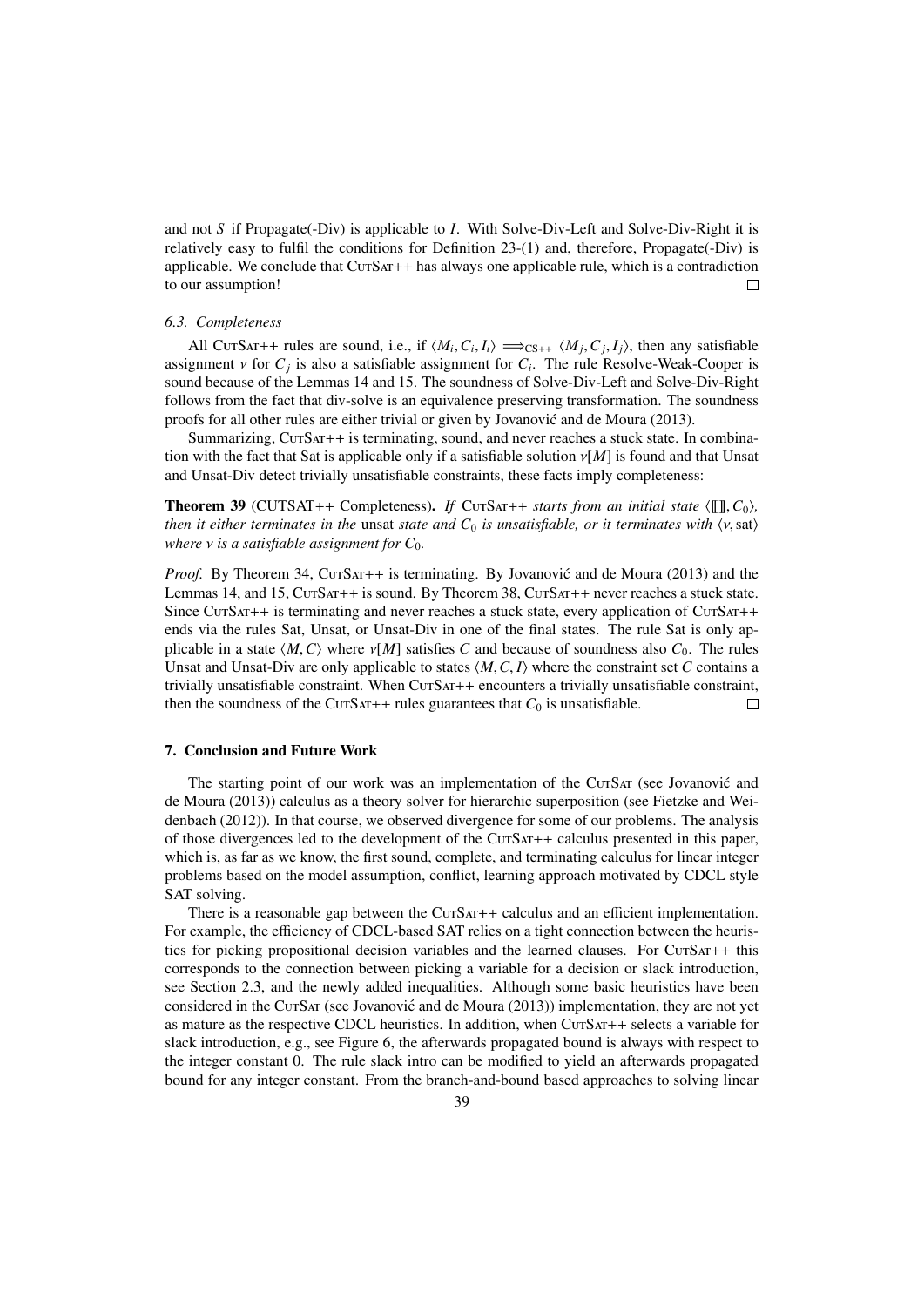integer problems it is well-known that always choosing bound 0 for branching is not a good heuristic, in general. The experiments from (see Jovanovic and de Moura (2013)) show that the efficiency of CutSat is in particular superior to branch-and-bound based approaches if the computation of the rational relaxation becomes expensive. So using a rational relaxation for determining the bound propagated after slack intro, may not be the best solution. We need a better understanding of heuristics fitting  $CUTSAT++$ . For example, heuristics motivated by quantifier elimination procedures may yield to further insights.

Another dimension is the variable order used in CutSat + The ordering is crucial for termination. However, it is an a priori fixed ordering. If for some problem a best single ordering exists and if it is known, then this is the perfect choice. For example, in superposition-based first-order theorem proving, also based on model assumptions and an a priori ordering, see Section 1, for many decidable fragments of first-order logic a priori orderings are known that guarantee termination of the superposition calculus on the fragment. However, it seems that the lazy, dynamic and problem driven way CDCL-based SAT solving develops the variable order (see Weidenbach  $(2015)$ ) is more efficient, in general. It is an open problem to further develop CurS $AT++$  in a way where the ordering becomes dynamic and the calculus still guarantees termination.

Finally, we see great potential in the development of constraint reduction techniques from (weak) Cooper elimination (see Cooper (1972)) but also from quantifier elimination procedures, in general.

Acknowledgment. *This research was supported in part by the German Transregional Collaborative Research Center SFB*/*TR 14 AVACS, by the ANR*/*DFG Programme Blanc project STU 482*/*2-1 SMArT, and by the European Union's Horizon 2020 research and innovation programme under grant agreement No H2020-FETOPEN-2015-CSA 712689.*

## References

- Alagi, G., Weidenbach, C., 2015. NRCL A model building approach to the bernays-schönfinkel fragment. In: Lutz, C., Ranise, S. (Eds.), Frontiers of Combining Systems - 10th International Symposium, FroCoS 2015, Wroclaw, Poland, September 21-24, 2015. Proceedings. Vol. 9322 of Lecture Notes in Computer Science. Springer, pp. 69–84.
- Bachmair, L., Ganzinger, H., 1990. On restrictions of ordered paramodulation with simplification. In: 10th International Conference on Automated Deduction, CADE-10. Vol. 449 of LNCS. Springer, pp. 427–441.
- Bachmair, L., Ganzinger, H., Waldmann, U., 1994. Refutational theorem proving for hierarchic first-order theories. Applicable Algebra in Engineering, Communication and Computing, AAECC 5 (3/4), 193–212.
- Barrett, C., Conway, C., Deters, M., Hadarean, L., Jovanovic, D., King, T., Reynolds, A., Tinelli, C., 2011. CVC4. In: ´ Gopalakrishnan, G., Qadeer, S. (Eds.), CAV. Vol. 6806 of LNCS. Springer, pp. 171–177. URL http://dx.doi.org/10.1007/978-3-642-22110-1 14
- Barrett, C., Nieuwenhuis, R., Oliveras, A., Tinelli, C., 2006. Splitting on demand in sat modulo theories. In: Hermann, M., Voronkov, A. (Eds.), Logic for Programming, Artificial Intelligence, and Reasoning. Vol. 4246 of Lecture Notes in Computer Science. Springer Berlin Heidelberg, pp. 512–526. URL http://dx.doi.org/10.1007/11916277 35
- Baumgartner, P., Waldmann, U., 2013. Hierarchic Superposition with Weak Abstraction. In: Bonacina, M. P. (Ed.), Automated Deduction - CADE-24. Vol. 7898 of Lecture Notes in Artificial Intelligence. Springer, Lake Placid, NY, USA, pp. 39–57.
- Bayardo Jr., R. J., Schrag, R., 1996. Using csp look-back techniques to solve exceptionally hard sat instances. In: Freuder, E. C. (Ed.), Proceedings of the Second International Conference on Principles and Practice of Constraint Programming, Cambridge, Massachusetts, USA, August 19-22, 1996. Vol. 1118 of LNCS. Springer, pp. 46–60.
- Berman, L., 1977. Precise bounds for Presburger arithmetic and the reals with addition. In: 18th Annual Symposium on Foundations of Computer Science (FOCS 1977), 31 October–2 November, Providence, RI, USA. IEEE, pp. 95–99. Berman, L., 1980. The complexity of logical theories. Theoretical Computer Science 11 (1), 71 – 77.
- Biere, A., Heule, M., van Maaren, H., Walsh, T. (Eds.), 2009. Handbook of Satisfiability. Vol. 185 of Frontiers in Artificial Intelligence and Applications. IOS Press.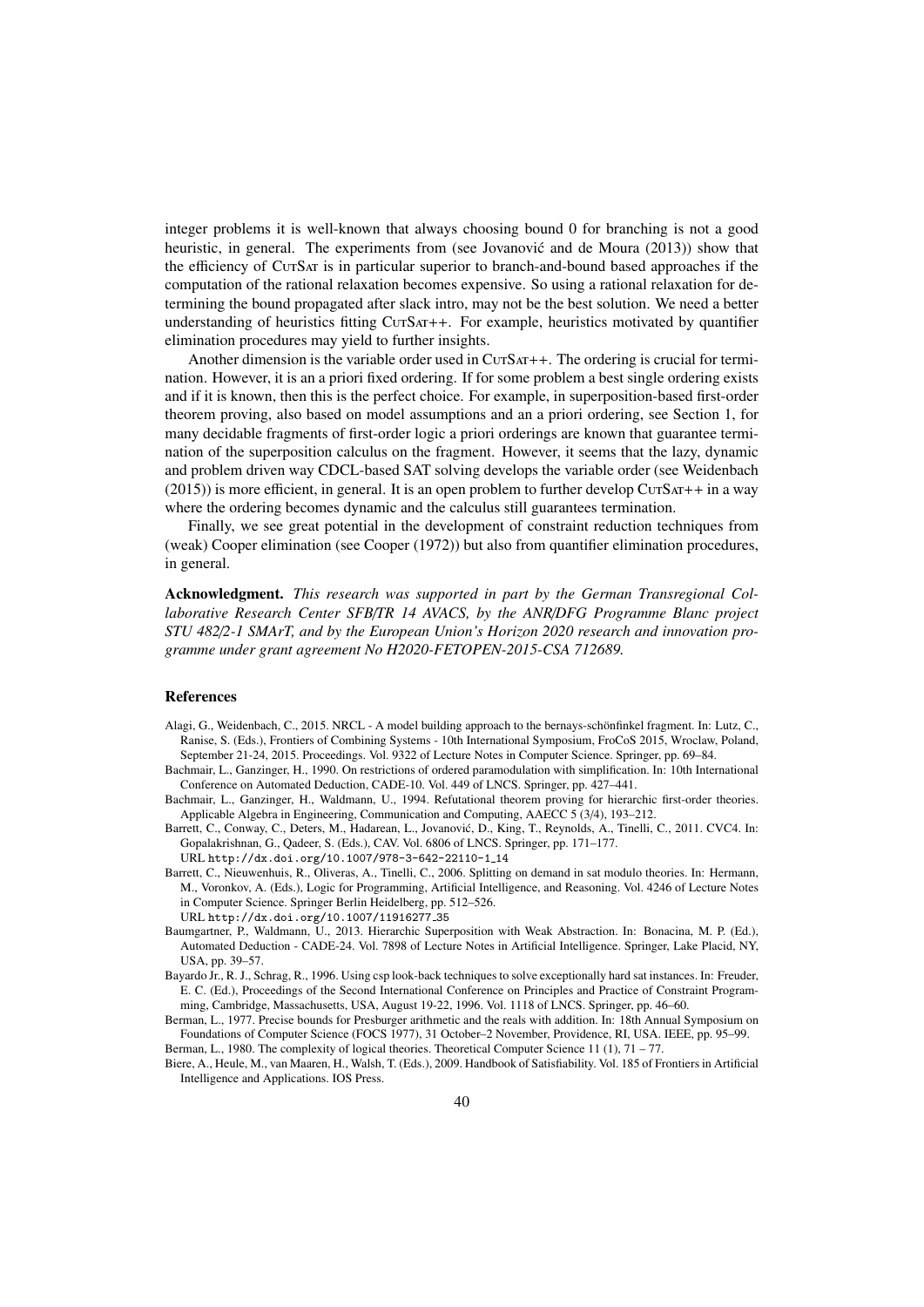Bromberger, M., Sturm, T., Weidenbach, C., 2015. Linear integer arithmetic revisited. In: Felty, A. P., Middeldorp, A. (Eds.), Automated Deduction - CADE-25. Vol. 9195 of Lecture Notes in Computer Science. Springer International Publishing, pp. 623–637.

URL http://dx.doi.org/10.1007/978-3-319-21401-6 42

- Caferra, R., Leitsch, A., Peltier, N., 2004. Automated Model Building. Vol. 31 of Applied Logic Series. Kluwer.
- Cimatti, A., Griggio, A., Schaafsma, B., Sebastiani, R., 2013. The MathSAT5 SMT Solver. In: Piterman, N., Smolka, S. (Eds.), Proceedings of TACAS. Vol. 7795 of LNCS. Springer.
- Cooper, D. C., 1972. Theorem proving in arithmetic without multiplication. In: Meltzer, B., Michie, D. (Eds.), Proceedings of the Seventh Annual Machine Intelligence Workshop, Edinburgh, 1971. Vol. 7 of Machine Intelligence. Edinburgh University Press, pp. 91–99.
- de Moura, L., Bjørner, N., 2008. Z3: An efficient SMT solver. In: Ramakrishnan, C., Rehof, J. (Eds.), Tools and Algorithms for the Construction and Analysis of Systems. Vol. 4963 of LNCS. Springer, pp. 337–340. URL http://dx.doi.org/10.1007/978-3-540-78800-3 24
- Dillig, I., Dillig, T., Aiken, A., 2009. Cuts from proofs: A complete and practical technique for solving linear inequalities over integers. In: Bouajjani, A., Maler, O. (Eds.), Computer Aided Verification. Vol. 5643 of Lecture Notes in Computer Science. Springer Berlin Heidelberg, pp. 233–247.
- URL http://dx.doi.org/10.1007/978-3-642-02658-4 20
- Dragan, I., Korovin, K., Kovács, L., Voronkov, A., 2013. Bound propagation for arithmetic reasoning in vampire. In: Bjørner, N., Negru, V., Ida, T., Jebelean, T., Petcu, D., Watt, S. M., Zaharie, D. (Eds.), 15th International Symposium on Symbolic and Numeric Algorithms for Scientific Computing, SYNASC 2013, Timisoara, Romania, September 23-26, 2013. IEEE Computer Society, pp. 169–176.
	- URL http://dx.doi.org/10.1109/SYNASC.2013.30
- Dutertre, B., 2014. Yices 2.2. In: Biere, A., Bloem, R. (Eds.), Computer-Aided Verification (CAV'2014). Vol. 8559 of LNCS. Springer.
- Dutertre, B., de Moura, L., 2006. A fast linear-arithmetic solver for dpll(t). In: Ball, T., Jones, R. B. (Eds.), Computer Aided Verification. Vol. 4144 of Lecture Notes in Computer Science. Springer Berlin Heidelberg, pp. 81–94. URL http://dx.doi.org/10.1007/11817963 11
- Ferrante, J., Rackoff, C. W., March 1975. A decision procedure for the first order theory of real addition with order. SIAM Journal on Computing 4 (1), 69–76.
- Ferrante, J., Rackoff, C. W., 1979. The Computational Complexity of Logical Theories. Vol. 718 of LNM. Springer.
- Fietzke, A., Weidenbach, C., 2012. Superposition as a decision procedure for timed automata. Mathematics in Computer Science 6 (4), 409–425.
- Fischer, M. J., Rabin, M., 1974. Super-exponential complexity of Presburger arithmetic. SIAM-AMS Proceedings 7, 27–41.
- Fürer, M., 1982. The complexity of presburger arithmetic with bounded quantifier alternation depth. Theoretical Computer Science 18 (1), 105 – 111.
- Grädel, E., 1987. The complexity of subclasses of logical theories. Ph.D. thesis, Universität Basel.
- Griggio, A., 2012. A practical approach to satisability modulo linear integer arithmetic. JSAT 8 (1/2), 1–27.
- Jovanovic, D., de Moura, L., 2013. Cutting to the chase. Journal of Automated Reasoning 51 (1), 79–108. ´
	- URL http://dx.doi.org/10.1007/s10817-013-9281-x
- Jovanovic, D., de Moura, L. M., 2012. Solving non-linear arithmetic. In: Gramlich, B., Miller, D., Sattler, U. (Eds.), Automated Reasoning - 6th International Joint Conference, IJCAR 2012, Manchester, UK, June 26-29, 2012. Proceedings. Vol. 7364 of Lecture Notes in Computer Science. Springer, pp. 339–354.
- Jünger, M., Liebling, T. M., Naddef, D., Nemhauser, G. L., Pulleyblank, W. R., Reinelt, G., Rinaldi, G., Wolsey, L. A. (Eds.), 2010. 50 Years of Integer Programming 1958-2008. Springer.
- Lasaruk, A., Sturm, T., Dec. 2007. Weak quantifier elimination for the full linear theory of the integers. A uniform generalization of Presburger arithmetic. Applicable Algebra in Engineering, Communication and Computing 18 (6), 545–574.
- Moskewicz, M. W., Madigan, C. F., Zhao, Y., Zhang, L., Malik, S., 2001. Chaff: Engineering an efficient sat solver. In: Design Automation Conference, 2001. Proceedings. ACM, pp. 530–535.
- Nieuwenhuis, R., Oliveras, A., Tinelli, C., November 2006. Solving sat and sat modulo theories: From an abstract davis–putnam–logemann–loveland procedure to dpll(t). Journal of the ACM 53, 937–977.
- Oppen, D. C., 1978. A 2<sup>2<sup>pm</sup></sup> upper bound on the complexity of Presburger arithmetic. J. Comput. Syst. Sci. 16 (3), 323–332.
- Papadimitriou, C. H., Oct. 1981. On the complexity of integer programming. J. ACM 28 (4), 765–768.
	- URL http://doi.acm.org/10.1145/322276.322287
- Piskac, R., de Moura, L. M., Bjørner, N., 2010. Deciding effectively propositional logic using DPLL and substitution sets. Journal of Automated Reasoning 44 (4), 401–424.